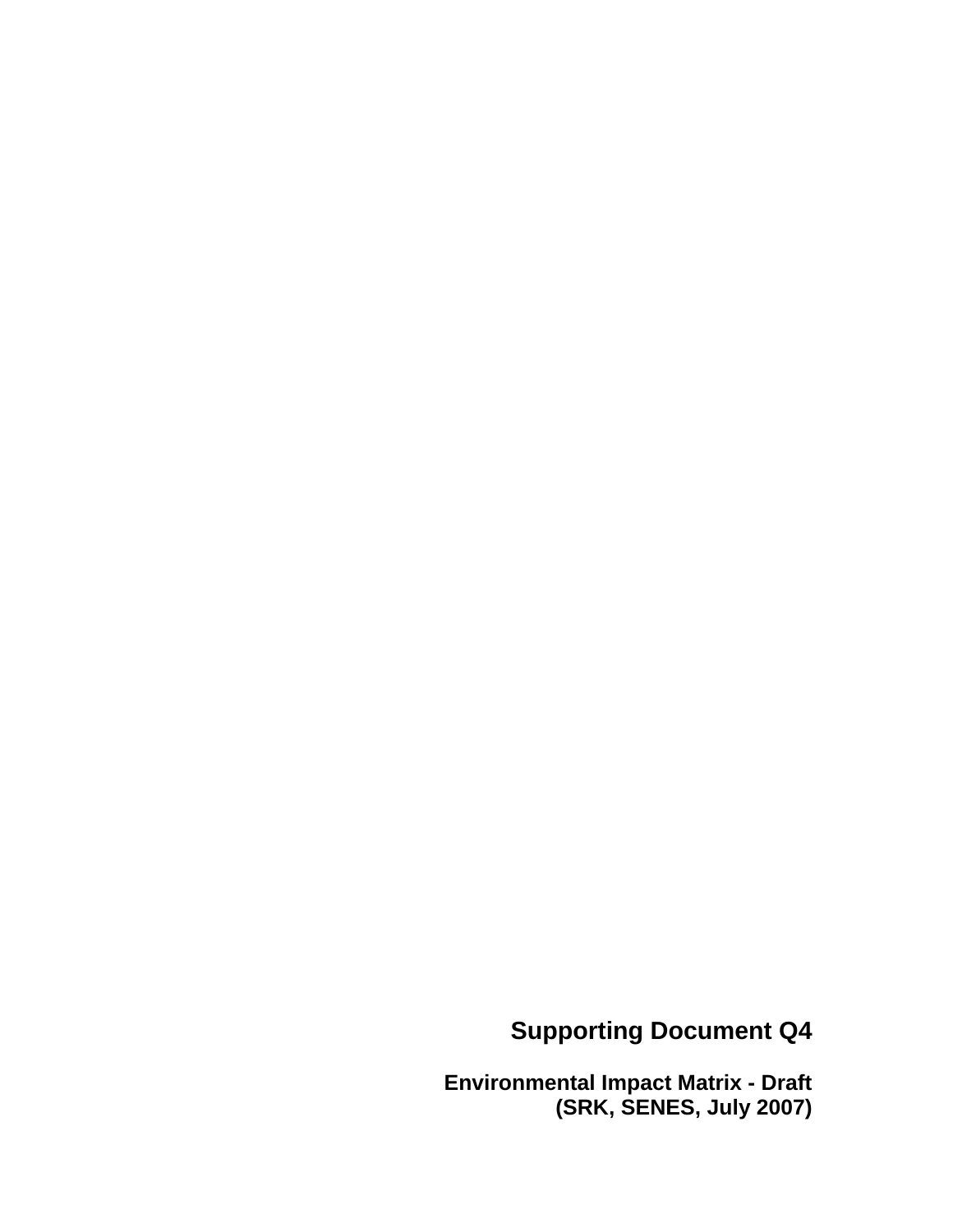# **Environmental Impact Matrix DRAFT**

**Report Prepared for** 

**Giant Mine Remediation Project Team** 

**Department of Indian Affairs and Northern Development** 

**Report Prepared by** 





**July 2007**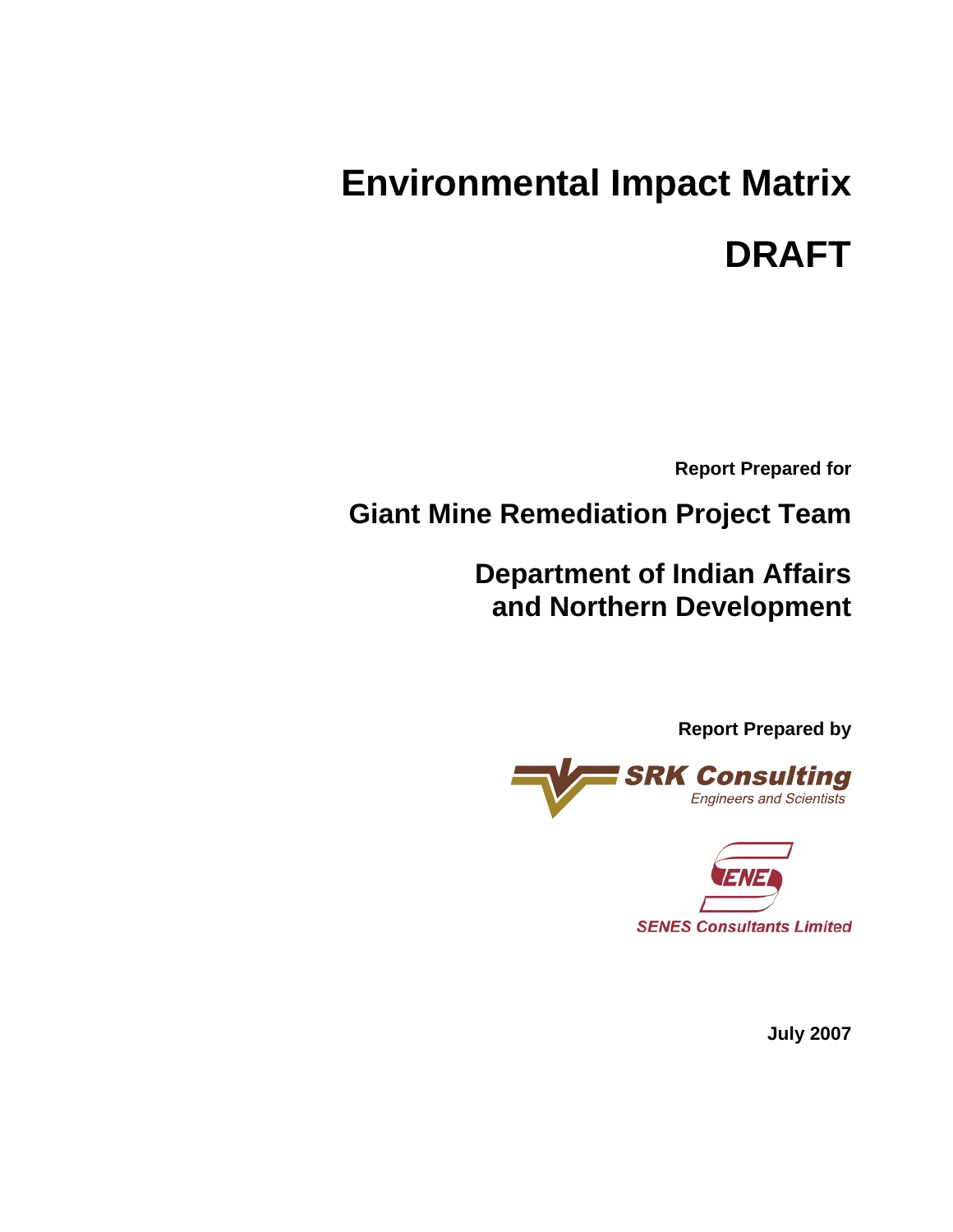### **Environmental Impact Matrix**

### **DRAFT**

### **Giant Mine Remediation Project Team**

### **Department of Indian Affairs and Northern Development**

**5th Floor, Precambrian Building P.O. Box 1500 Yellowknife, NT X1A 2R3** 

**SRK Consulting (Canada) Inc.**  Suite 2200, 1066 West Hastings Street Vancouver, B.C. V6E 3X2

Tel: 604.681.4196 Fax: 604.687.5532 E-mail: vancouver@srk.com Web site: www.srk.com

**SRK Project Number 1CI001.013.D12.01**

**July 2007**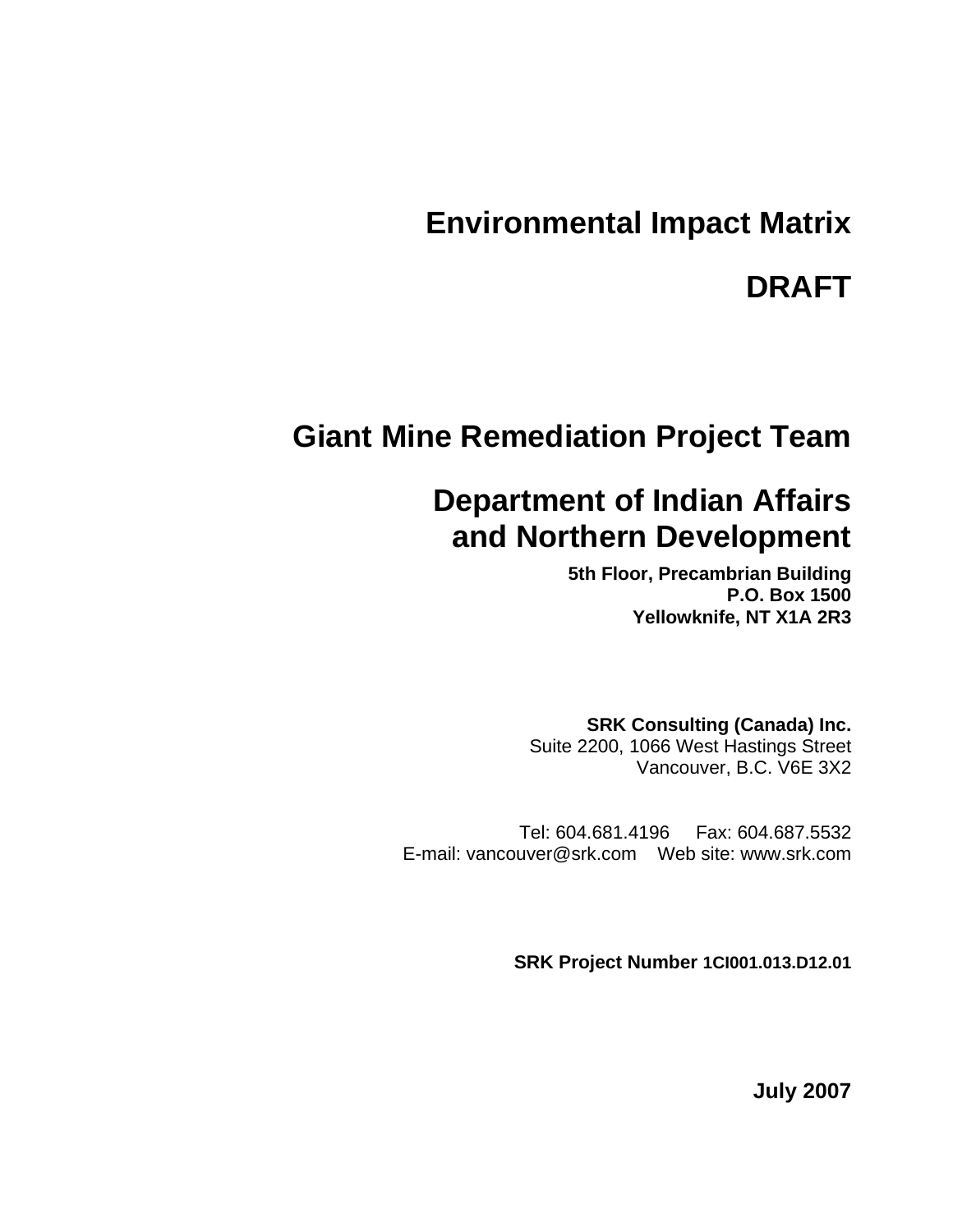### **Table of Contents**

### **List of Tables**

| Table 2: Summary Table of Main Activities Identified for the various Work Packages  5 |  |
|---------------------------------------------------------------------------------------|--|
|                                                                                       |  |
|                                                                                       |  |
|                                                                                       |  |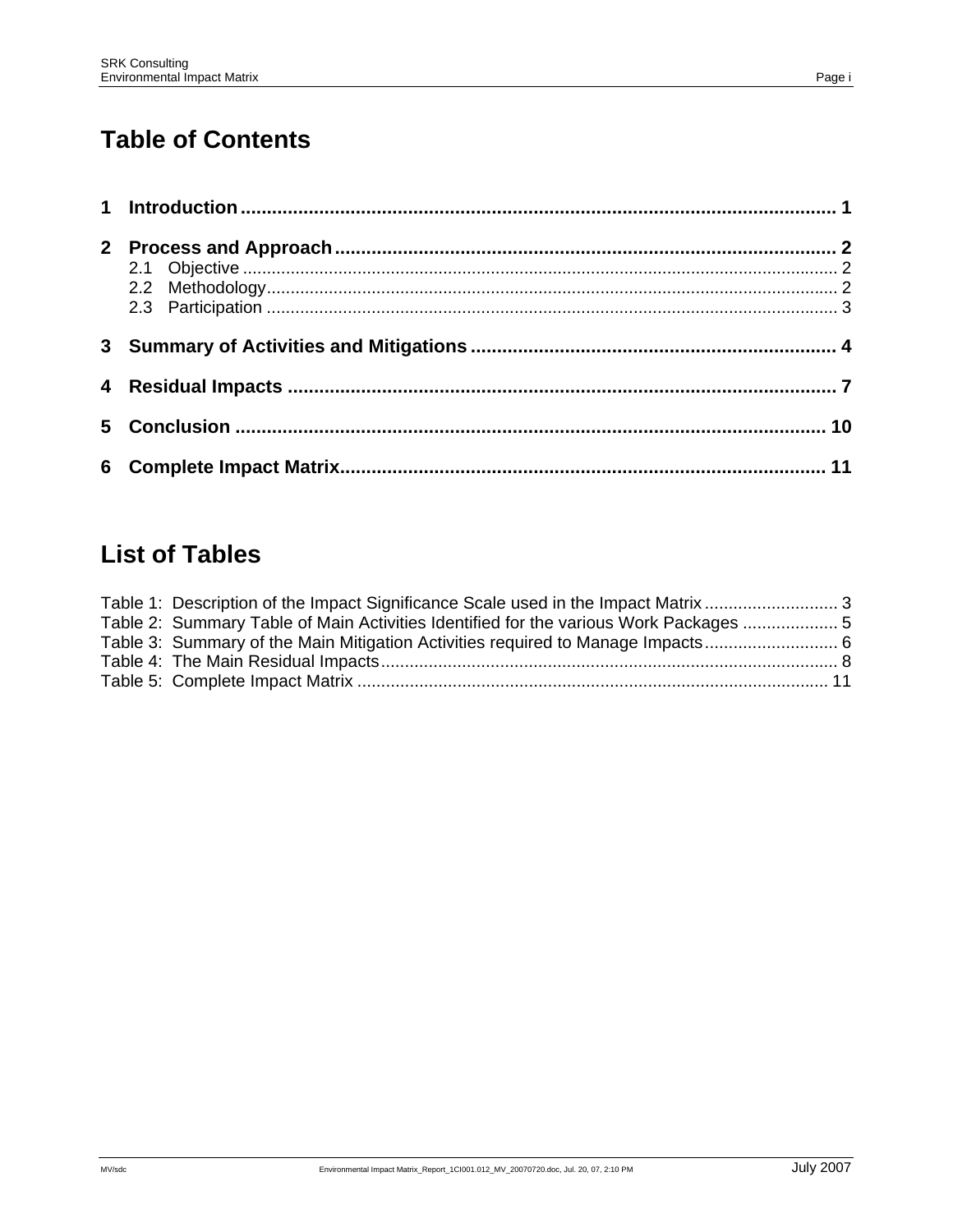# **1 Introduction**

An environmental impact matrix has been prepared to document potential impacts of the proposed remediation of the Giant Mine. The matrix focuses on environmental effects and impacts associated with the proposed work program and associated activities. The report presented below has three main sections:

- Details of the process used to develop the matrix
- Summary of the main findings from the process
- Detailed table displaying the full environmental matrix of impacts.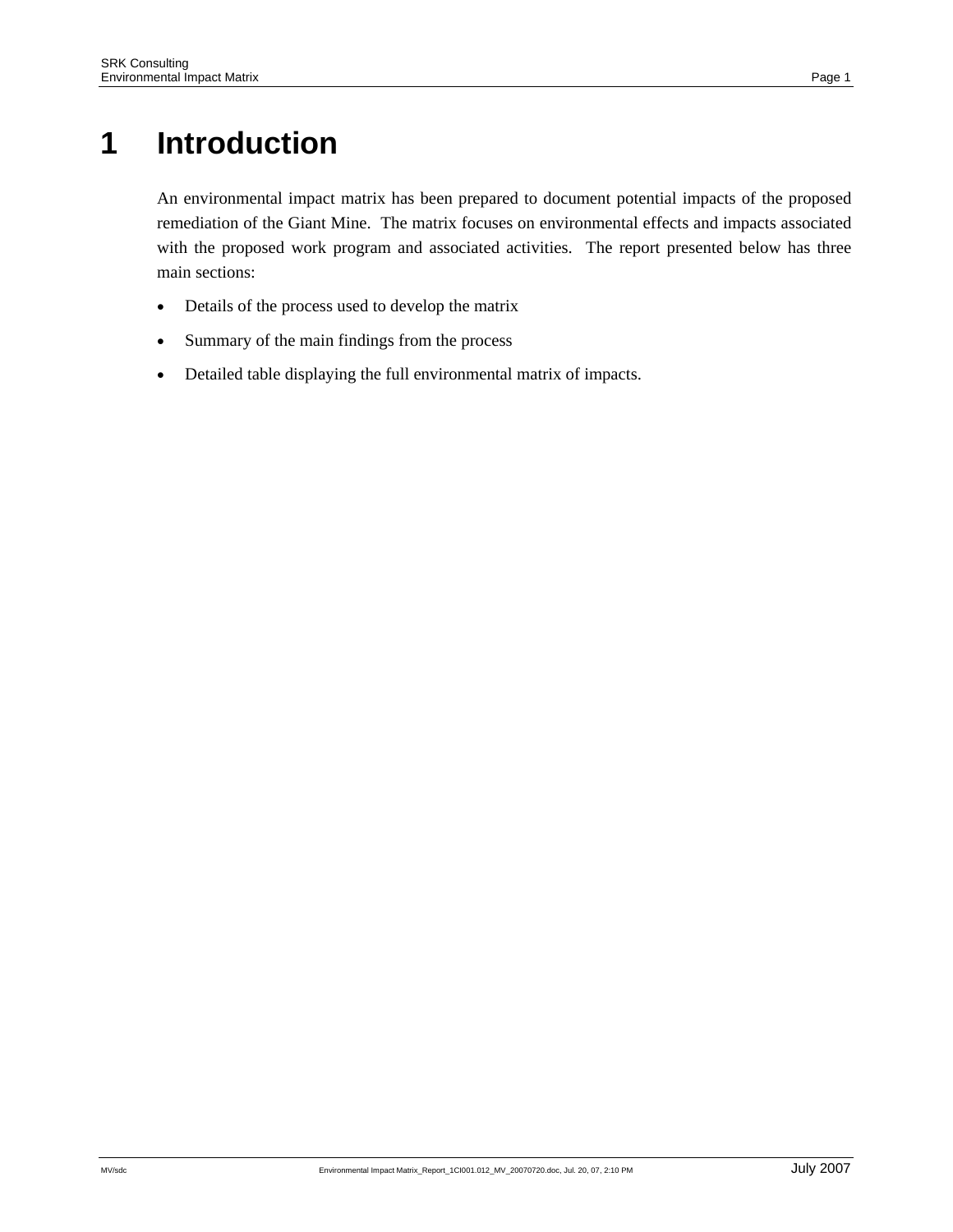### **2 Process and Approach**

#### **2.1 Objective**

The objective of preparing the environmental impact matrix is to ensure that all the activities, likely effects, and possible impacts before and after mitigation are identified. Presentation of the results in the form of a matrix ensures transparency and allows verification that all potential impacts have been considered.

#### **2.2 Methodology**

The comprehensive environmental impact matrix was developed using the Leopold matrix methodology. The following are the specific steps used to complete the matrix:

- Identify all remediation tasks and activities associated with the project
- Identify components of the physical, chemical, ecological, aesthetic and cultural, and socioeconomic environments likely to be affected by the project
- Identify and describe all possible impacts of the remediation tasks on the environmental components before mitigation and assign a significance value
- Define mitigation measures that will address the environmental effects of the activities
- Re-evaluate possible impacts after mitigation measures are applied this is the residual impact.

The conventional Leopold impact significance ranking scale was simplified to the system described in Table 1. In this system, impacts are scored as no impact (0) or into three levels of negative impact (1, 2, 3). Impact level 1 is generally regarded as activities that are having an effect but where the size of the associated impact is not greater than what would occur naturally due to normal environmental variability. Impacts rated as 2 or 3 are regarded as having significance. Positive impacts were included in this matrix to allow reviewers to assess the tolerability of short term negative impacts as a means to achieve positive outcomes in the long term. The significance of impacts was evaluated before and after mitigation to ensure that the effectiveness of any mitigation measures could be demonstrated.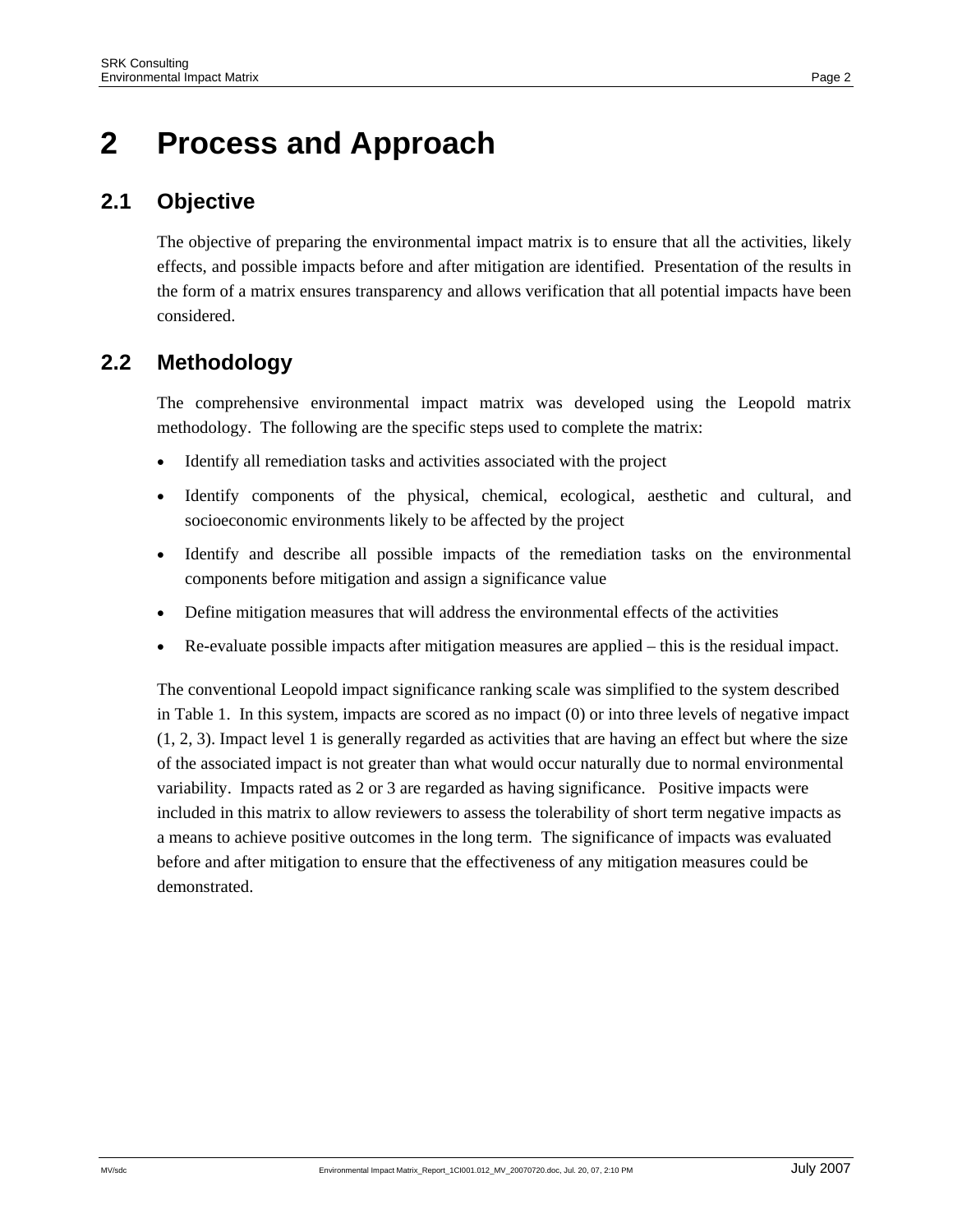| <b>Symbol</b> | <b>Impact Scoring Description</b>                                                                                                                                                                                                                                                                       |
|---------------|---------------------------------------------------------------------------------------------------------------------------------------------------------------------------------------------------------------------------------------------------------------------------------------------------------|
| P             | <b>Positive impact</b>                                                                                                                                                                                                                                                                                  |
|               | Potential to change ecosystem or activity in a localised manner or more for any length of time or permanently in a<br>positive way beyond natural variability.                                                                                                                                          |
| $\mathbf 0$   | No impact                                                                                                                                                                                                                                                                                               |
|               | No change to the ecosystem or activity in a localised area above natural variability.                                                                                                                                                                                                                   |
| 1             | Minor                                                                                                                                                                                                                                                                                                   |
|               | Potential to change ecosystem or activity in a localised area for a short time, with good recovery potential. Similar scale<br>of effect to existing variability. It is not generally possible to measure impacts in this range although it is recognised that<br>activities are causing a disturbance. |
| $\mathbf{2}$  | <b>Moderate</b>                                                                                                                                                                                                                                                                                         |
|               | Potential to change ecosystem or activity for up to 2 years, with reasonable recovery potential. Impacts are measurable.                                                                                                                                                                                |
| 3             | <b>Major</b>                                                                                                                                                                                                                                                                                            |

#### **Table 1: Description of the Impact Significance Scale used in the Impact Matrix**

#### **2.3 Participation**

potential. Impacts are measurable.

The Technical Advisor prepared the skeleton of the matrix and based the work packages on the proposed project implementation plan. The work packages were then reordered by a group of participants involved in the project to reflect the order of the work as it is presented in previous reports to ensure consistency and traceability. The following group facilitated by Mark Vendrig of SRK described the activities, effects and assigned the impact significance:

Potential to change ecosystem or activity leading to medium or long term (+2 years) damage with low or no recovery

- **Bill Mitchell:** Manager, Giant Mine Project Team, INAC
- **Mark Cronk:** Senior Project Manager, Environmental Services, Western Region Public Works and Government Services, Canada (PWGSC)
- **Jennifer Dalman Sanders:** Policy Analyst, Contamination and Remediation Directorate INAC
- **James Lariviere:** Head, Technical and Environmental Services, Giant Mine Remediation Project, INAC.

The matrix was also reviewed by SRK and SENES staff familiar with the project. The review has focussed on the process of matrix development and ensuring consistency in assigning significance and description of impacts.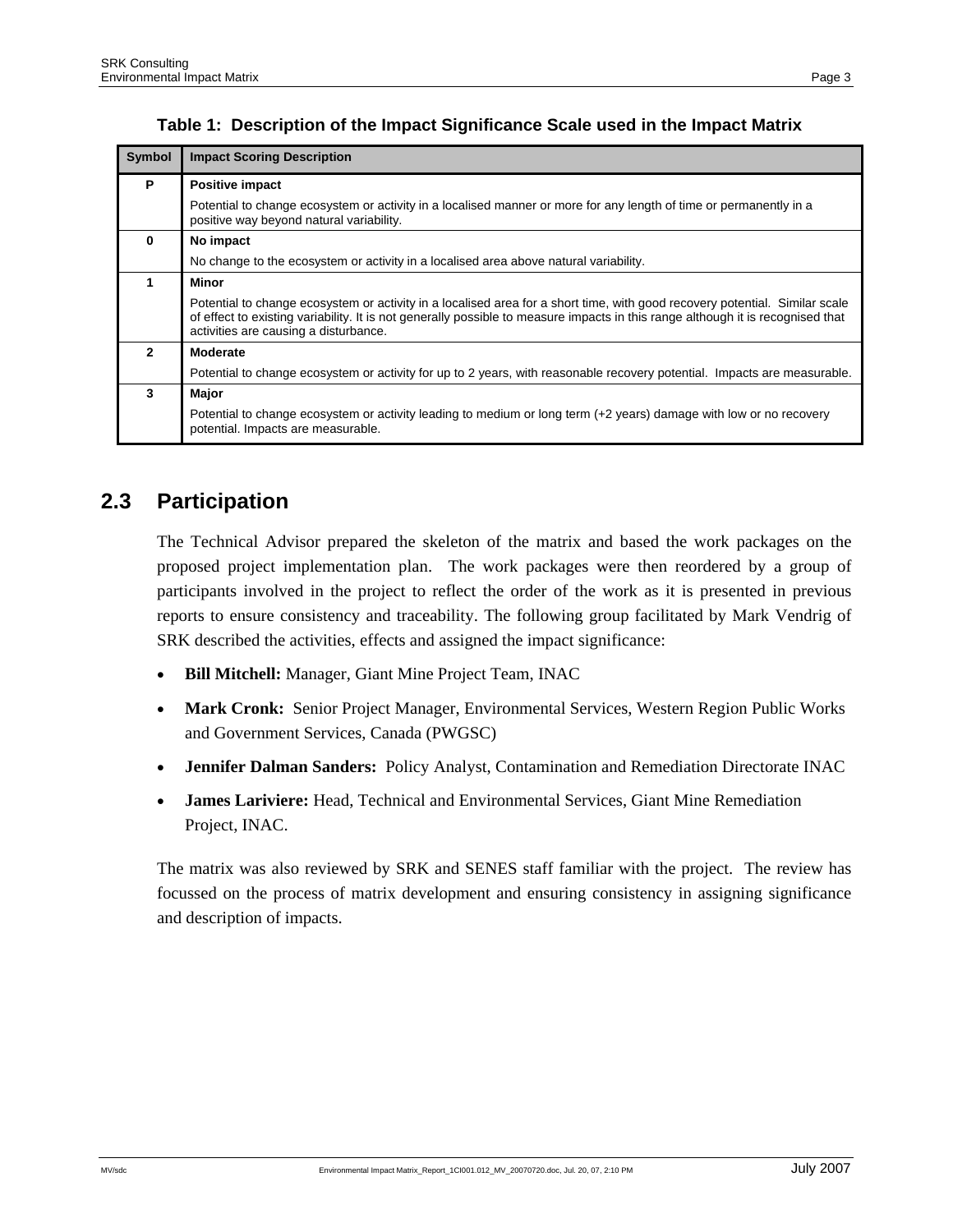# **3 Summary of Activities and Mitigations**

After the matrix was completed, the content was reviewed and a consolidated list of the main activities involved with the remediation project developed (Table 2). The list of activities is not exhaustive but indicative of the main activities only. In consolidating results in this way there is a risk that resolution can be lost, so this table should be used with caution. The complete tables are presented in the following section.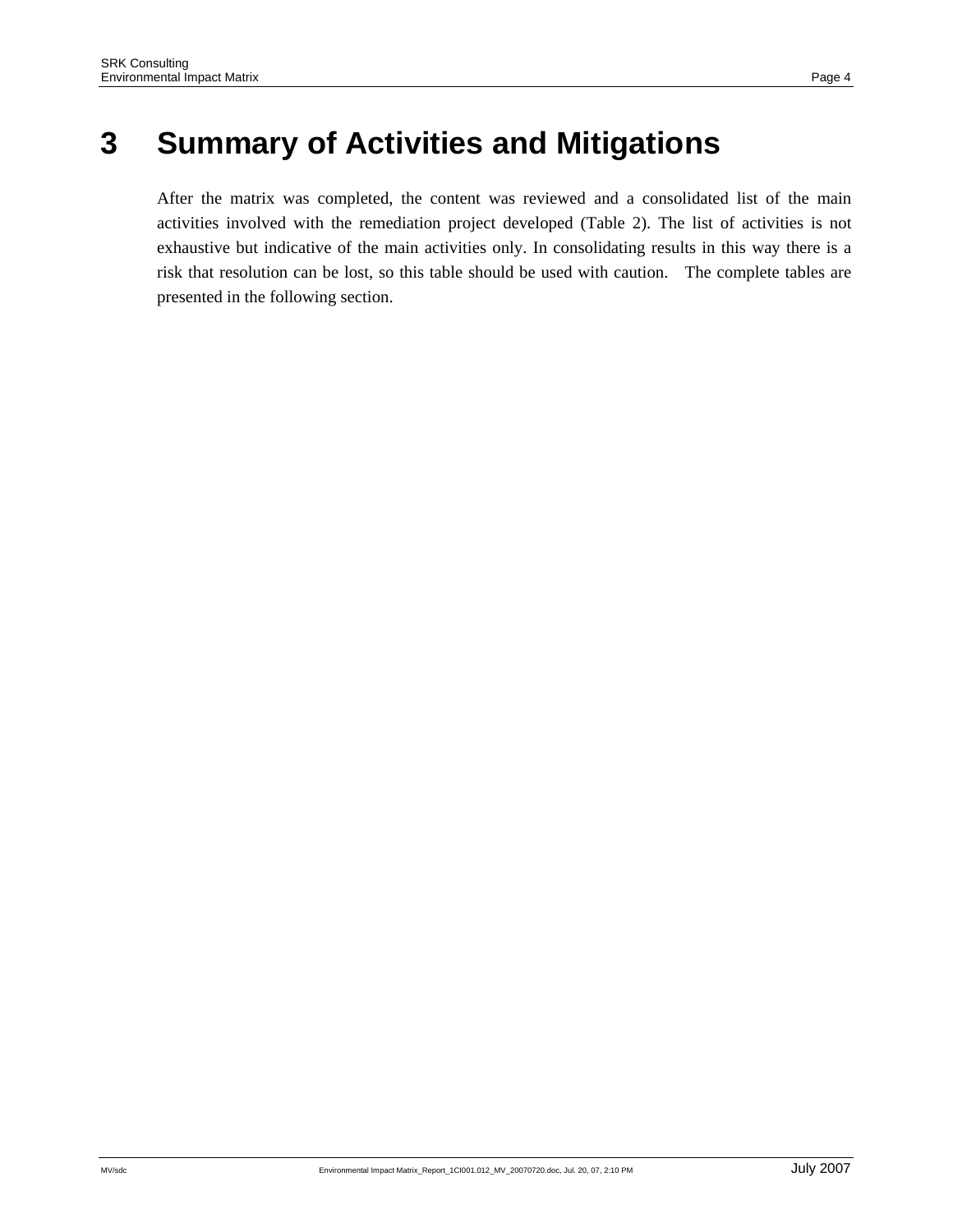| <b>Main Activities Identified</b> | <b>Description of Activities</b>                                                                                |
|-----------------------------------|-----------------------------------------------------------------------------------------------------------------|
| On site monitoring                | Monitoring of variables such as frozen ground. Requires vehicle movement activities.                            |
| Asbestos removal                  | Seal, remove, bag asbestos material typically using isolation tents and negative<br>pressure.                   |
| Area cleaning                     | Sweeping, washing, bagging of contaminated material.                                                            |
| Cessation of pumping              | Stopping underground pumping activities.                                                                        |
| Local earthworks                  | Excavating, dumping, spreading, at work and soil remediation areas (Only some soil is<br>arsenic contaminated). |
| Materials transport               | Loading, hauling to different area, dumping. (Only some material is arsenic<br>contaminated).                   |
| General construction              | Concrete work, hammering, welding, grinding, washing, sweeping, crane hoisting,<br>waste generation.            |
| Road construction                 | Grading, compaction, spraying, tarmac/chip sealing.                                                             |
| Revegetation                      | Planting of new vegetation to stabilise or screen areas.                                                        |
| Loading                           | Flatbed transport, crane lifting activities.                                                                    |
| Freeze plant operation            | Active freezing operations with freezing units run off power grid.                                              |
| Thermosyphon operation            | Passive maintenance freezing done with heat exchangers.                                                         |
| <b>Blasting</b>                   | Drilling of rock, placing of charge and detonation.                                                             |
| Drilling                          | Drilling into rock with drill rigs and placing of casing.                                                       |
| Fencing                           | Surrounding areas requiring exclusion of people and animals with fence.                                         |

|  | Table 2: Main Activities Identified for the various Remediation Tasks |  |  |  |  |  |
|--|-----------------------------------------------------------------------|--|--|--|--|--|
|--|-----------------------------------------------------------------------|--|--|--|--|--|

Note: that not all material on the site is contaminated and that materials transport and local earthworks have therefore been split to identify when contaminated material is being dealt with.

The main proposed mitigation measures (Table 3) have also been extracted into a consolidated list. The main potential impacts of the proposed remediation project are associated with contaminated and non-contaminated dust caused by local earthworks, materials transport, vehicle movement and blasting. It follows then that the main mitigation measures are focussed on limiting the extent of the potentially contaminated dust generation. In consolidating data in this way there is a risk that resolution can be lost so this table should also be used with caution.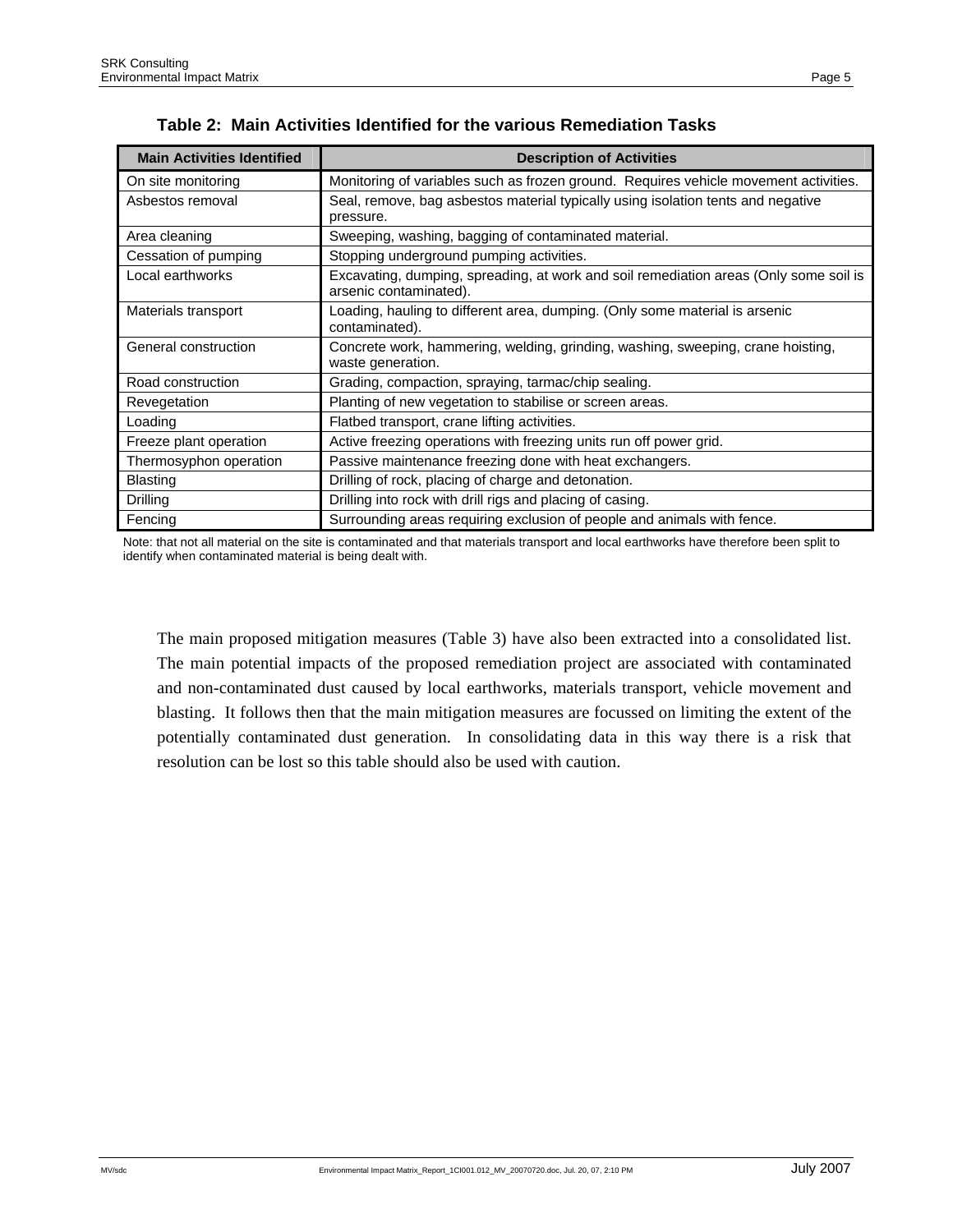|  | Table 3: Main Mitigation Activities required to Manage Impacts |  |  |  |
|--|----------------------------------------------------------------|--|--|--|
|--|----------------------------------------------------------------|--|--|--|

| <b>Main Proposed Mitigation</b><br><b>Measures</b>                                  | <b>Description</b>                                                                                                                                                                                                                                                                |
|-------------------------------------------------------------------------------------|-----------------------------------------------------------------------------------------------------------------------------------------------------------------------------------------------------------------------------------------------------------------------------------|
| Monitoring                                                                          | To decide if mitigation is required. Although not a mitigation measure in its own<br>right monitoring to trigger mitigation measure use =follows the precautionary<br>principle and encourages efficiency.                                                                        |
| Settling pond and sediment control<br>plan                                          | Run off from all work areas will be collected in settling ponds, and water treated<br>before release. All sediments collected will be removed and safely disposed of in<br>suitable locations on site.                                                                            |
| Screening vegetation                                                                | Vegetation which is planted to disrupt the viewing of developments or particular<br>features. Screening can be placed close to receivers of or the source of the<br>visual intrusion. Vegetation grows slowly in this area so it is considered a long<br>term mitigation measure. |
| Standard asbestos controls                                                          | Negative pressure, isolation, bagging.                                                                                                                                                                                                                                            |
| Flight coordination to avoid blast<br>periods                                       | To eliminate the possibility of air over pressure or noise, vibration shock or flying<br>debris affecting aircraft blasting should be coordinated with air traffic so that it<br>occurs when no planes are within a predetermined distance.                                       |
| Road closures during blast periods                                                  | To keep vehicles clear of blast areas and potential flying debris.                                                                                                                                                                                                                |
| Sound proofing                                                                      | Static equipment can be sound proofed. Mobile equipment can only make use of<br>built in mufflers.                                                                                                                                                                                |
| <b>Blasting mats</b>                                                                | Blasting mats placed over the rock to be blasted arrests much of the flying debris.<br>Best used in conjunction with limited charge size.                                                                                                                                         |
| Dust suppression with water                                                         | Moistening of surfaces and excavation activities to minimise dust and escape of<br>dust. Fine mist sprays can be used to capture dust near source.                                                                                                                                |
| Dust suppression with chemicals                                                     | Mainly used on roads and large areas requiring dust suppression.                                                                                                                                                                                                                  |
| Vehicle wheel and undercarriage<br>washing when leaving high<br>contamination areas | On leaving the site and specifically when leaving the contaminated areas the<br>vehicle sides, undercarriage and wheels are washed down to remove any<br>contaminated material that may be carried off the site. Wash water is sent for<br>treatment.                             |
| Wash and waste water collection<br>and treatment                                    | Collection of waste water and contaminated water from any operations on site<br>and treating it to remove contamination.                                                                                                                                                          |
| Haulage vehicle sealing/tarping                                                     | The covering of haul vehicle loads to prevent loss of material during vehicle<br>movement.                                                                                                                                                                                        |
| Drill cutting and sludge collection,<br>removal and safe disposal                   | The material that is produced during drill operations which can be wet or dry is to<br>be managed at the drilling site and removed and disposed of in an appropriate<br>area.                                                                                                     |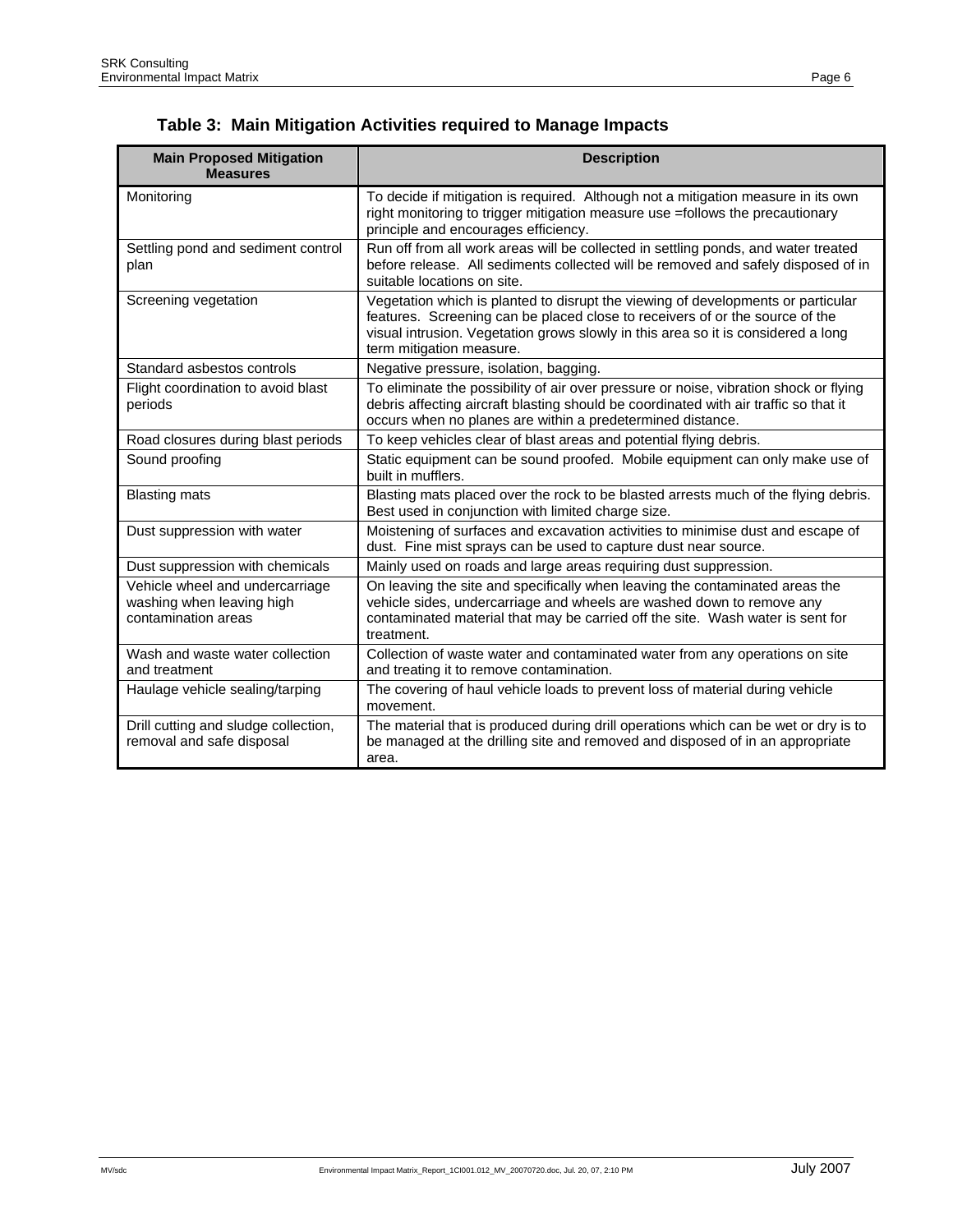## **4 Residual Impacts**

Although considerable effort can be made to control or manage the extent of the impacts it is often not possible to eliminate them entirely and many of the impacts are only reduced to 1, which is in the realm of natural variability. Furthermore even with the best efforts some impacts cannot be reduced below 2 or in some cases 3. The table of potential impacts with a residual of 2 or 3 is presented in Table 4.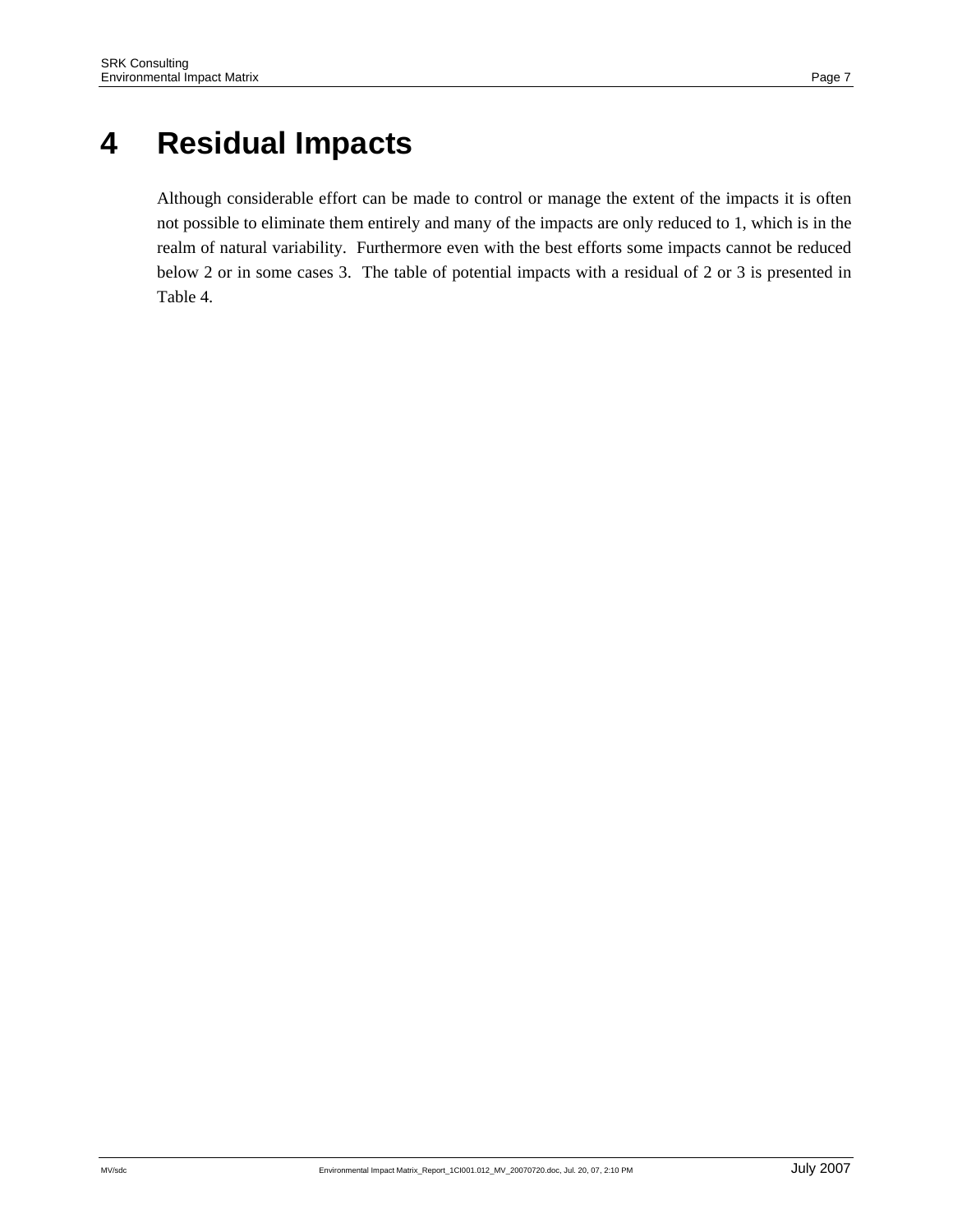| I |  |
|---|--|

Table 4: The Main Residual Impacts (after mitigation impacts, scoring 2 or 3 based on the significance ranking scheme used in the matrix) **Table 4:** The Main Residual Impacts (after mitigation impacts, scoring 2 or 3 based on the significance ranking scheme used in the matrix)

| Remediation<br>Task                                                                                                    | Activity                                                                                                              | Environmental Effect                                                                                                                                                                                                                                                                                                                                             | <b>Mitigation Measures</b>                                                                                                                                                                                                                                                                                                                                                                                                             | Residual Impact                                                                             |
|------------------------------------------------------------------------------------------------------------------------|-----------------------------------------------------------------------------------------------------------------------|------------------------------------------------------------------------------------------------------------------------------------------------------------------------------------------------------------------------------------------------------------------------------------------------------------------------------------------------------------------|----------------------------------------------------------------------------------------------------------------------------------------------------------------------------------------------------------------------------------------------------------------------------------------------------------------------------------------------------------------------------------------------------------------------------------------|---------------------------------------------------------------------------------------------|
| Build roads and pads                                                                                                   | · Materials transport<br>· Road construction<br>· Earthmoving                                                         | . Potential for blast debris material to enter the<br>· Blasting noise and dust and spent explosive<br>blasting noise<br>· Materials transport dust and noise.<br>• Power line in area of work.<br>Earthmoving dust and<br>residue.<br>Creek.                                                                                                                    | . Wash and waste water collection and treatment<br>· Wheel and undercarriage washing<br>· Dust suppression with chemicals<br>· Haulage vehicle sealing/tarping<br>• Dust suppression with water                                                                                                                                                                                                                                        | $\bullet$ Noise (2)                                                                         |
| Drill and install from-<br>surface freeze pipe<br>casing (2-6 years)                                                   | · General construction<br>· Materials transport<br>· Local earthworks<br>$\bullet$ Fencing<br>· Loading<br>· Drilling | Drilling operations could disturb surface soil<br>slimes night lighting<br>Potential for hydrocarbon spillage<br>· Drilling produces dust,<br>with arsenic content<br>and noise<br>$\bullet$<br>$\bullet$                                                                                                                                                        | Drill cutting and sludge collection, removal and safe<br>. Wash and waste water collection and treatment<br>. Wheel and undercarriage washing<br>· Dust suppression with chemicals<br>· Haulage vehicle sealing/tarping<br>· Dust suppression with water<br>Screening vegetation<br>disposal                                                                                                                                           | Built environment (3)<br>Sound quality (2)<br>$\bullet$ Noise (2)<br>$\bullet$<br>$\bullet$ |
| restarted as needed to<br>maintain water at this<br>Flood to ~200 Level<br>Pumping will be<br>(below A2 Pit)<br>level. | (maintenance pumping still<br>Cessation of pumping<br>required).                                                      | Arsenic might be mobilised, as well as other<br>could lead to ground water leaving the mine<br>· Reduced water volumes coming from mine<br>Reduces extent of drawdown cone, which<br>· Water underground in mine workings may<br>and water treatment plant use.<br>become stratified chemically.<br>· Reduced power usage<br>contaminants.<br>site.<br>$\bullet$ | Monitoring to decide if mitigation is required                                                                                                                                                                                                                                                                                                                                                                                         | • Hydrogeology and underground<br>Geochemical stability (2)<br>mine water (2)               |
| Brock & B4 Pits -<br>backfill                                                                                          | · Materials transport<br>• Earthmoving                                                                                | to loose material above this there is a danger<br>Backfilling will occur to level of vein, but due<br>Backfilling with existing waste rock from site.<br>· Brock pit has a quartz vein with visible gold<br>that could be used as educational tool.<br>be backfilled<br>of rock fall and it may I<br>completely.<br>$\bullet$                                    | Decide if structures can be left in place that will allow vein<br>. Wash and waste water collection and treatment<br>. Wheel and undercarriage washing<br>· Dust suppression with chemicals<br>· Haulage vehicle sealing/tarping<br>Dust suppression with water<br>to remain visible.<br>$\bullet$<br>$\bullet$                                                                                                                        | • Archaeology and heritage (3)                                                              |
| Build and use access<br>roads to new borrow<br>source and quarry<br>areas)                                             | · Materials transport<br>· Earthmoving<br>Blasting<br>· Drilling                                                      | Potential sedimentation in creek from run off<br>suppression which could cause run off<br>Calcium chloride/water used for dust<br>roads.<br>and working near water.<br>Dust from travelling on<br>· Hydrocarbon spillage.<br>contamination.<br>· Noise, dust<br>• Vibration.<br>$\bullet$<br>$\bullet$<br>$\bullet$                                              | Drill cutting and sludge collection, removal and safe<br>Wash and waste water collection and treatment<br>Flight coordination to avoid blast periods<br>Road closures during blast periods<br>· Wheel and undercarriage washing<br>· Dust suppression with chemicals<br>· Haulage vehicle sealing/tarping<br>· Dust suppression with water<br>Screening vegetation<br>Blasting mats<br>disposal<br>$\bullet$<br>$\bullet$<br>$\bullet$ | Soils and terrain (2)<br>$\bullet$                                                          |
| Open borrow source                                                                                                     | • Earthmoving                                                                                                         | · Noise, dust.                                                                                                                                                                                                                                                                                                                                                   | Dust suppression with water                                                                                                                                                                                                                                                                                                                                                                                                            | • Soils and terrain (2)                                                                     |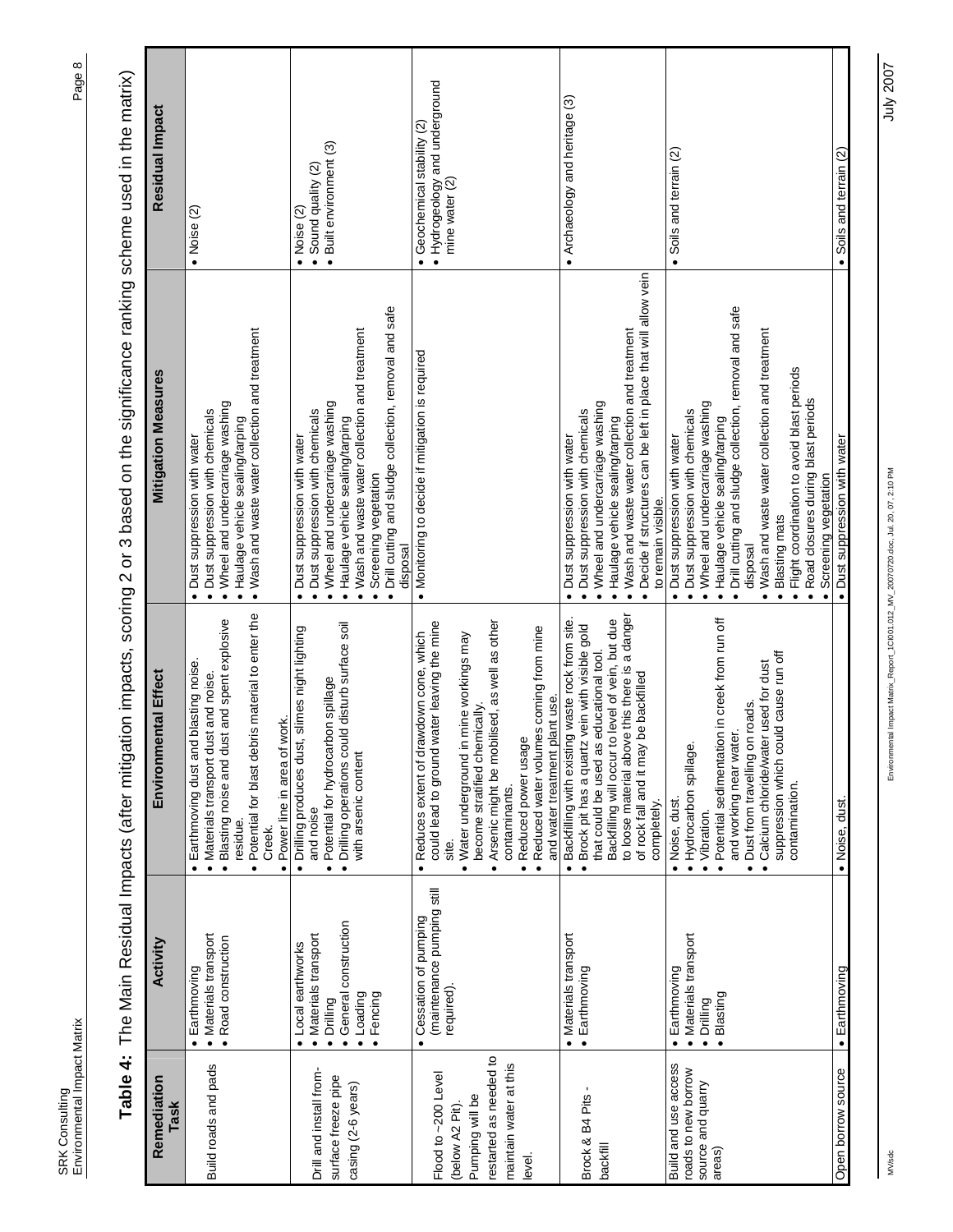| Remediation<br>Task                                                                                                                     | Activity                                                                                                                                                    | Environmental Effect                                                                                                                                                                                                                                        | <b>Mitigation Measures</b>                                                                                                                                                                                                                                                                                                                                                                                                                                          | Residual Impact                                                  |
|-----------------------------------------------------------------------------------------------------------------------------------------|-------------------------------------------------------------------------------------------------------------------------------------------------------------|-------------------------------------------------------------------------------------------------------------------------------------------------------------------------------------------------------------------------------------------------------------|---------------------------------------------------------------------------------------------------------------------------------------------------------------------------------------------------------------------------------------------------------------------------------------------------------------------------------------------------------------------------------------------------------------------------------------------------------------------|------------------------------------------------------------------|
| areas and extract<br>material                                                                                                           | Materials transport<br>Blasting<br>Drilling                                                                                                                 | . Water used for dust suppression which could<br>· Potential sedimentation in creek from run off<br>Removal of vegetation and soil.<br>• Dust from travelling on roads.<br>cause run off contamination.<br>and working near water.<br>Hydrocarbon spillage. | Drill cutting and sludge collection, removal and safe<br>Wash and waste water collection and treatment<br>Reclamation of the borrow pits and haul roads<br>Flight coordination to avoid blast periods<br>Settling pond and sediment control plan<br>Road closures during blast periods<br>Wheel and undercarriage washing<br>Dust suppression with chemicals<br>• Haulage vehicle sealing/tarping<br>Screening vegetation<br>Blasting mats<br>disposal<br>$\bullet$ |                                                                  |
| contamination building<br>arsenic and asbestos<br>Hazardous buildings<br>preferred disposal in<br>chamber 15 and low<br>material in B1) | Contaminated earthmoving<br>Contaminated materials<br>Asbestos removal<br>Area cleaning<br>transport<br>· Loading                                           | asbestos material<br>· Traffic volumes to disposal sites.<br>waste and hazardous waste<br>Arsenic contaminated<br>· Dust, noise,                                                                                                                            | Wash and waste water collection and treatment<br>. Wheel and undercarriage washing<br>· Dust suppression with chemicals<br>• Haulage vehicle sealing/tarping<br>· Dust suppression with water<br>Standard asbestos controls                                                                                                                                                                                                                                         | $\bullet$ Waste production $(2)$                                 |
| contain asbestos and<br>assessment needed)<br>buildings (may stil<br>Non Hazardous<br>contamination                                     | Contaminated earthmoving<br>Contaminated materials<br>Materials transport<br>Asbestos removal<br>Area cleaning<br>Earthmoving<br>transport<br>Loading       | • Little or no arsenic contamination<br>Traffic volumes to disposal sites.<br>. waste and hazardous waste<br>· Some asbestos material,<br>· Dust, noise                                                                                                     | Wash and waste water collection and treatment<br>Wheel and undercarriage washing<br>Dust suppression with chemicals<br>· Haulage vehicle sealing/tarping<br>· Dust suppression with water<br>Standard asbestos controls                                                                                                                                                                                                                                             | $\bullet$ Waste production (2)                                   |
| compressor house in<br>society would like to<br>retain this and the<br>A-Shaft (heritage<br>addition to the<br>museum)                  | Contaminated earthmoving<br>• Contaminated materials<br>· Materials transport<br>· Asbestos removal<br>Area cleaning<br>Earthmoving<br>transport<br>Loading | • Little or no arsenic contamination<br>Traffic volumes to disposal sites.<br>. waste and hazardous waste<br>· Some asbestos material,<br>Dust, noise                                                                                                       | Decide if structures are safe and if they can be stripped<br>Wash and waste water collection and treatment<br>of hazardous material to leave a heritage asset<br>Wheel and undercarriage washing<br>Dust suppression with chemicals<br>· Haulage vehicle sealing/tarping<br>· Dust suppression with water<br>Standard asbestos controls                                                                                                                             | • Archaeology and heritage (3)<br>$\bullet$ Waste production (2) |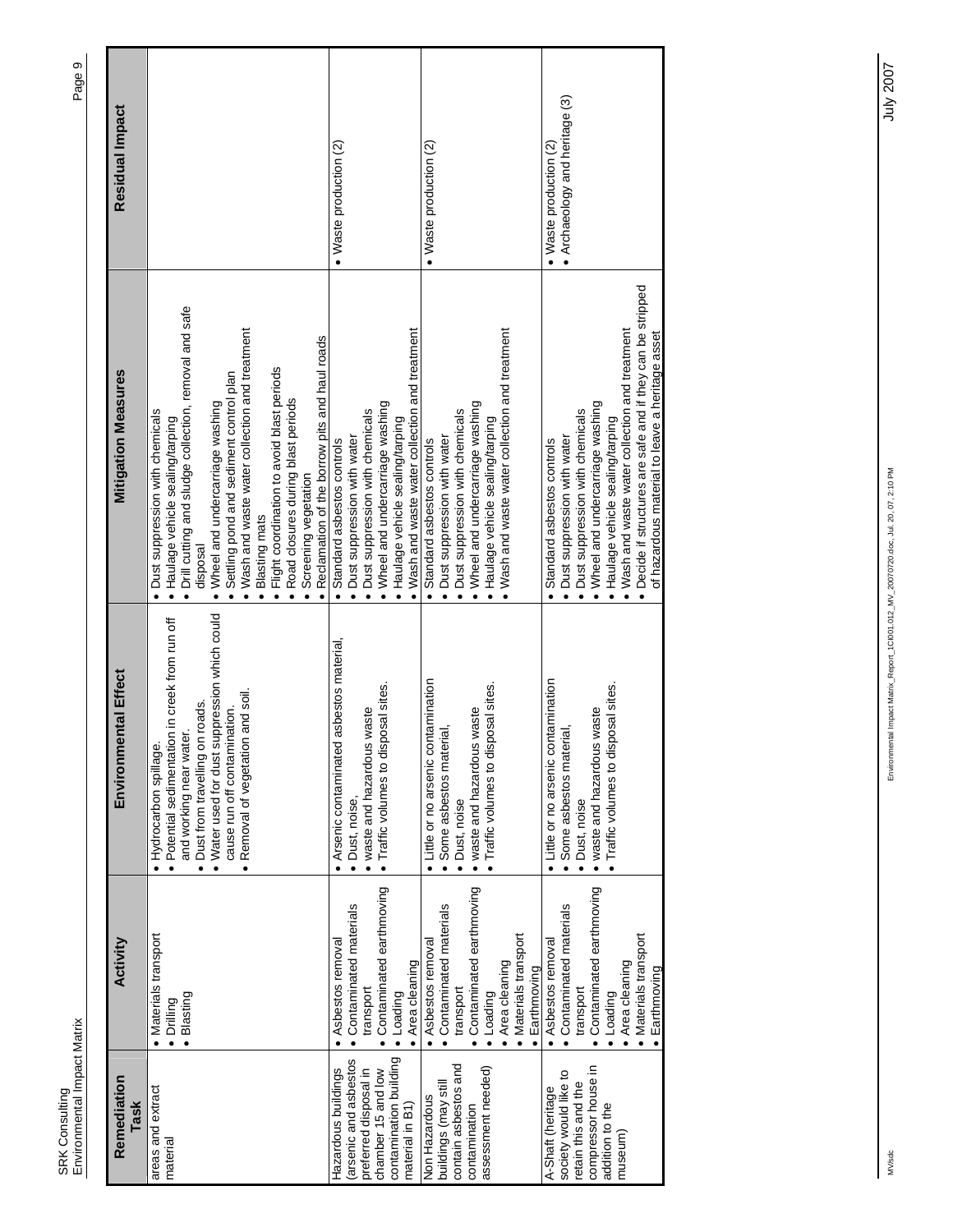# **5 Conclusion**

The environmental impact matrix helps to identify potential impacts and mitigation measures and residual impacts. Further development of the mitigation measures and further examination of the impacts are needed before any final conclusions can be drawn.

A weakness of the Leopold methodology is that it deals with activities and impacts in isolation. Depending on the final project schedule, some of those activities could overlap. Assessment of cumulative impacts is also needed before final conclusions can be drawn.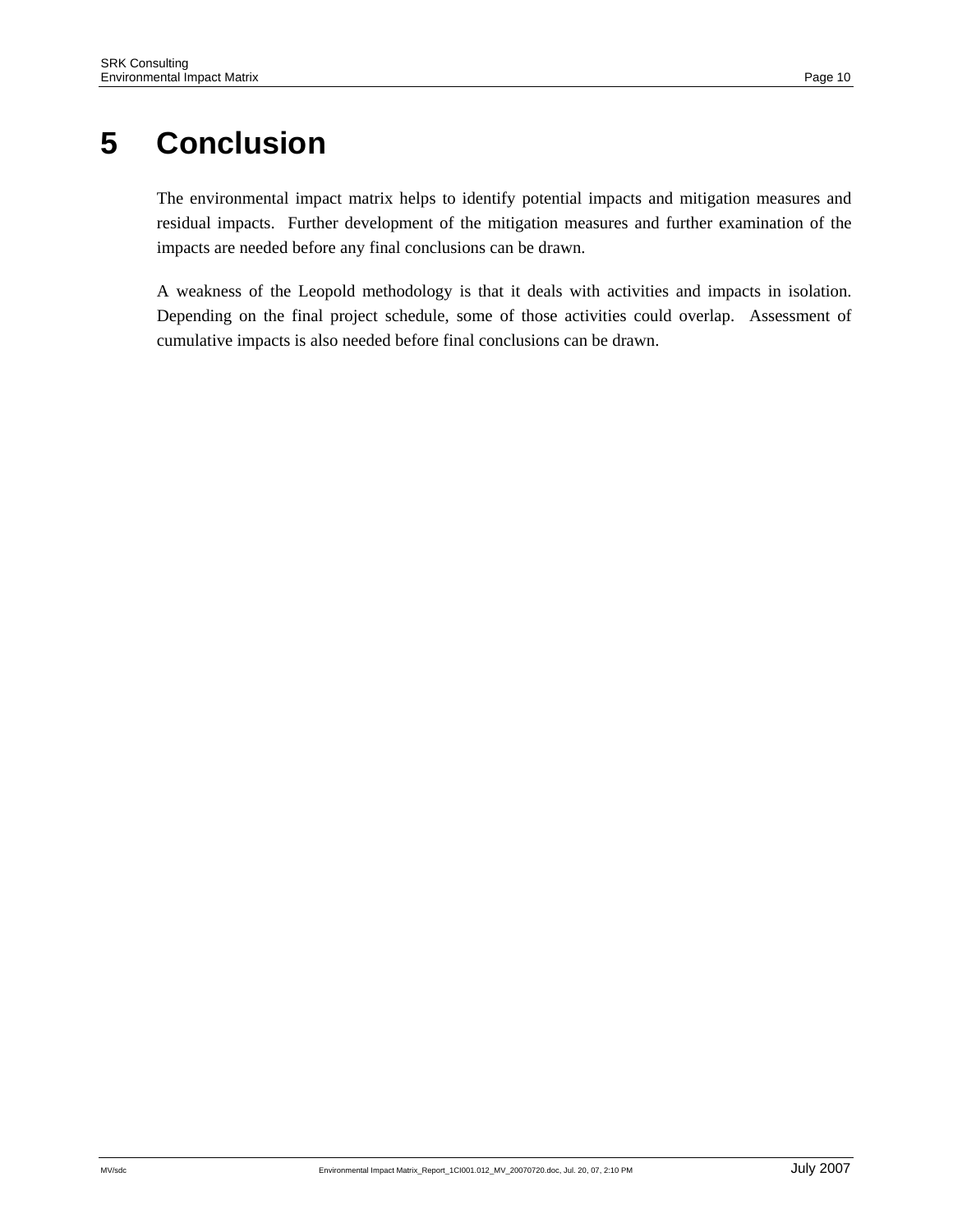# **6 Complete Impact Matrix**

#### **Table 5: Complete Impact Matrix**

(*Insert blank page)*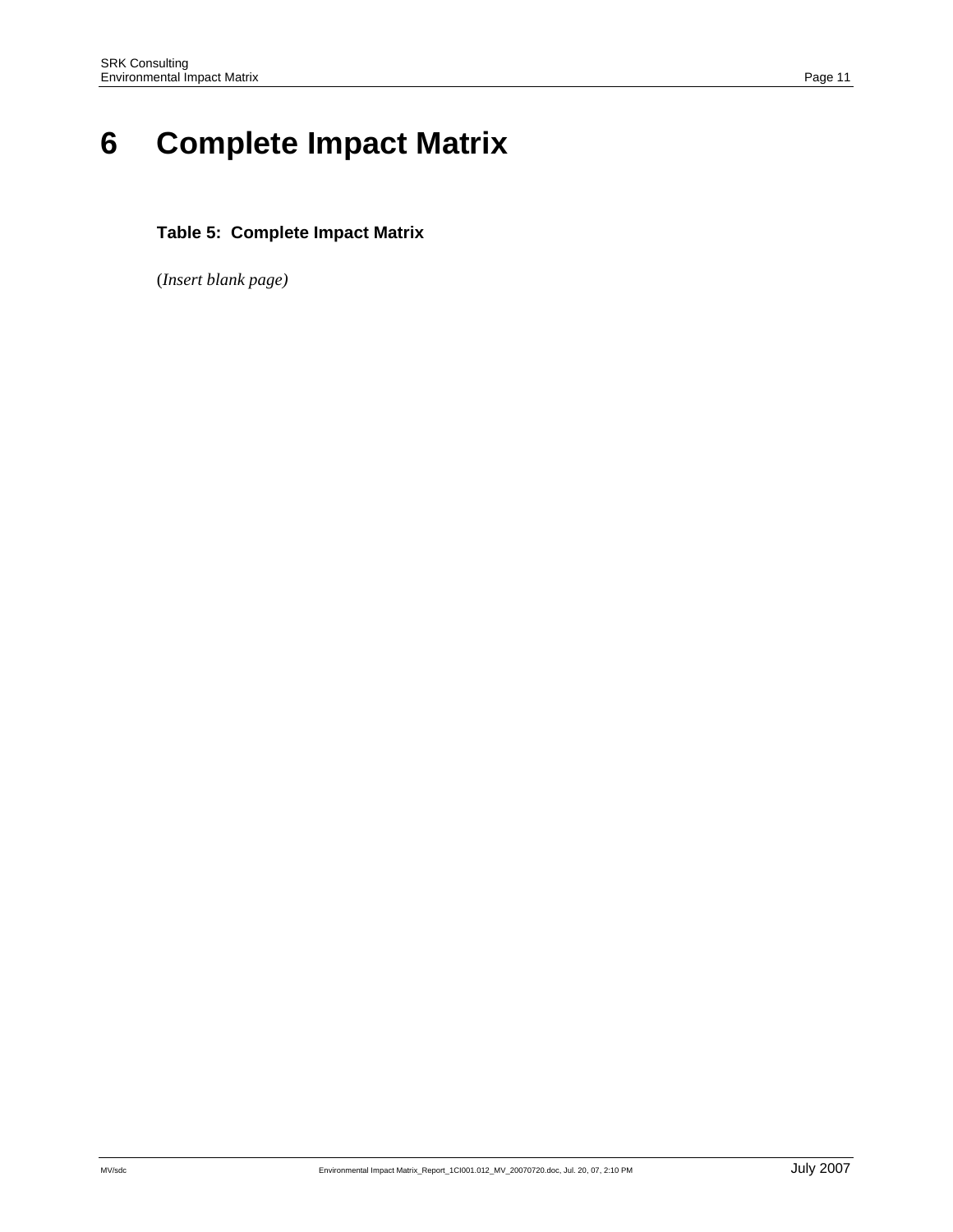|                                                                     |                                                                 |                                                                                                                                                                                                                                                                                             |             | Possible Environmental Impact Before Mitigation Measures are Applied<br><b>Mainly Construction</b><br><b>Mainly Long Term</b> |  |  |  |  |  |  | Possible Residual Impacts after Mitigation Measures are Applied (Orange Cells)<br><b>Mainly Construction</b><br>Mainly long term |                                                                                                                       |  |                                                                                                                                                                                                                                                                                                                                                                                                                                                                                                                                                                                                                                                                                                                                                                                                                                                                                                                                                                                                                                                                                                                                                       |                                                                                                                                                                                                                                                                                   |                                                                                                 |  |  |                                               |  |  |  |  |  |  |                                         |  |                   |                                                                                                                                                                                                                                              |  |                |  |  |  |  |  |  |  |  |
|---------------------------------------------------------------------|-----------------------------------------------------------------|---------------------------------------------------------------------------------------------------------------------------------------------------------------------------------------------------------------------------------------------------------------------------------------------|-------------|-------------------------------------------------------------------------------------------------------------------------------|--|--|--|--|--|--|----------------------------------------------------------------------------------------------------------------------------------|-----------------------------------------------------------------------------------------------------------------------|--|-------------------------------------------------------------------------------------------------------------------------------------------------------------------------------------------------------------------------------------------------------------------------------------------------------------------------------------------------------------------------------------------------------------------------------------------------------------------------------------------------------------------------------------------------------------------------------------------------------------------------------------------------------------------------------------------------------------------------------------------------------------------------------------------------------------------------------------------------------------------------------------------------------------------------------------------------------------------------------------------------------------------------------------------------------------------------------------------------------------------------------------------------------|-----------------------------------------------------------------------------------------------------------------------------------------------------------------------------------------------------------------------------------------------------------------------------------|-------------------------------------------------------------------------------------------------|--|--|-----------------------------------------------|--|--|--|--|--|--|-----------------------------------------|--|-------------------|----------------------------------------------------------------------------------------------------------------------------------------------------------------------------------------------------------------------------------------------|--|----------------|--|--|--|--|--|--|--|--|
|                                                                     |                                                                 |                                                                                                                                                                                                                                                                                             |             |                                                                                                                               |  |  |  |  |  |  |                                                                                                                                  |                                                                                                                       |  |                                                                                                                                                                                                                                                                                                                                                                                                                                                                                                                                                                                                                                                                                                                                                                                                                                                                                                                                                                                                                                                                                                                                                       |                                                                                                                                                                                                                                                                                   |                                                                                                 |  |  |                                               |  |  |  |  |  |  |                                         |  | <b>Short Term</b> |                                                                                                                                                                                                                                              |  |                |  |  |  |  |  |  |  |  |
|                                                                     |                                                                 |                                                                                                                                                                                                                                                                                             |             |                                                                                                                               |  |  |  |  |  |  |                                                                                                                                  | <b>Short Term</b><br><b>Physical Chemical</b><br>Ecological<br><b>Aesthetics and Socio-economic</b><br><b>Culture</b> |  |                                                                                                                                                                                                                                                                                                                                                                                                                                                                                                                                                                                                                                                                                                                                                                                                                                                                                                                                                                                                                                                                                                                                                       |                                                                                                                                                                                                                                                                                   |                                                                                                 |  |  | <b>Physical Chemical</b><br><b>Ecological</b> |  |  |  |  |  |  | <b>Aesthetics and</b><br><b>Culture</b> |  |                   |                                                                                                                                                                                                                                              |  | Socio-economic |  |  |  |  |  |  |  |  |
| <b>Project Work Package</b>                                         | <b>Activity</b>                                                 | <b>Environmental Effect</b>                                                                                                                                                                                                                                                                 | Air Quality |                                                                                                                               |  |  |  |  |  |  |                                                                                                                                  |                                                                                                                       |  | Short term refers to impacts associated with<br><b>Example 18 and Terrain of the School and Terrain School and Terrain School and Terrain School and Terrain School and Terrain and Terrain of the Kind of the Right and Terrain and Terrain of the Right and Terrain and Terrai</b>                                                                                                                                                                                                                                                                                                                                                                                                                                                                                                                                                                                                                                                                                                                                                                                                                                                                  | Proposed<br><b>Mitigation</b><br><b>Measures</b><br>Does not include<br><b>Health and Safety</b><br>measures which will<br>be required for all<br>site personnel                                                                                                                  | Air Quality<br>Noise<br>Light<br>Soils and Terrain<br>Geochemical Stability<br>Waste Production |  |  |                                               |  |  |  |  |  |  |                                         |  |                   | Provideology under-<br>Hydrogeology under-<br>ground mine water<br>ground mine water<br>Depension & Wetlands<br>Depension & Wetlands<br>Depension & Wetlands<br>Depensive of the Environment<br>Depensive of the Environment<br>Depensive of |  |                |  |  |  |  |  |  |  |  |
| <b>Giant Mine Remediation</b><br>Plan Preparation and<br>Submission |                                                                 | studies.                                                                                                                                                                                                                                                                                    |             |                                                                                                                               |  |  |  |  |  |  |                                                                                                                                  |                                                                                                                       |  | Short Term: The local economy of Yellowknife has None proposed<br>benefited and the communities have been involved<br>in the process thereby increasing confidence that<br>issues are being dealt with.<br>Long Term: If plans are carried out the community<br>will likely benefit from health and safety<br>improvement along with a general improvement of<br>the environmental quality of the local area.                                                                                                                                                                                                                                                                                                                                                                                                                                                                                                                                                                                                                                                                                                                                         |                                                                                                                                                                                                                                                                                   |                                                                                                 |  |  |                                               |  |  |  |  |  |  |                                         |  |                   | 00000000000000000000000000000000                                                                                                                                                                                                             |  |                |  |  |  |  |  |  |  |  |
| Submit Remediation Plan to<br>Fed/GNWT                              | Consolidated above                                              |                                                                                                                                                                                                                                                                                             |             |                                                                                                                               |  |  |  |  |  |  |                                                                                                                                  |                                                                                                                       |  |                                                                                                                                                                                                                                                                                                                                                                                                                                                                                                                                                                                                                                                                                                                                                                                                                                                                                                                                                                                                                                                                                                                                                       |                                                                                                                                                                                                                                                                                   |                                                                                                 |  |  |                                               |  |  |  |  |  |  |                                         |  |                   |                                                                                                                                                                                                                                              |  |                |  |  |  |  |  |  |  |  |
| <b>Federal and GNWT Govt</b><br>Approval                            | Consolidated above                                              |                                                                                                                                                                                                                                                                                             |             |                                                                                                                               |  |  |  |  |  |  |                                                                                                                                  |                                                                                                                       |  |                                                                                                                                                                                                                                                                                                                                                                                                                                                                                                                                                                                                                                                                                                                                                                                                                                                                                                                                                                                                                                                                                                                                                       |                                                                                                                                                                                                                                                                                   |                                                                                                 |  |  |                                               |  |  |  |  |  |  |                                         |  |                   |                                                                                                                                                                                                                                              |  |                |  |  |  |  |  |  |  |  |
| HQ Federal Review/Approval Consolidated above                       |                                                                 |                                                                                                                                                                                                                                                                                             |             |                                                                                                                               |  |  |  |  |  |  |                                                                                                                                  |                                                                                                                       |  |                                                                                                                                                                                                                                                                                                                                                                                                                                                                                                                                                                                                                                                                                                                                                                                                                                                                                                                                                                                                                                                                                                                                                       |                                                                                                                                                                                                                                                                                   |                                                                                                 |  |  |                                               |  |  |  |  |  |  |                                         |  |                   |                                                                                                                                                                                                                                              |  |                |  |  |  |  |  |  |  |  |
| Public Submission of Final<br><b>Remediation Plan</b>               | Consolidated above                                              |                                                                                                                                                                                                                                                                                             |             |                                                                                                                               |  |  |  |  |  |  |                                                                                                                                  |                                                                                                                       |  |                                                                                                                                                                                                                                                                                                                                                                                                                                                                                                                                                                                                                                                                                                                                                                                                                                                                                                                                                                                                                                                                                                                                                       |                                                                                                                                                                                                                                                                                   |                                                                                                 |  |  |                                               |  |  |  |  |  |  |                                         |  |                   |                                                                                                                                                                                                                                              |  |                |  |  |  |  |  |  |  |  |
| <b>EA Process</b>                                                   | Consolidated above                                              |                                                                                                                                                                                                                                                                                             |             |                                                                                                                               |  |  |  |  |  |  |                                                                                                                                  |                                                                                                                       |  |                                                                                                                                                                                                                                                                                                                                                                                                                                                                                                                                                                                                                                                                                                                                                                                                                                                                                                                                                                                                                                                                                                                                                       |                                                                                                                                                                                                                                                                                   |                                                                                                 |  |  |                                               |  |  |  |  |  |  |                                         |  |                   |                                                                                                                                                                                                                                              |  |                |  |  |  |  |  |  |  |  |
| <b>Water Licence Application</b><br>Preparation                     | Consolidated above                                              |                                                                                                                                                                                                                                                                                             |             |                                                                                                                               |  |  |  |  |  |  |                                                                                                                                  |                                                                                                                       |  |                                                                                                                                                                                                                                                                                                                                                                                                                                                                                                                                                                                                                                                                                                                                                                                                                                                                                                                                                                                                                                                                                                                                                       |                                                                                                                                                                                                                                                                                   |                                                                                                 |  |  |                                               |  |  |  |  |  |  |                                         |  |                   |                                                                                                                                                                                                                                              |  |                |  |  |  |  |  |  |  |  |
| Review of Water Licence<br>Application                              | Consolidated above                                              |                                                                                                                                                                                                                                                                                             |             |                                                                                                                               |  |  |  |  |  |  |                                                                                                                                  |                                                                                                                       |  |                                                                                                                                                                                                                                                                                                                                                                                                                                                                                                                                                                                                                                                                                                                                                                                                                                                                                                                                                                                                                                                                                                                                                       |                                                                                                                                                                                                                                                                                   |                                                                                                 |  |  |                                               |  |  |  |  |  |  |                                         |  |                   |                                                                                                                                                                                                                                              |  |                |  |  |  |  |  |  |  |  |
| <b>Ottawa Final Approval</b>                                        | Consolidated above                                              |                                                                                                                                                                                                                                                                                             |             |                                                                                                                               |  |  |  |  |  |  |                                                                                                                                  |                                                                                                                       |  |                                                                                                                                                                                                                                                                                                                                                                                                                                                                                                                                                                                                                                                                                                                                                                                                                                                                                                                                                                                                                                                                                                                                                       |                                                                                                                                                                                                                                                                                   |                                                                                                 |  |  |                                               |  |  |  |  |  |  |                                         |  |                   |                                                                                                                                                                                                                                              |  |                |  |  |  |  |  |  |  |  |
|                                                                     | Low level<br>maintenance<br>Security operations maintenance and | Nothing different from<br>current low level<br>security operations.<br>Care and maintenance<br>will be continued through<br>out the implementation of<br>the plan.<br>Includes emergency and<br>hazard response.<br>A risk assessment has<br>been compiled to identify<br>high risk issues. |             |                                                                                                                               |  |  |  |  |  |  |                                                                                                                                  |                                                                                                                       |  | 1100010000000000000000000<br>Short Term: Impact will primarily be related to<br>vehicle movements, and short term activities such with water<br>as asbestos removal, oil drum removal and other<br>local earthworks as required to mitigate risks on<br>site. Local earthworks and asbestos removal could with chemicals<br>cause distribution of material which may pose a<br>safety risk and also cause some localised noise<br>during operations. The risk of the activities will<br>generally be less than doing nothing. Some care<br>and maintenance wastes are likely as materials<br>and equipment are removed on malfunction and or<br>replacement.<br>Long Term: No additional impact expected as<br>these activities are already occurring and are<br>mainly of a short term nature. Care and<br>maintenance of the site will have a positive<br>economic benefit as it will prevent the decay of the requirements of<br>site and also minimise the risk of failures or<br>scenarios which may have the potential to cause<br>further damage, loss of opportunity or result in<br>further contamination and be more costly to clean<br>up. | Dust suppression<br>Dust suppression<br>Settling pond and<br>sediment control plan<br>Wheel and<br>undercarriage<br>washing when<br>leaving high<br>contamination areas<br>Require contractors<br>to meet monitoring<br>previous water<br>license and MMER<br><b>requirements</b> |                                                                                                 |  |  |                                               |  |  |  |  |  |  |                                         |  |                   |                                                                                                                                                                                                                                              |  |                |  |  |  |  |  |  |  |  |
| Interim site water management                                       |                                                                 |                                                                                                                                                                                                                                                                                             |             |                                                                                                                               |  |  |  |  |  |  |                                                                                                                                  |                                                                                                                       |  | Consolidated above                                                                                                                                                                                                                                                                                                                                                                                                                                                                                                                                                                                                                                                                                                                                                                                                                                                                                                                                                                                                                                                                                                                                    |                                                                                                                                                                                                                                                                                   |                                                                                                 |  |  |                                               |  |  |  |  |  |  |                                         |  |                   |                                                                                                                                                                                                                                              |  |                |  |  |  |  |  |  |  |  |
| General Care and Maintenance                                        |                                                                 |                                                                                                                                                                                                                                                                                             |             |                                                                                                                               |  |  |  |  |  |  |                                                                                                                                  |                                                                                                                       |  | Consolidated above                                                                                                                                                                                                                                                                                                                                                                                                                                                                                                                                                                                                                                                                                                                                                                                                                                                                                                                                                                                                                                                                                                                                    |                                                                                                                                                                                                                                                                                   |                                                                                                 |  |  |                                               |  |  |  |  |  |  |                                         |  |                   |                                                                                                                                                                                                                                              |  |                |  |  |  |  |  |  |  |  |
|                                                                     |                                                                 |                                                                                                                                                                                                                                                                                             |             |                                                                                                                               |  |  |  |  |  |  |                                                                                                                                  |                                                                                                                       |  |                                                                                                                                                                                                                                                                                                                                                                                                                                                                                                                                                                                                                                                                                                                                                                                                                                                                                                                                                                                                                                                                                                                                                       |                                                                                                                                                                                                                                                                                   |                                                                                                 |  |  |                                               |  |  |  |  |  |  |                                         |  |                   |                                                                                                                                                                                                                                              |  |                |  |  |  |  |  |  |  |  |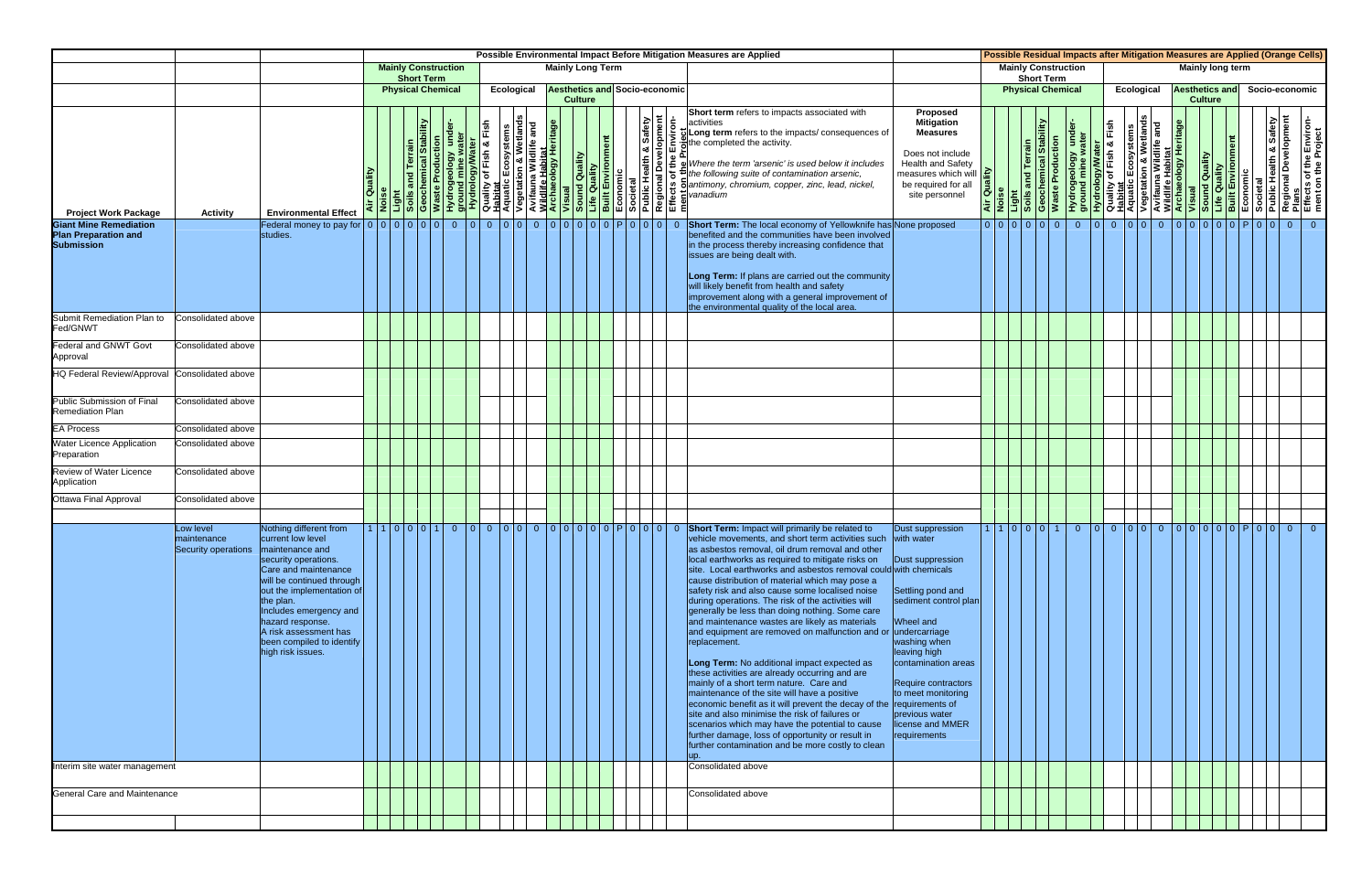|                                                                                     |                                                                        |                                                                                                                                                                                                                                                                                                                                    |         |                |                                                                                                                                                                                            |  |      |                                                                                                                                                       |  |                |                                      |  |                      |   | Possible Environmental Impact Before Mitigation Measures are Applied                                                                                                                                                                                                                                                                                                                                                                                                                                                                                                                                                                                                                                                                                                                                                                                                                                                                                                                                                                                                                                                                                                                                                                                                                                                                                                                                                                                                                                                     |                                                                                                                                                                                                                                                                                                                           |  |                                                 |                         |                | Possible Residual Impacts after Mitigation Measures are Applied (Orange Cells)                                                                                                                                                                                                                  |                   |                       |                |  |                |  |
|-------------------------------------------------------------------------------------|------------------------------------------------------------------------|------------------------------------------------------------------------------------------------------------------------------------------------------------------------------------------------------------------------------------------------------------------------------------------------------------------------------------|---------|----------------|--------------------------------------------------------------------------------------------------------------------------------------------------------------------------------------------|--|------|-------------------------------------------------------------------------------------------------------------------------------------------------------|--|----------------|--------------------------------------|--|----------------------|---|--------------------------------------------------------------------------------------------------------------------------------------------------------------------------------------------------------------------------------------------------------------------------------------------------------------------------------------------------------------------------------------------------------------------------------------------------------------------------------------------------------------------------------------------------------------------------------------------------------------------------------------------------------------------------------------------------------------------------------------------------------------------------------------------------------------------------------------------------------------------------------------------------------------------------------------------------------------------------------------------------------------------------------------------------------------------------------------------------------------------------------------------------------------------------------------------------------------------------------------------------------------------------------------------------------------------------------------------------------------------------------------------------------------------------------------------------------------------------------------------------------------------------|---------------------------------------------------------------------------------------------------------------------------------------------------------------------------------------------------------------------------------------------------------------------------------------------------------------------------|--|-------------------------------------------------|-------------------------|----------------|-------------------------------------------------------------------------------------------------------------------------------------------------------------------------------------------------------------------------------------------------------------------------------------------------|-------------------|-----------------------|----------------|--|----------------|--|
|                                                                                     |                                                                        |                                                                                                                                                                                                                                                                                                                                    |         |                | <b>Mainly Construction</b><br><b>Short Term</b>                                                                                                                                            |  |      |                                                                                                                                                       |  |                | <b>Mainly Long Term</b>              |  |                      |   |                                                                                                                                                                                                                                                                                                                                                                                                                                                                                                                                                                                                                                                                                                                                                                                                                                                                                                                                                                                                                                                                                                                                                                                                                                                                                                                                                                                                                                                                                                                          |                                                                                                                                                                                                                                                                                                                           |  | <b>Mainly Construction</b><br><b>Short Term</b> |                         |                |                                                                                                                                                                                                                                                                                                 |                   | Mainly long term      |                |  |                |  |
|                                                                                     |                                                                        |                                                                                                                                                                                                                                                                                                                                    |         |                | <b>Physical Chemical</b>                                                                                                                                                                   |  |      | Ecological                                                                                                                                            |  | <b>Culture</b> | <b>Aesthetics and Socio-economic</b> |  |                      |   |                                                                                                                                                                                                                                                                                                                                                                                                                                                                                                                                                                                                                                                                                                                                                                                                                                                                                                                                                                                                                                                                                                                                                                                                                                                                                                                                                                                                                                                                                                                          |                                                                                                                                                                                                                                                                                                                           |  | <b>Physical Chemical</b>                        |                         |                |                                                                                                                                                                                                                                                                                                 | <b>Ecological</b> | <b>Aesthetics and</b> | <b>Culture</b> |  | Socio-economic |  |
| <b>Project Work Package</b>                                                         | <b>Activity</b>                                                        | <b>Environmental Effect</b>                                                                                                                                                                                                                                                                                                        | Quality | Noise<br>Light | Soils and Terrain<br>Geochemical Stability<br>Waste Production<br>Hydrogeology under-<br>Hydrology/Water<br>Hydrology/Water<br>Quality of Fish & Fish<br>Quality of Fish & Fish<br>Habitat |  | Fish | $\frac{ \mathsf{and} }{ \mathsf{and} }$<br>Vegetation & Wetla<br>Avifauna Wildlife<br><mark>Wildlife Habitat<br/>Archaeology Heritat</mark><br>Visual |  |                |                                      |  | & Safety<br>elopment | ģ | Short term refers to impacts associated with<br>activities<br>Long term refers to the impacts/consequences of<br><b>Example 12</b><br><b>Example 12</b><br><b>Example 12</b><br><b>Example 12</b><br><b>Example 12</b><br><b>Example 12</b><br><b>Example 12</b><br><b>Example 12</b><br><b>Example 12</b><br><b>Example 12</b><br><b>Example 12</b><br><b>Example 12</b><br><b>Example 12</b><br><b>Example 12</b><br><b>Example 12</b><br><b>Example 12</b>                                                                                                                                                                                                                                                                                                                                                                                                                                                                                                                                                                                                                                                                                                                                                                                                                                                                                                                                                                                                                                                            | Proposed<br><b>Mitigation</b><br><b>Measures</b><br>Does not include<br><b>Health and Safety</b><br>measures which will <b>P</b><br>be required for all<br>site personnel                                                                                                                                                 |  | <b>Stability</b><br>Geoche                      | <b>Waste Production</b> |                | Hydrogeology under-<br><b>Hydrology/Water</b><br><b>Ruality of Fish &amp; Fish<br/> Aquatic Ecosystems<br/> Aquatic Ecosystems<br/> Avifauna Wildlife Habitat<br/> Wisual<br/> Wisual<br/> <b>Contropy Heritage<br/> Sound Quality<br/> Economic<br/> Built Environment<br/> Built Envi</b></b> |                   |                       |                |  |                |  |
| <b>Highway Realignment</b>                                                          |                                                                        |                                                                                                                                                                                                                                                                                                                                    |         |                |                                                                                                                                                                                            |  |      |                                                                                                                                                       |  |                |                                      |  |                      |   |                                                                                                                                                                                                                                                                                                                                                                                                                                                                                                                                                                                                                                                                                                                                                                                                                                                                                                                                                                                                                                                                                                                                                                                                                                                                                                                                                                                                                                                                                                                          |                                                                                                                                                                                                                                                                                                                           |  |                                                 |                         |                |                                                                                                                                                                                                                                                                                                 |                   |                       |                |  |                |  |
| Prepare alignment<br>(Realignment of short section<br>of Highway 4 within the site) | Local earthworks<br>Materials transport<br>Drilling<br><b>Blasting</b> | Remobilising arsenic<br>materials due to<br>construction activities.<br>Blasting will cause noise<br>and dust.<br>Road works and material<br>movement may cause<br>traffic disruption.<br>Air and road traffic<br>disruption due to blasting<br>activities requiring<br>exclusion zones.<br>Potential for hydrocarbon<br>spillage. |         |                | 1 1 1 0 1 1 1 1 0                                                                                                                                                                          |  |      |                                                                                                                                                       |  |                | 0 1 1 1 1 1 0 P 0 1 1 1 1 0          |  |                      |   | Short Term: Blasting activities will disrupt traffic<br>and possibly air traffic. Blasting is also likely to<br>cause (arsenic dust and other contaminant dust)<br>and dust mobilisation impacting road users and<br>covering plants, soil, water, and the surrounding<br>area possibly with contaminated material but at<br>least with dust. Dust can impact plant communities<br>and rate of snow melt. Contaminated dust can<br>lead to dispersal of contaminants. This note applies undercarriage<br>to all of the dust impact references below.<br>Construction vehicles may disrupt traffic, may<br>increase traffic loads and may damage poor road<br>surfaces further. Blasting will cause nuisance dust sealing/tarping<br>and noise. Construction activities could be done by<br>local groups which creates local economic benefit. Drill cutting and<br>Long Term: Soils and rock in the road<br>construction area may have some residual arsenic disposal<br>contamination - this will need to be confirmed.<br>Dust from construction activities can settle and be Wash and waste<br>washed off in rain water (dust on site will be<br>collected in existing systems but carry over to other treatment<br>areas or water coarses may occur). Dust and rock<br>cuts will cause visual impacts. Construction of the Blasting mats<br>onsite road may preclude the construction of the off<br>site road resulting in lower economic benefit and<br>could be in conflict with the regional development<br>plan. | Dust suppression<br>with water<br>Dust suppression<br>with chemicals<br>Settling pond and<br>sediment control plan<br>Wheel and<br>washing<br>Haulage vehicle<br>sludge collection,<br>removal and safe<br>water collection and<br>Flight coordination to<br>avoid blast periods<br>Road closures during<br>blast periods |  | 1   1   0   1   1                               | $\overline{0}$          | $\overline{0}$ |                                                                                                                                                                                                                                                                                                 | 1 1 1 1           | 0 1 1 1 1 0 P 0 1     |                |  | 1 0            |  |
| Pave                                                                                | Road construction                                                      | Chip sealing has some<br>odour.<br>Material delivery by<br>heavy vehicle.<br>Loose material on roads<br>initially.<br>Dust from vehicle<br>movements.                                                                                                                                                                              |         |                |                                                                                                                                                                                            |  |      |                                                                                                                                                       |  |                |                                      |  |                      |   | 1101010101001000000110P0P10Short Term: Similar reasoning to the above. Some Dust suppression<br>dust, noise and traffic impacts are likely in the short with water<br>term.<br>Long Term: In general it should be recognised<br>that the paving of a road will improve the quality of sediment control plan<br>the transport system in the area. This may have<br>longer term economic benefits and improve safety<br>of travel. The onsite diversion will eliminate a four<br>way crossing on a blind rise (crusher gate<br>intersection) so will improve public safety in the<br>long term.                                                                                                                                                                                                                                                                                                                                                                                                                                                                                                                                                                                                                                                                                                                                                                                                                                                                                                                            | Dust suppression<br>with chemicals<br>Settling pond and<br>Wheel and<br>undercarriage<br>washing<br>Haulage vehicle<br>sealing/tarping<br>Wash and waste<br>water collection and<br>treatment                                                                                                                             |  |                                                 |                         |                | 1101010101010000000110P0P10                                                                                                                                                                                                                                                                     |                   |                       |                |  |                |  |
| <b>Remediation of Arsenic Trioxide Storage Areas</b>                                |                                                                        |                                                                                                                                                                                                                                                                                                                                    |         |                |                                                                                                                                                                                            |  |      |                                                                                                                                                       |  |                |                                      |  |                      |   |                                                                                                                                                                                                                                                                                                                                                                                                                                                                                                                                                                                                                                                                                                                                                                                                                                                                                                                                                                                                                                                                                                                                                                                                                                                                                                                                                                                                                                                                                                                          |                                                                                                                                                                                                                                                                                                                           |  |                                                 |                         |                |                                                                                                                                                                                                                                                                                                 |                   |                       |                |  |                |  |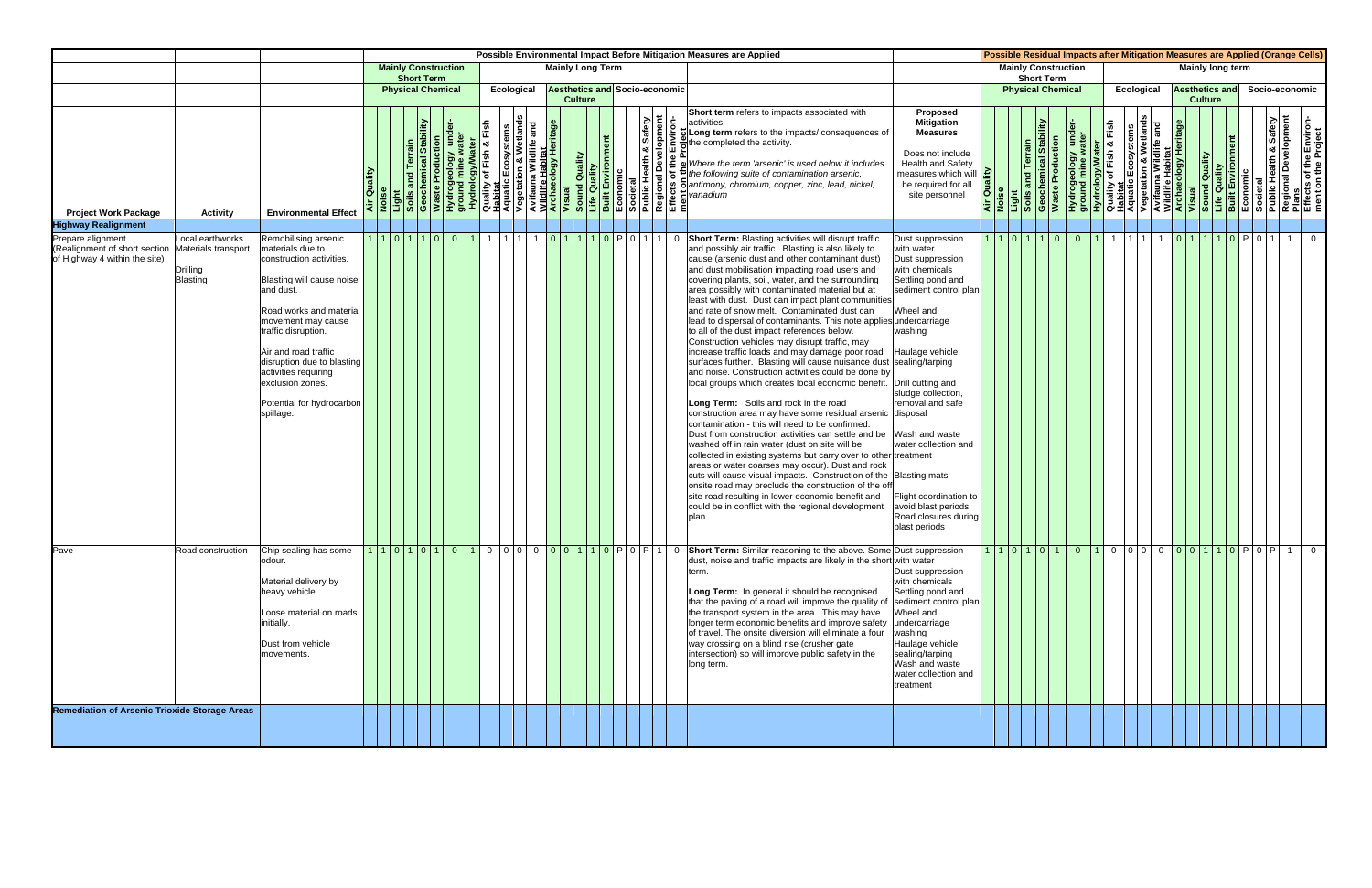|                                                                                                          |                                                             |                                                                                                                                                                                                              |         |                            |                   |  |            |  |                                                        |  |  | Possible Environmental Impact Before Mitigation Measures are Applied                                                                                                                                                                                                                                                                                                                                                                                                                                                                                                                                                                                                                                                                                                                                                                                                                                                                                                                                                                                                                                                                                                                                                                                                                                                                                                                                                                                                                                                                                                                                                                                                                                                                                                             |                                                                                                                                                                                                                                |        |                                                                         |                   |                            |  | Possible Residual Impacts after Mitigation Measures are Applied (Orange Cells)                                                                                                                                                                                                                         |                       |                |                         |  |                |
|----------------------------------------------------------------------------------------------------------|-------------------------------------------------------------|--------------------------------------------------------------------------------------------------------------------------------------------------------------------------------------------------------------|---------|----------------------------|-------------------|--|------------|--|--------------------------------------------------------|--|--|----------------------------------------------------------------------------------------------------------------------------------------------------------------------------------------------------------------------------------------------------------------------------------------------------------------------------------------------------------------------------------------------------------------------------------------------------------------------------------------------------------------------------------------------------------------------------------------------------------------------------------------------------------------------------------------------------------------------------------------------------------------------------------------------------------------------------------------------------------------------------------------------------------------------------------------------------------------------------------------------------------------------------------------------------------------------------------------------------------------------------------------------------------------------------------------------------------------------------------------------------------------------------------------------------------------------------------------------------------------------------------------------------------------------------------------------------------------------------------------------------------------------------------------------------------------------------------------------------------------------------------------------------------------------------------------------------------------------------------------------------------------------------------|--------------------------------------------------------------------------------------------------------------------------------------------------------------------------------------------------------------------------------|--------|-------------------------------------------------------------------------|-------------------|----------------------------|--|--------------------------------------------------------------------------------------------------------------------------------------------------------------------------------------------------------------------------------------------------------------------------------------------------------|-----------------------|----------------|-------------------------|--|----------------|
|                                                                                                          |                                                             |                                                                                                                                                                                                              |         | <b>Mainly Construction</b> | <b>Short Term</b> |  |            |  | <b>Mainly Long Term</b>                                |  |  |                                                                                                                                                                                                                                                                                                                                                                                                                                                                                                                                                                                                                                                                                                                                                                                                                                                                                                                                                                                                                                                                                                                                                                                                                                                                                                                                                                                                                                                                                                                                                                                                                                                                                                                                                                                  |                                                                                                                                                                                                                                |        |                                                                         | <b>Short Term</b> | <b>Mainly Construction</b> |  |                                                                                                                                                                                                                                                                                                        |                       |                | <b>Mainly long term</b> |  |                |
|                                                                                                          |                                                             |                                                                                                                                                                                                              |         | <b>Physical Chemical</b>   |                   |  | Ecological |  | <b>Aesthetics and Socio-economic</b><br><b>Culture</b> |  |  |                                                                                                                                                                                                                                                                                                                                                                                                                                                                                                                                                                                                                                                                                                                                                                                                                                                                                                                                                                                                                                                                                                                                                                                                                                                                                                                                                                                                                                                                                                                                                                                                                                                                                                                                                                                  |                                                                                                                                                                                                                                |        |                                                                         |                   | <b>Physical Chemical</b>   |  | <b>Ecological</b>                                                                                                                                                                                                                                                                                      | <b>Aesthetics and</b> | <b>Culture</b> |                         |  | Socio-economic |
| <b>Project Work Package</b>                                                                              | <b>Activity</b>                                             | <b>Environmental Effect</b>                                                                                                                                                                                  | Quality |                            |                   |  |            |  |                                                        |  |  | Short term refers to impacts associated with                                                                                                                                                                                                                                                                                                                                                                                                                                                                                                                                                                                                                                                                                                                                                                                                                                                                                                                                                                                                                                                                                                                                                                                                                                                                                                                                                                                                                                                                                                                                                                                                                                                                                                                                     | Proposed<br><b>Mitigation</b><br><b>Measures</b><br>Does not include<br><b>Health and Safety</b><br>measures which will <b>P</b><br>be required for all<br>site personnel                                                      | Air Qu | Light<br>Soils and Terrain<br>Geochemical Stability<br>Waste Production |                   |                            |  | Hydrogeology under-<br><b>Hydrology/Water</b><br><b>Ruality of Fish &amp; Fish<br/> Aquatic Ecosystems<br/> Aquatic Ecosystems<br/> Avifauna Wildlife Habitat<br/> Wisual<br/> <b>Archaeology Heritage</b><br/> <b>Righter Condity</b><br/> <b>Regional Development</b><br/> <b>Regional Devel</b></b> |                       |                |                         |  |                |
| Relocate UG arsenic<br>distribution pipes (pipes will<br>remain UG)                                      | Materials transport                                         | all operations will be<br>below ground by skilled<br>operators.                                                                                                                                              |         |                            |                   |  |            |  |                                                        |  |  | Short Term: No negative impacts are anticipated<br>as all operations will be below ground separating it from mine to<br>from all non operational receivers. Dust will be<br>created during the pipe removal process, but as it<br>is underground and of limited extent, mine<br>ventilation will only remove very small quantities of<br>dust to surface rendering this a very low<br>concentration source and therefore it is reasoned<br>that no receivers will be impacted. Positive<br>economic impact associated with goods and<br>service provision by local business during pipe<br>removal activities is expected.<br>Long Term: Removing underground arsenic<br>contaminated pipe work and safely storing it<br>underground, will remove a potential source of<br>future health and safety risk and potential impact<br>and is therefore regarded as a positive impact.                                                                                                                                                                                                                                                                                                                                                                                                                                                                                                                                                                                                                                                                                                                                                                                                                                                                                                 | Monitor air vented<br>determine if<br>mitigation is required                                                                                                                                                                   |        |                                                                         |                   |                            |  | 00000000000000000000000000000000                                                                                                                                                                                                                                                                       |                       |                |                         |  | $\overline{0}$ |
| Freeze plant installation and<br>operation (excludes drilling<br>and casing (assumed to be<br>using NH3) | ocal earthworks<br>Materials transport<br>oading<br>Fencing | and chiller operation.<br>General construction There could be a loss of<br>containment of ammonia.<br>Dust could be created<br>during construction,<br>possible arsenic content<br>n dust - to be confirmed. |         |                            |                   |  |            |  |                                                        |  |  | Short Term: Soil will be disturbed during<br>construction, possibly mobilising arsenic dust but at with water<br>least soil dust, impacting plants, animals and<br>possibly human safety. Dust covers plants, soil,<br>water, and the surrounding area (possibly with<br>contaminated material), which could slow plant<br>growth due to reduced light absorption.<br>Construction and operation will have associated<br>noise which may impact nearby land users and<br>may scare animals away from the site in the short<br>term. Local business is expected to economically<br>benefit from provision of goods and services during washing<br>construction and operation. Northern and First<br>Nations businesses will be given opportunity to<br>participate in the contracting process. Although the sealing/tarping<br>site will use 2.8MW of electricity it is considered<br>that there is adequate capacity in the area to<br>supply the site so the potential impact is rated as<br>'0'. Some loss of containment of ammonia is<br>possible during installation and charging of the<br>chillers, but as this is carefully guarded against<br>operationally, so it is anticipated that this will be<br>minimal, short term and unlikely. Ammonia<br>leakage from installation and operation is regarded<br>as a low potential impact due to the inherent levels<br>of safety in the system. Some construction waste<br>is anticipated.<br>Long Term: Noise from the chiller unit operation<br>may cause noise which will impact on sound<br>quality for as long as chillers operate. This impact<br>is rated '1' as it will cease when the chillers are<br>turned off. (Note freezing of the material is<br>covered later to avoid duplication of positive<br>impacts). | Dust suppression<br>Dust suppression<br>with chemicals<br>Settling pond and<br>sediment control plan<br>Wheel and<br>undercarriage<br>Haulage vehicle<br>Wash and waste<br>water collection and<br>treatment<br>Sound proofing |        | 1   1   1   1   0   1                                                   |                   | $\overline{0}$             |  | $0 0 0 0 0 0 0 1 0 0 1 0 0 0 0 0 0 0$                                                                                                                                                                                                                                                                  |                       |                |                         |  |                |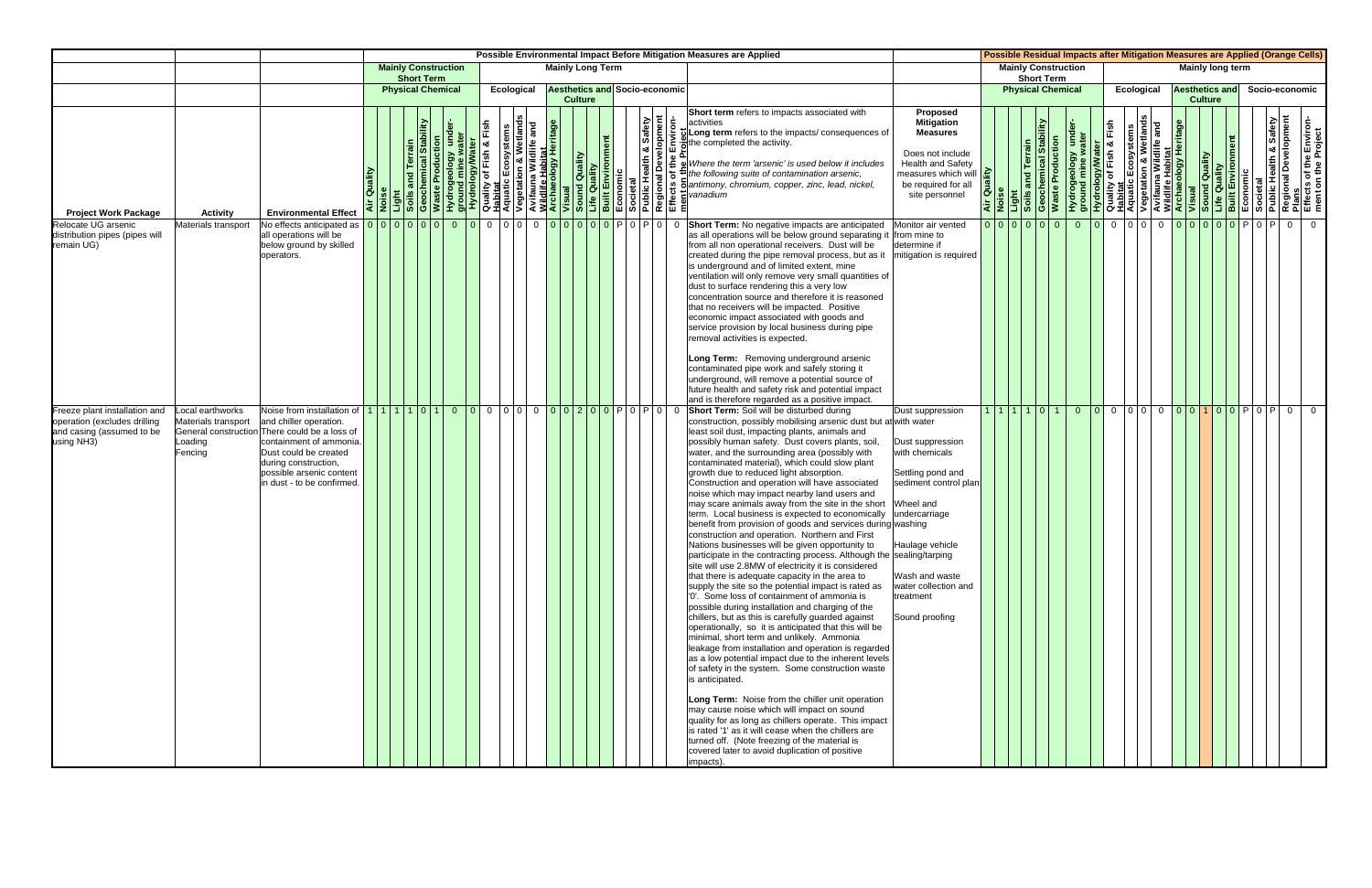|                                                       |                                                              |                                                                                                                                                                                                                                                        |         |                   |                            |      |            |  |                         |  |                                      |                | Possible Environmental Impact Before Mitigation Measures are Applied                                                                                                                                                                                                                                                                                                                                                                                                                                                                                                                                                                                                                                                                                                                                                                                                             |                                                                                                                                                                                                                                      |  |                                                                         |                            |           |            |                       |                |  |                                        | Possible Residual Impacts after Mitigation Measures are Applied (Orange Cells)                                                                                                                                                                       |  |
|-------------------------------------------------------|--------------------------------------------------------------|--------------------------------------------------------------------------------------------------------------------------------------------------------------------------------------------------------------------------------------------------------|---------|-------------------|----------------------------|------|------------|--|-------------------------|--|--------------------------------------|----------------|----------------------------------------------------------------------------------------------------------------------------------------------------------------------------------------------------------------------------------------------------------------------------------------------------------------------------------------------------------------------------------------------------------------------------------------------------------------------------------------------------------------------------------------------------------------------------------------------------------------------------------------------------------------------------------------------------------------------------------------------------------------------------------------------------------------------------------------------------------------------------------|--------------------------------------------------------------------------------------------------------------------------------------------------------------------------------------------------------------------------------------|--|-------------------------------------------------------------------------|----------------------------|-----------|------------|-----------------------|----------------|--|----------------------------------------|------------------------------------------------------------------------------------------------------------------------------------------------------------------------------------------------------------------------------------------------------|--|
|                                                       |                                                              |                                                                                                                                                                                                                                                        |         | <b>Short Term</b> | <b>Mainly Construction</b> |      |            |  | <b>Mainly Long Term</b> |  |                                      |                |                                                                                                                                                                                                                                                                                                                                                                                                                                                                                                                                                                                                                                                                                                                                                                                                                                                                                  |                                                                                                                                                                                                                                      |  | <b>Short Term</b>                                                       | <b>Mainly Construction</b> |           |            | Mainly long term      |                |  |                                        |                                                                                                                                                                                                                                                      |  |
|                                                       |                                                              |                                                                                                                                                                                                                                                        |         |                   | <b>Physical Chemical</b>   |      | Ecological |  | <b>Culture</b>          |  | <b>Aesthetics and Socio-economic</b> |                |                                                                                                                                                                                                                                                                                                                                                                                                                                                                                                                                                                                                                                                                                                                                                                                                                                                                                  |                                                                                                                                                                                                                                      |  | <b>Physical Chemical</b>                                                |                            |           | Ecological | <b>Aesthetics and</b> | <b>Culture</b> |  |                                        | Socio-economic                                                                                                                                                                                                                                       |  |
| <b>Project Work Package</b>                           | <b>Activity</b>                                              | <b>Environmental Effect</b>                                                                                                                                                                                                                            | Quality |                   |                            |      |            |  |                         |  |                                      |                | Short term refers to impacts associated with                                                                                                                                                                                                                                                                                                                                                                                                                                                                                                                                                                                                                                                                                                                                                                                                                                     | Proposed<br><b>Mitigation</b><br><b>Measures</b><br>Does not include<br><b>Health and Safety</b><br>measures which will<br>be required for all<br>site personnel                                                                     |  | Light<br>Soils and Terrain<br>Geochemical Stability<br>Waste Production |                            |           |            |                       |                |  |                                        | Hydrogeology under-<br>ground mine water<br>Quality of Fish & Fish<br>Aquatic Ecosystems<br>Aquatic Ecosystems<br>Avifauna Wildlife Habitat<br>Vegetation & Wetlands<br>Vegetation & Wetlands<br>Visual<br>Diality<br>Built Environment<br>Built Env |  |
| Develop UG access for<br>horizontal freeze pipes      | Blasting<br>Local earthworks<br>Materials transport          | Development blasting<br>may result in ventilation<br>of dust to surface (Dust<br>will need to be<br>characterised to<br>determine if this has an<br>arsenic content).                                                                                  |         | 1 0 0 1 0 1       | $\overline{1}$             |      |            |  |                         |  | 11 1 1 1 1 1 0 0 0 0 0 0 P 0 1 0 0   |                | Short Term: Blasting operations below ground will Monitor air vented<br>create dust which could be ventilated to surface<br>from where it could enter soil and water systems.<br>This dust is likely to contain very small quantities of mitigation is required<br>rock dust with low bioavailability arsenic forms.<br>Monitoring may be required to confirm dust<br>composition. Dust will impact on plants. Most<br>settled dust is washed off by precipitation into the<br>soil and is only a temporary impact to plants.<br>Local business is expected to benefit from<br>provision of goods and services during construction<br>and operation.<br>Long Term: None anticipated                                                                                                                                                                                              | from mine to<br>determine if                                                                                                                                                                                                         |  | 1 0 0 1 0 1                                                             |                            | 1 1 1 1 1 |            |                       |                |  | 1  1 <mark> 0 0 0 0 0 </mark> P 0 1  0 |                                                                                                                                                                                                                                                      |  |
| Prepare access and install equipment at AR1 to<br>AR4 |                                                              |                                                                                                                                                                                                                                                        |         |                   |                            |      |            |  |                         |  |                                      |                |                                                                                                                                                                                                                                                                                                                                                                                                                                                                                                                                                                                                                                                                                                                                                                                                                                                                                  |                                                                                                                                                                                                                                      |  |                                                                         |                            |           |            |                       |                |  |                                        |                                                                                                                                                                                                                                                      |  |
| <b>Build roads and pads</b>                           | Local earthworks<br>Materials transport<br>Road construction | ocal earthworks dust<br>and blasting noise.<br>Materials transport dust<br>and noise.<br>Blasting noise and dust<br>and spent explosive<br>residue.<br>Potential for blast debris<br>material to enter the<br>Creek.<br>Power line in area of<br>work. |         | 1 2 0 1 1 1       | $\overline{0}$             | 1111 |            |  |                         |  | 1111 1 0 1 1 0 1 0 1 0 1 0 1 0 1     | $\overline{0}$ | <b>Short Term:</b> Construction activities will cause<br>potential congestion and minor delays on roads<br>(turning movements and haulage). Blasting and<br>drilling activities could affect on-site power line and Dust suppression<br>some dust and noise could be created. Noise<br>which is a temporary nuisance only may scare<br>animals away from the site. Dust could impact on<br>wildlife, plants and water habitats. Dust will only<br>occur for a short period of time. Dust could have<br>arsenic content. Composition of dust will need to<br>be confirmed. Surface blasting may require<br>temporary closure of roads inconveniencing local<br>road users temporarily. Local business is expected<br>to benefit economically from provision of goods<br>and services.<br>Long Term: Some roads and pad clearances will<br>remain leaving a lasting visual impact. | Dust suppression<br>with water<br>with chemicals<br>Settling pond and<br>sediment control plan<br>Wheel and<br>undercarriage<br>washing<br>Haulage vehicle<br>sealing/tarping<br>Wash and waste<br>water collection and<br>treatment |  | 1 2 0 1 1 1                                                             |                            |           |            |                       |                |  | 0 1 1 1 1 1 1 0 1 0 1 0 1 P 0 1 0 1    | $\overline{0}$                                                                                                                                                                                                                                       |  |
| Backfill bulkheads and tunnels Contaminated local     | earthworks<br>Contaminated<br>materials transport            | Material derived from<br>underground and kept<br>underground                                                                                                                                                                                           |         |                   |                            |      |            |  |                         |  |                                      |                | unlikely to be any receivers underground and<br>material will not leave underground areas. Local<br>business is expected to benefit from provision of<br>goods and services.<br>Long Term: None anticipated                                                                                                                                                                                                                                                                                                                                                                                                                                                                                                                                                                                                                                                                      | Monitor air vented<br>from mine to<br>determine if<br>mitigation is required                                                                                                                                                         |  | 0 0 0 0 0 0                                                             |                            |           |            |                       |                |  |                                        |                                                                                                                                                                                                                                                      |  |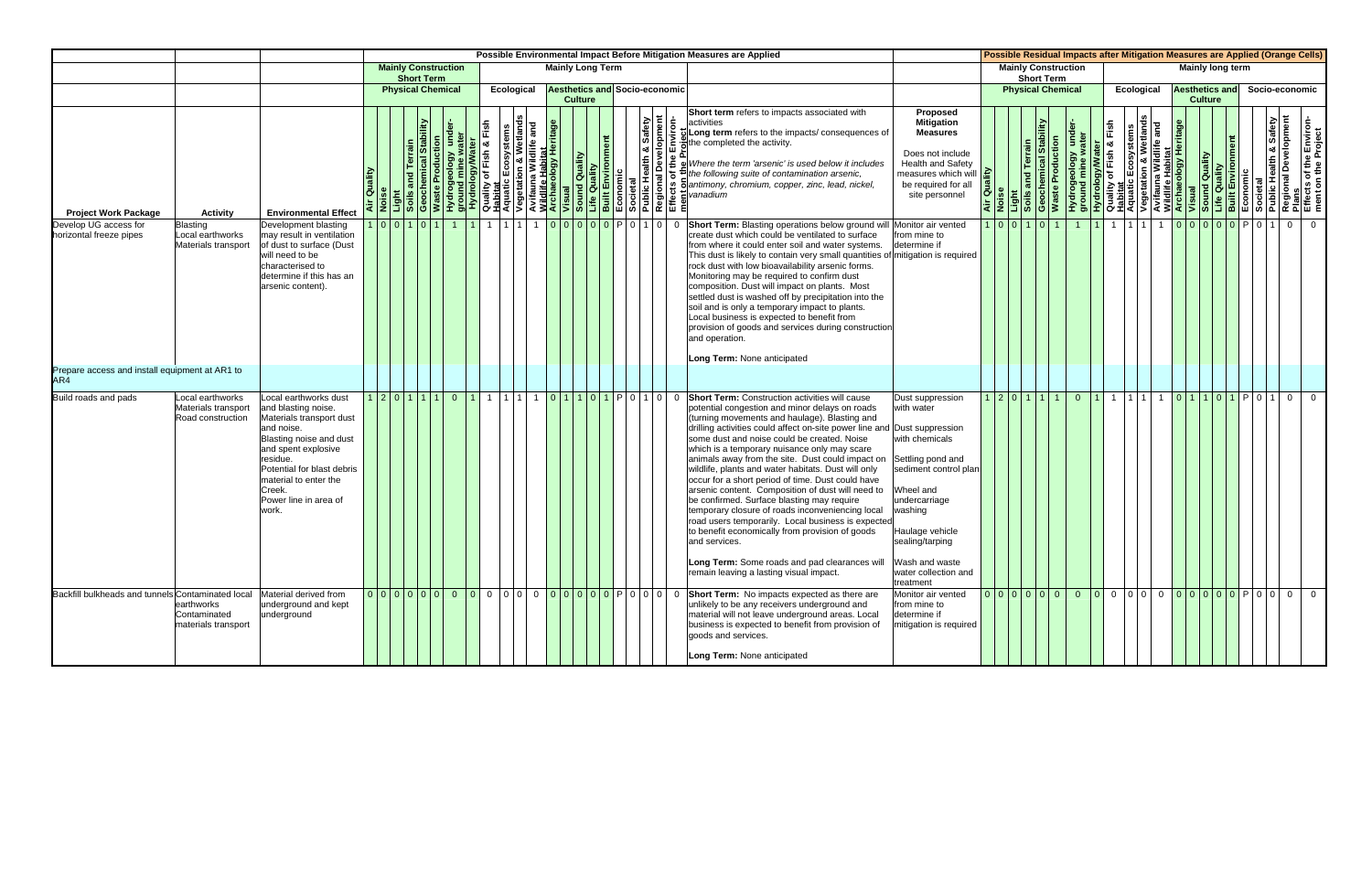|                                                                                                                                                             |                                                                                                                                                  |                                                                                                                                                                                                                                                                                              |         |                          |                                                                  |                            |                                     |                 |            |     |                |                                      |  |                      |                         | Possible Environmental Impact Before Mitigation Measures are Applied                                                                                                                                                                                                                                                                                                                                                                                                                                                                                                                                                                                                                                                                                                                                                                                                                                                                                                                                                                                    |                                                                                                                                                                                                                                                                                                                                            |  |                                                 |                            |  |                   |                |                |                       |  | Possible Residual Impacts after Mitigation Measures are Applied (Orange Cells)                                                                                                                                                                                                                      |
|-------------------------------------------------------------------------------------------------------------------------------------------------------------|--------------------------------------------------------------------------------------------------------------------------------------------------|----------------------------------------------------------------------------------------------------------------------------------------------------------------------------------------------------------------------------------------------------------------------------------------------|---------|--------------------------|------------------------------------------------------------------|----------------------------|-------------------------------------|-----------------|------------|-----|----------------|--------------------------------------|--|----------------------|-------------------------|---------------------------------------------------------------------------------------------------------------------------------------------------------------------------------------------------------------------------------------------------------------------------------------------------------------------------------------------------------------------------------------------------------------------------------------------------------------------------------------------------------------------------------------------------------------------------------------------------------------------------------------------------------------------------------------------------------------------------------------------------------------------------------------------------------------------------------------------------------------------------------------------------------------------------------------------------------------------------------------------------------------------------------------------------------|--------------------------------------------------------------------------------------------------------------------------------------------------------------------------------------------------------------------------------------------------------------------------------------------------------------------------------------------|--|-------------------------------------------------|----------------------------|--|-------------------|----------------|----------------|-----------------------|--|-----------------------------------------------------------------------------------------------------------------------------------------------------------------------------------------------------------------------------------------------------------------------------------------------------|
|                                                                                                                                                             |                                                                                                                                                  |                                                                                                                                                                                                                                                                                              |         |                          | <b>Short Term</b>                                                | <b>Mainly Construction</b> |                                     |                 |            |     |                | <b>Mainly Long Term</b>              |  |                      |                         |                                                                                                                                                                                                                                                                                                                                                                                                                                                                                                                                                                                                                                                                                                                                                                                                                                                                                                                                                                                                                                                         |                                                                                                                                                                                                                                                                                                                                            |  | <b>Short Term</b>                               | <b>Mainly Construction</b> |  |                   |                |                | Mainly long term      |  |                                                                                                                                                                                                                                                                                                     |
|                                                                                                                                                             |                                                                                                                                                  |                                                                                                                                                                                                                                                                                              |         | <b>Physical Chemical</b> |                                                                  |                            |                                     |                 | Ecological |     | <b>Culture</b> | <b>Aesthetics and Socio-economic</b> |  |                      |                         |                                                                                                                                                                                                                                                                                                                                                                                                                                                                                                                                                                                                                                                                                                                                                                                                                                                                                                                                                                                                                                                         |                                                                                                                                                                                                                                                                                                                                            |  |                                                 | <b>Physical Chemical</b>   |  | <b>Ecological</b> |                | <b>Culture</b> | <b>Aesthetics and</b> |  | Socio-economic                                                                                                                                                                                                                                                                                      |
| <b>Project Work Package</b>                                                                                                                                 | <b>Activity</b>                                                                                                                                  | <b>Environmental Effect</b>                                                                                                                                                                                                                                                                  | Quality |                          | <b>Soils and Terrain</b><br>Geochemical Stab<br>Waste Production |                            | Fish                                |                 |            | and |                |                                      |  | & Safety<br>elopment | $\frac{1}{5}$           | Short term refers to impacts associated with<br>lactivities<br>Long term refers to the impacts/consequences of<br><u>A Proposition of the distribution of the straight of the straight of the straight of the straight of the straight of the straight of the straight of the straight of the straight of the straight of the straight of the stra</u><br>Where the term 'arsenic' is used below it includes                                                                                                                                                                                                                                                                                                                                                                                                                                                                                                                                                                                                                                            | Proposed<br><b>Mitigation</b><br><b>Measures</b><br>Does not include<br><b>Health and Safety</b><br>measures which will<br>be required for all<br>site personnel                                                                                                                                                                           |  | nical Stability<br>Light<br>Soils an<br>Geochel | <b>Waste Production</b>    |  |                   |                |                |                       |  | Hydrogeology under-<br><b>Hydrology/Water</b><br><b>Pround mine water</b><br><b>Ruality of Fish &amp; Fish<br/> Aquatic Ecosystems<br/> Aquatic Ecosystems<br/> Arifauna Wildlife Habitat<br/> Wisual<br/> <b>Archaeology Heritage</b><br/> <b>Regional Development<br/> Economic<br/> Buil</b></b> |
| Drill and install from-surface<br>freeze pipe casing (2-6 years) Materials transport                                                                        | Local earthworks<br>Drillina<br>oading<br>Fencing                                                                                                | Drilling produces dust,<br>slimes night lighting and<br>noise<br>General construction Potential for hydrocarbon<br>spillage<br>Drilling operations could<br>disturb surface soil with<br>arsenic content                                                                                     |         | 2 2 1 2 0 1              |                                                                  |                            |                                     | $\overline{11}$ |            |     |                | 11 1 0 3 2 0 3 P 0 0 0 0             |  |                      | $\overline{\mathbf{0}}$ | <b>Short Term:</b> Dust and noise impacts similar to<br>road and pad construction activities (as above).<br>Hydrocarbons could be lost from drilling equipment<br>and slimes from drilling could result in soil<br>contamination and potential contamination of<br>surface and groundwater. Surface runoff water<br>could enter streams and thereby distribute arsenic<br>and impact on animals and people. Drilling will be a undercarriage<br>continuous operation and lighting will be required<br>at night causing light pollution. The lighting will<br>generally be away from roads (particularly if<br>rerouted) so is unlikely to have much direct human<br>safety impact. Local business is expected to<br>benefit from provision of goods and services.<br>Some construction and drilling waste is expected.<br>Long Term: Installation of casings and freezing<br>pipe structures will change the visual landscape of<br>the area. As the pipes are intended to be left in<br>place this is scored as '3' to indicate a permanent<br>change. | Dust suppression<br>with water<br>Dust suppression<br>with chemicals<br>Settling pond and<br>sediment control plan<br>Wheel and<br>washing<br>Haulage vehicle<br>sealing/tarping<br>Wash and waste<br>water collection and<br>treatment<br>Screening vegetation<br>Drill cutting and<br>sludge collection,<br>removal and safe<br>disposal |  | 1 2 1 1 1 0 1                                   |                            |  |                   | $\overline{1}$ |                |                       |  |                                                                                                                                                                                                                                                                                                     |
| Drill and install from-Ug freeze Drilling<br>pipe casing (2-6 years)<br>Horizontal pipes below<br>chambers. Activities will occur<br>primarily underground. | Materials transport<br>Loading                                                                                                                   | Drilling produces dust<br>and slimes underground.<br>Potential for hydrocarbon<br>spillage.<br>lighly contaminated<br>water and dust could be<br>encountered when<br>drilling below chambers                                                                                                 |         | 1 0 0 0 0 1              |                                                                  |                            | 2 0 0 0 0 0 0 0 0 0 0 0 0 0 0 0 0 0 |                 |            |     |                |                                      |  |                      | $\overline{\mathbf{0}}$ | Short Term: Dust impacts possible from drilling<br>operations. Air vented from underground will need<br>to be monitored for contamination. Hydrocarbons<br>could be lost from drilling equipment and slimes<br>from drilling could result in potential contamination<br>of mine water which may get pumped to surface for<br>treatment. Vehicles leaving the underground<br>drilling operations may carry contaminated dust.<br>Long Term: None anticipated                                                                                                                                                                                                                                                                                                                                                                                                                                                                                                                                                                                             | Dust suppression<br>with water<br>Settling pond and<br>sediment control plan<br>Wash and waste<br>rwater collection and<br>treatment<br>Wheel and<br>undercarriage<br>washing when<br>leaving underground<br>and site.<br>Monitoring of vent                                                                                               |  | 1 0 0 0 0 1                                     |                            |  |                   |                |                |                       |  | 000000000000000000                                                                                                                                                                                                                                                                                  |
| Distribution line from freeze<br>plant to freeze pipe collars<br>and casings installation and<br>operation                                                  | ocal earthworks.<br>Materials transport<br>General construction Insulation wrapping<br>Fencing<br>Freeze plant<br>operation<br>Road construction | dust creation.<br>waste and general<br>construction waste.<br>Restriction of surface<br>access and movement.<br>Fencing off of piped<br>areas.<br>Construction of access<br>road creating dust and<br>water flow effects.<br>Loss of containment of<br>coolant is possible<br>through leaks. |         |                          |                                                                  |                            |                                     |                 |            |     |                |                                      |  |                      |                         | enter air and water systems. Waste will be<br>generated during construction that will need safe<br>disposal. Local business is expected to benefit<br>from provision of goods and services.<br>Long Term: The area will be crossed by<br>distribution pipes which will be fenced restricting<br>access to and across the site. Animals such as<br>moose, bear, coyote and fox will now be forced to<br>move around the site.                                                                                                                                                                                                                                                                                                                                                                                                                                                                                                                                                                                                                            | Dust suppression<br>with water<br>Dust suppression<br>with chemicals<br>Settling pond and<br>sediment control plan<br>Wheel and<br>undercarriage<br>washing<br>Haulage vehicle<br>sealing/tarping<br>Wash and waste<br>water collection and<br>treatment<br>Screening vegetation                                                           |  |                                                 |                            |  |                   |                |                |                       |  |                                                                                                                                                                                                                                                                                                     |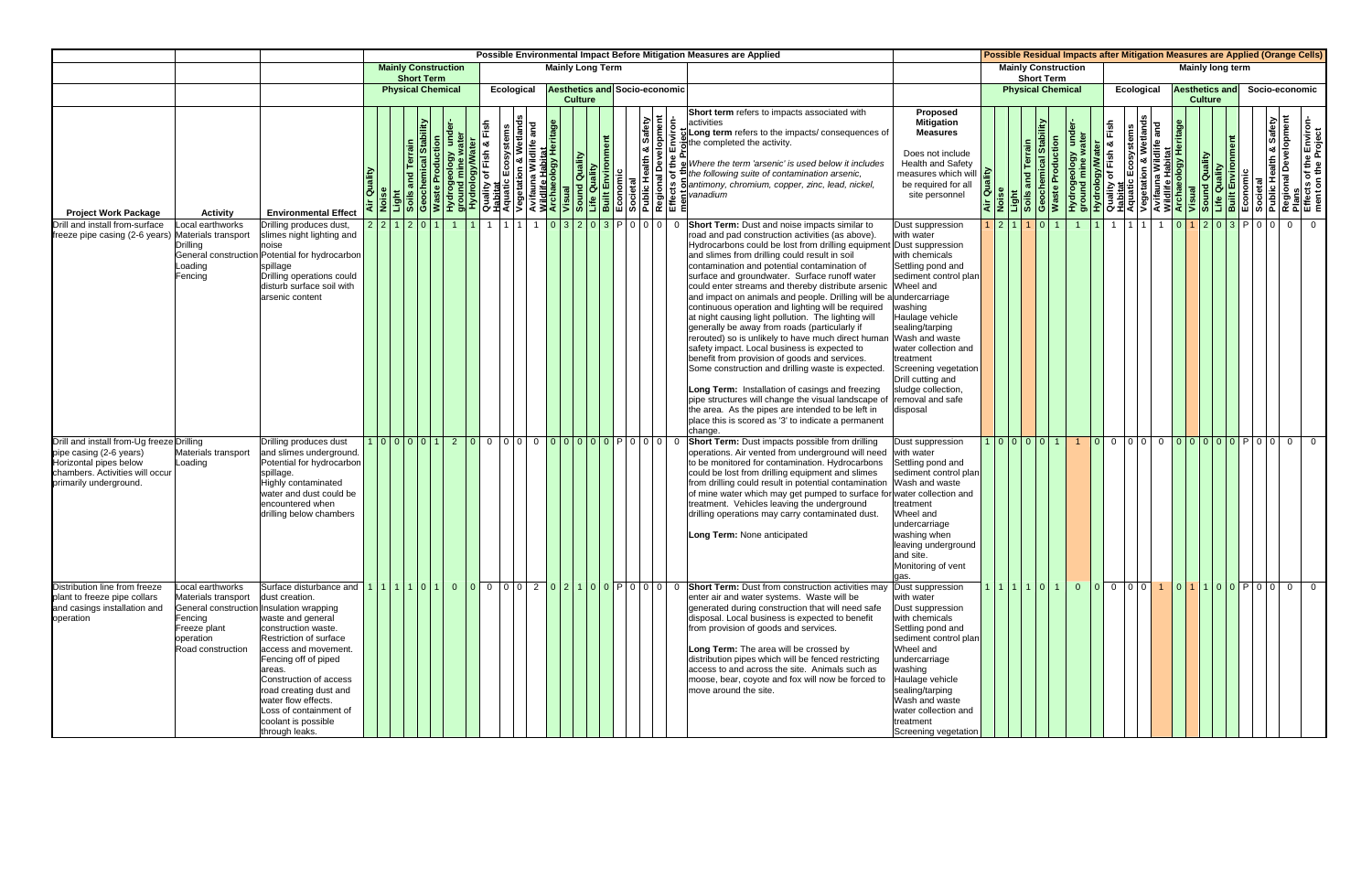|                                                                                                                                                                                     |                                                                        |                                                                                                                                                                                                                                                                                                                                                                                                         |                             |                   |                            |                                 |  |                         |                |                                      |                          |                | Possible Environmental Impact Before Mitigation Measures are Applied                                                                                                                                                                                                                                                                                                                                                                                                                                                                                                                                                                                                                                                                                                                                                                                                                                                                                                                                                                                                                                                                    |                                                                                                                                                                                                                                                                   |                                        |                                          | Possible Residual Impacts after Mitigation Measures are Applied (Orange Cells) |                                     |  |                                                               |  |                                         |  |                |                                                                                                                                                                                                                                                         |
|-------------------------------------------------------------------------------------------------------------------------------------------------------------------------------------|------------------------------------------------------------------------|---------------------------------------------------------------------------------------------------------------------------------------------------------------------------------------------------------------------------------------------------------------------------------------------------------------------------------------------------------------------------------------------------------|-----------------------------|-------------------|----------------------------|---------------------------------|--|-------------------------|----------------|--------------------------------------|--------------------------|----------------|-----------------------------------------------------------------------------------------------------------------------------------------------------------------------------------------------------------------------------------------------------------------------------------------------------------------------------------------------------------------------------------------------------------------------------------------------------------------------------------------------------------------------------------------------------------------------------------------------------------------------------------------------------------------------------------------------------------------------------------------------------------------------------------------------------------------------------------------------------------------------------------------------------------------------------------------------------------------------------------------------------------------------------------------------------------------------------------------------------------------------------------------|-------------------------------------------------------------------------------------------------------------------------------------------------------------------------------------------------------------------------------------------------------------------|----------------------------------------|------------------------------------------|--------------------------------------------------------------------------------|-------------------------------------|--|---------------------------------------------------------------|--|-----------------------------------------|--|----------------|---------------------------------------------------------------------------------------------------------------------------------------------------------------------------------------------------------------------------------------------------------|
|                                                                                                                                                                                     |                                                                        |                                                                                                                                                                                                                                                                                                                                                                                                         |                             | <b>Short Term</b> | <b>Mainly Construction</b> |                                 |  | <b>Mainly Long Term</b> |                |                                      |                          |                |                                                                                                                                                                                                                                                                                                                                                                                                                                                                                                                                                                                                                                                                                                                                                                                                                                                                                                                                                                                                                                                                                                                                         |                                                                                                                                                                                                                                                                   |                                        |                                          | <b>Mainly Construction</b><br><b>Short Term</b>                                |                                     |  |                                                               |  | Mainly long term                        |  |                |                                                                                                                                                                                                                                                         |
|                                                                                                                                                                                     |                                                                        |                                                                                                                                                                                                                                                                                                                                                                                                         |                             |                   | <b>Physical Chemical</b>   | Ecological                      |  |                         | <b>Culture</b> | <b>Aesthetics and Socio-economic</b> |                          |                |                                                                                                                                                                                                                                                                                                                                                                                                                                                                                                                                                                                                                                                                                                                                                                                                                                                                                                                                                                                                                                                                                                                                         |                                                                                                                                                                                                                                                                   |                                        |                                          | <b>Physical Chemical</b>                                                       |                                     |  | <b>Ecological</b>                                             |  | <b>Aesthetics and</b><br><b>Culture</b> |  | Socio-economic |                                                                                                                                                                                                                                                         |
| <b>Project Work Package</b>                                                                                                                                                         | <b>Activity</b>                                                        | <b>Environmental Effect</b>                                                                                                                                                                                                                                                                                                                                                                             | Air Quality                 |                   | Waste Pr                   |                                 |  |                         |                |                                      | th & Safety<br>welopment |                | Short term refers to impacts associated with<br>Newslet Records and the Content of Change of the Content of Change of Change of Change of Change of Change of the Content of Change of Change of Change of Change of Change of Change of Change of Change of Change of Change<br>bigLong term refers to the impacts/consequences of<br>include completed the activity.<br>Where the term 'arsenic' is used below it includes                                                                                                                                                                                                                                                                                                                                                                                                                                                                                                                                                                                                                                                                                                            | Proposed<br><b>Mitigation</b><br><b>Measures</b><br>Does not include<br><b>Health and Safety</b><br>measures which will<br>be required for all<br>site personnel                                                                                                  | ality<br>$\overline{q}$ $\overline{u}$ | and Terr<br>Light<br>Soils an<br>Geochel | mical Stability<br><b>Waste Production</b>                                     | Hydrogeology un<br>ground mine wate |  |                                                               |  |                                         |  |                | <b>Example 18 Access Crisin Android Sylvater</b><br>Quality of Fish & Fish<br>Aquatic Ecosystems<br>Avifauna Wildlife and<br>Avifauna Wildlife and<br>Misual<br>Sound Quality<br>Economic<br>Built Environment<br>Regional Development<br>Regional Deve |
| Freezing the ground AR1-AR4 Freeze plant<br>(isolated and limited areas).<br>This is the underground<br>arsenic management plan that<br>will limit the source of arsenic.           | operation                                                              | Rock will be frozen so<br>arsenic seepage will be<br>eliminated. Freezing will<br>create an artificial return<br>to the permafrost state.<br>Freezing will reduce<br>arsenic loading in water<br>resulting in lower sludge<br>production.<br>Jnit water treatment<br>costs will be reduced.<br>Perception of arsenic risk<br>management in public<br>has improved. Noise<br>from running chiller units. | $0  0 0 1 1 P P $           |                   | P.                         | PPPPPPP000P0PPPP0               |  |                         |                |                                      |                          |                | <b>Short Term:</b> Local business is expected to benefit<br>from provision of goods and services. The active<br>freezing process will use power which will see an<br>increase in generation emissions should this be<br>generated from a hydrocarbon source.<br>Long Term: Overall the process of freezing the<br>rock and the arsenic chambers will be positive as it<br>will eliminate the release of arsenic from the<br>chambers. If the pathway for arsenic release from<br>the chambers is removed then the impact receivers<br>will not be affected by arsenic and so the impact is<br>removed. Currently the largest source of arsenic is<br>from seepage from the chambers. Over time it can<br>be expected that the amount of arsenic in existing<br>pathways will decline and therefore reduce the<br>amount of arsenic that needs to be treated in the<br>water management system for example. There will<br>still be some arsenic arising from other sources in<br>the mine and on the surface (Tailings and other<br>contaminated materials). The public perception<br>relating to the arsenic is anticipated to improve. | Ensure required<br>exclusion zones<br>behind fencing are<br>enforced                                                                                                                                                                                              | 0 0 0 1                                |                                          | P <br>P.                                                                       | P.                                  |  | <u>IPIPIPIPIOIOIOIPIOIPIPIPIOI</u>                            |  |                                         |  |                |                                                                                                                                                                                                                                                         |
| Conversion to passive<br>thermosyphon System AR1 to Loading<br>AR4 (positive impacts of<br>freezing the chambers are<br>noted in the point above and<br>not repeated in this item). | Thermosyphon<br>operation                                              | General construction Only intermittent use of<br>the active freeze plant.<br>Thermosyphon use will<br>result in reduced power<br>use, noise and air<br>emissions.<br>Reduced risk of loss of<br>containment from coolant<br>spills. Reduction in the<br>costs of operation.<br>Some waste may be<br>created during<br>conversion.                                                                       | P P 0 0 0 1                 |                   |                            | 0 0 0 0 0 0 0 0 1 P 0 0 P 0 0 P |  |                         |                |                                      |                          | $\overline{0}$ | Short Term: Reducing the use of active chillers<br>will reduce the amount of air pollution from power<br>production and reduce the noise coming from the<br>site and both are regarded as positive impacts in<br>the short and long term. Local business is<br>expected to benefit from provision of goods and<br>services.<br>Long Term: The conversion will reduce the<br>amount of power consumed and this will reduce<br>the costs of operation. Reduced power<br>consumption will allow power to become available<br>for other regional development activities and<br>reduce air emissions. The reduction or elimination treatment<br>of the use of the active freezing system will reduce Ensure required<br>the amount of time the plant is operational reducing exclusion zones<br>the continual noise outputs. The thermosyphons<br>will have heat radiators which extend 20 feet above enforced<br>ground, which may be perceived as a visual<br>impact.                                                                                                                                                                      | Dust suppression<br>with water<br>Dust suppression<br>with chemicals<br>Settling pond and<br>sediment control plan<br>Wheel and<br>undercarriage<br>washing<br>Haulage vehicle<br>sealing/tarping<br>Wash and waste<br>water collection and<br>behind fencing are |                                        |                                          | PIPI0101011                                                                    |                                     |  | 0   0   0   0   0   0   0   1   P   0   0   P   0   0   P   0 |  |                                         |  |                |                                                                                                                                                                                                                                                         |
| <b>Frozen Block Verification</b><br>Monitoring                                                                                                                                      | Verification<br>monitoring                                             | None                                                                                                                                                                                                                                                                                                                                                                                                    |                             |                   |                            |                                 |  |                         |                |                                      |                          |                | Long Term: None anticipated                                                                                                                                                                                                                                                                                                                                                                                                                                                                                                                                                                                                                                                                                                                                                                                                                                                                                                                                                                                                                                                                                                             | None proposed                                                                                                                                                                                                                                                     |                                        |                                          | 000000000000000000000000000                                                    |                                     |  |                                                               |  |                                         |  |                |                                                                                                                                                                                                                                                         |
| Flood to ~200 Level (below<br>A2 Pit). Pumping will be<br>restarted as needed to<br>maintain water at this level.                                                                   | Cessation of<br>pumping<br>(maintenance<br>pumping still<br>required). | Reduces extent of<br>drawdown cone, which<br>could lead to ground<br>water leaving the mine<br>Water underground in<br>mine workings may<br>become stratified<br>chemically.<br>\rsenic might be<br>mobilised, as well as<br>other contaminants.<br>Reduced power usage                                                                                                                                 | 000020202000000000000000000 |                   |                            |                                 |  |                         |                |                                      |                          |                | Short Term: None anticipated as there is unlikely<br>to be any flow from the mine in the short term.<br>Long Term: Flooding of the underground workings<br>is likely to mobilise arsenic and other compounds<br>that have remained after previous operations. The<br>water in the underground workings is likely to<br>become stratified, with the most contaminated<br>water being in the lower parts of the profile and<br>less likely to reach surface. Furthermore the plans<br>call for maintaining an inward gradient until it can<br>be demonstrated that there will be no risk of<br>contaminated groundwater reaching surface water                                                                                                                                                                                                                                                                                                                                                                                                                                                                                            | if mitigation is<br>required                                                                                                                                                                                                                                      |                                        |                                          |                                                                                |                                     |  |                                                               |  |                                         |  |                |                                                                                                                                                                                                                                                         |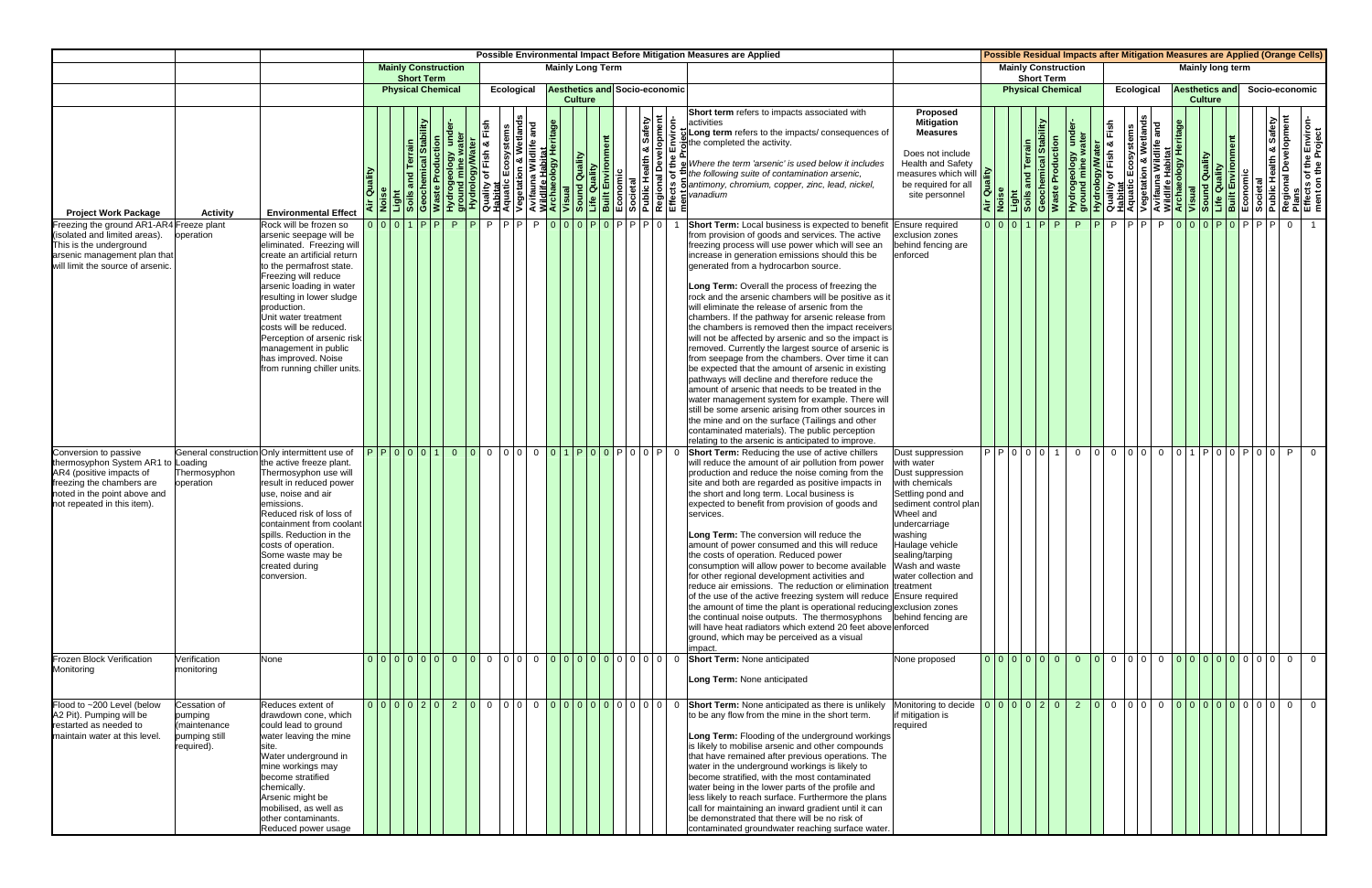|                                                                                                       |                                                                      |                                                                                                                                                                                                                              |         |                   |                            |                           |  |                |                         |                                      | Possible Environmental Impact Before Mitigation Measures are Applied                                                                                                                                                                                                                                                                                                                                                                                                                                                                                                                                                                                                                                                                                                                                                                          |                                                                                                                                                                                   |                       |                   |                            | Possible Residual Impacts after Mitigation Measures are Applied (Orange Cells)                                                                                                                                                                                                                                                                                                                                                                                                                                                                                        |                   |                       |                |                  |  |                |
|-------------------------------------------------------------------------------------------------------|----------------------------------------------------------------------|------------------------------------------------------------------------------------------------------------------------------------------------------------------------------------------------------------------------------|---------|-------------------|----------------------------|---------------------------|--|----------------|-------------------------|--------------------------------------|-----------------------------------------------------------------------------------------------------------------------------------------------------------------------------------------------------------------------------------------------------------------------------------------------------------------------------------------------------------------------------------------------------------------------------------------------------------------------------------------------------------------------------------------------------------------------------------------------------------------------------------------------------------------------------------------------------------------------------------------------------------------------------------------------------------------------------------------------|-----------------------------------------------------------------------------------------------------------------------------------------------------------------------------------|-----------------------|-------------------|----------------------------|-----------------------------------------------------------------------------------------------------------------------------------------------------------------------------------------------------------------------------------------------------------------------------------------------------------------------------------------------------------------------------------------------------------------------------------------------------------------------------------------------------------------------------------------------------------------------|-------------------|-----------------------|----------------|------------------|--|----------------|
|                                                                                                       |                                                                      |                                                                                                                                                                                                                              |         | <b>Short Term</b> | <b>Mainly Construction</b> |                           |  |                | <b>Mainly Long Term</b> |                                      |                                                                                                                                                                                                                                                                                                                                                                                                                                                                                                                                                                                                                                                                                                                                                                                                                                               |                                                                                                                                                                                   |                       | <b>Short Term</b> | <b>Mainly Construction</b> |                                                                                                                                                                                                                                                                                                                                                                                                                                                                                                                                                                       |                   |                       |                | Mainly long term |  |                |
|                                                                                                       |                                                                      |                                                                                                                                                                                                                              |         |                   | <b>Physical Chemical</b>   | Ecological                |  | <b>Culture</b> |                         | <b>Aesthetics and Socio-economic</b> |                                                                                                                                                                                                                                                                                                                                                                                                                                                                                                                                                                                                                                                                                                                                                                                                                                               |                                                                                                                                                                                   |                       |                   | <b>Physical Chemical</b>   |                                                                                                                                                                                                                                                                                                                                                                                                                                                                                                                                                                       | <b>Ecological</b> | <b>Aesthetics and</b> | <b>Culture</b> |                  |  | Socio-economic |
| <b>Project Work Package</b>                                                                           | <b>Activity</b>                                                      | <b>Environmental Effect</b>                                                                                                                                                                                                  | Quality |                   |                            |                           |  |                |                         | a Safety<br>ត់                       | Short term refers to impacts associated with<br>activities                                                                                                                                                                                                                                                                                                                                                                                                                                                                                                                                                                                                                                                                                                                                                                                    | Proposed<br><b>Mitigation</b><br><b>Measures</b><br>Does not include<br><b>Health and Safety</b><br>measures which will<br>be required for all<br>site personnel                  |                       |                   |                            | $\begin{tabular}{r c c} $\mathbf{A} \text{ir } \mathbf{Quair} & $\mathbf{v} \text{ is a} \ \hline \text{Avi } \mathbf{Quair} \\ \hline \text{Noise} & \text{Bolis and Terrain} \\ \hline \text{Soils and Terrain} \\ \hline \text{Solis and Terain} \\ \hline \text{Solis and Terain} \\ \hline \text{Waste Production} & \text{Water} \\ \hline \text{Wotogology under} \\ \hline \text{Quatrix of Fish & Fish} \\ \hline \text{Quatrix of Fish & Fish} \\ \hline \text{Quatrix of Fish & Fish} \\ \hline \text{Multite Habitat} \\ \hline \text{Wistana Wildlife H$ |                   |                       |                |                  |  |                |
|                                                                                                       |                                                                      | Reduced water volumes<br>coming from mine and<br>water treatment plant<br>use.                                                                                                                                               |         |                   |                            |                           |  |                |                         |                                      |                                                                                                                                                                                                                                                                                                                                                                                                                                                                                                                                                                                                                                                                                                                                                                                                                                               |                                                                                                                                                                                   |                       |                   |                            |                                                                                                                                                                                                                                                                                                                                                                                                                                                                                                                                                                       |                   |                       |                |                  |  |                |
|                                                                                                       |                                                                      |                                                                                                                                                                                                                              |         |                   |                            |                           |  |                |                         |                                      |                                                                                                                                                                                                                                                                                                                                                                                                                                                                                                                                                                                                                                                                                                                                                                                                                                               |                                                                                                                                                                                   |                       |                   |                            |                                                                                                                                                                                                                                                                                                                                                                                                                                                                                                                                                                       |                   |                       |                |                  |  |                |
| <b>Underground mine remediation</b>                                                                   |                                                                      |                                                                                                                                                                                                                              |         |                   |                            |                           |  |                |                         |                                      |                                                                                                                                                                                                                                                                                                                                                                                                                                                                                                                                                                                                                                                                                                                                                                                                                                               |                                                                                                                                                                                   |                       |                   |                            |                                                                                                                                                                                                                                                                                                                                                                                                                                                                                                                                                                       |                   |                       |                |                  |  |                |
| Clean up of arsenic solids<br>from storage sumps outside of Area cleaning<br>chambers (completely UG) | Materials transport                                                  | Spillage.<br>Remobilisation of arsenic<br>n water.                                                                                                                                                                           |         |                   |                            |                           |  |                |                         |                                      | into chambers will prevent it from entering<br>environmental pathways which could surface and<br>require additional treatment costs. The<br>management of this material will prevent impacts<br>on people and other life forms as it will not be able<br>to leave the site. Local business is expected to<br>benefit from provision of goods and services.                                                                                                                                                                                                                                                                                                                                                                                                                                                                                    | Monitor water from<br>mine to determine if<br>mitigation is required                                                                                                              | 0 0 0 0 0             |                   |                            | 1 0 0 0 0 0 0 0 0 0 0 0 0 0 0 0 0                                                                                                                                                                                                                                                                                                                                                                                                                                                                                                                                     |                   |                       |                |                  |  |                |
| Underground infrastructure                                                                            | Materials transport                                                  | Waste removal including                                                                                                                                                                                                      |         |                   |                            | 0000P01 P000000000000P010 |  |                |                         | $\overline{0}$                       | Long Term: None anticipated<br>Short Term: Local employment and recycling of                                                                                                                                                                                                                                                                                                                                                                                                                                                                                                                                                                                                                                                                                                                                                                  | Wheel and                                                                                                                                                                         | 0   0   0   P   0   1 |                   |                            | P 0 0 0 0 0 0 0 0 0 0 0 0 P 0 1 0 0                                                                                                                                                                                                                                                                                                                                                                                                                                                                                                                                   |                   |                       |                |                  |  |                |
| removal                                                                                               | Area cleaning<br>Loading                                             | hydraulics, oils, ballasts.<br>explosives, batteries,<br>ransformers etc.<br><b>Transportation to waste</b><br>management facilities.<br>Dust and noise                                                                      |         |                   |                            |                           |  |                |                         |                                      | materials are seen as positive impacts. Local<br>business is expected to benefit from provision of<br>goods and services. As existing and discarded on<br>site equipment is taken out of service there will<br>some waste generation as not all materials will be<br>recyclable. There is also likely to be a temporary<br>increase of heavy haulage vehicles in the area to<br>remove recyclable waste and this may create a<br>public safety impact although the number of trucks<br>is likely to be small by comparison to the number<br>that already uses the road.<br>Long Term: The removal of wastes and materials<br>such oils and batteries with chemical contents that<br>may be liberated over time as structures decay is<br>regarded as a positive impact in the long term for<br>environmental components such as hydrogeology. | undercarriage<br>washing<br>Haulage vehicle<br>sealing/tarping<br>Wash and waste<br>water collection and<br>treatment<br>Settling pond and<br>sediment control plan               |                       |                   |                            |                                                                                                                                                                                                                                                                                                                                                                                                                                                                                                                                                                       |                   |                       |                |                  |  |                |
| Sealing of openings to surface Loading<br>-Close access to underground Local earthworks<br>mine.      | General construction used on shafts and<br>Area cleaning<br>Drilling | Horizontal steel<br>reinforced caps will be<br>vertical openings.<br>Backfilling and<br>cementing will be used<br>on horizontal openings<br>such as adits.<br>Dust from drilling for<br>rebar and backfilling<br>operations. |         |                   |                            |                           |  |                |                         |                                      | from provision of goods and services. Construction with water<br>and closure activities are likely to cause dust, noise Dust suppression<br>land disturb the soil. Dust from activities could<br>have an arsenic content. Noise is likely to scare<br>animals form the site in the short term only.<br>Long Term: May need to take down A shaft to do undercarriage<br>the capping which will change the built and visual<br>landscape. Sealing of access points will leave<br>permanent structures in the landscape. Public<br>health and safety will be improved by the<br>elimination of access points.                                                                                                                                                                                                                                    | with chemicals<br>Settling pond and<br>sediment control plan<br>Wheel and<br>washing<br>Haulage vehicle<br>sealing/tarping<br>Wash and waste<br>water collection and<br>treatment |                       |                   |                            |                                                                                                                                                                                                                                                                                                                                                                                                                                                                                                                                                                       |                   |                       |                |                  |  |                |
|                                                                                                       |                                                                      |                                                                                                                                                                                                                              |         |                   |                            |                           |  |                |                         |                                      |                                                                                                                                                                                                                                                                                                                                                                                                                                                                                                                                                                                                                                                                                                                                                                                                                                               |                                                                                                                                                                                   |                       |                   |                            |                                                                                                                                                                                                                                                                                                                                                                                                                                                                                                                                                                       |                   |                       |                |                  |  |                |
| <b>Open Pit Remediation</b>                                                                           |                                                                      |                                                                                                                                                                                                                              |         |                   |                            |                           |  |                |                         |                                      |                                                                                                                                                                                                                                                                                                                                                                                                                                                                                                                                                                                                                                                                                                                                                                                                                                               |                                                                                                                                                                                   |                       |                   |                            |                                                                                                                                                                                                                                                                                                                                                                                                                                                                                                                                                                       |                   |                       |                |                  |  |                |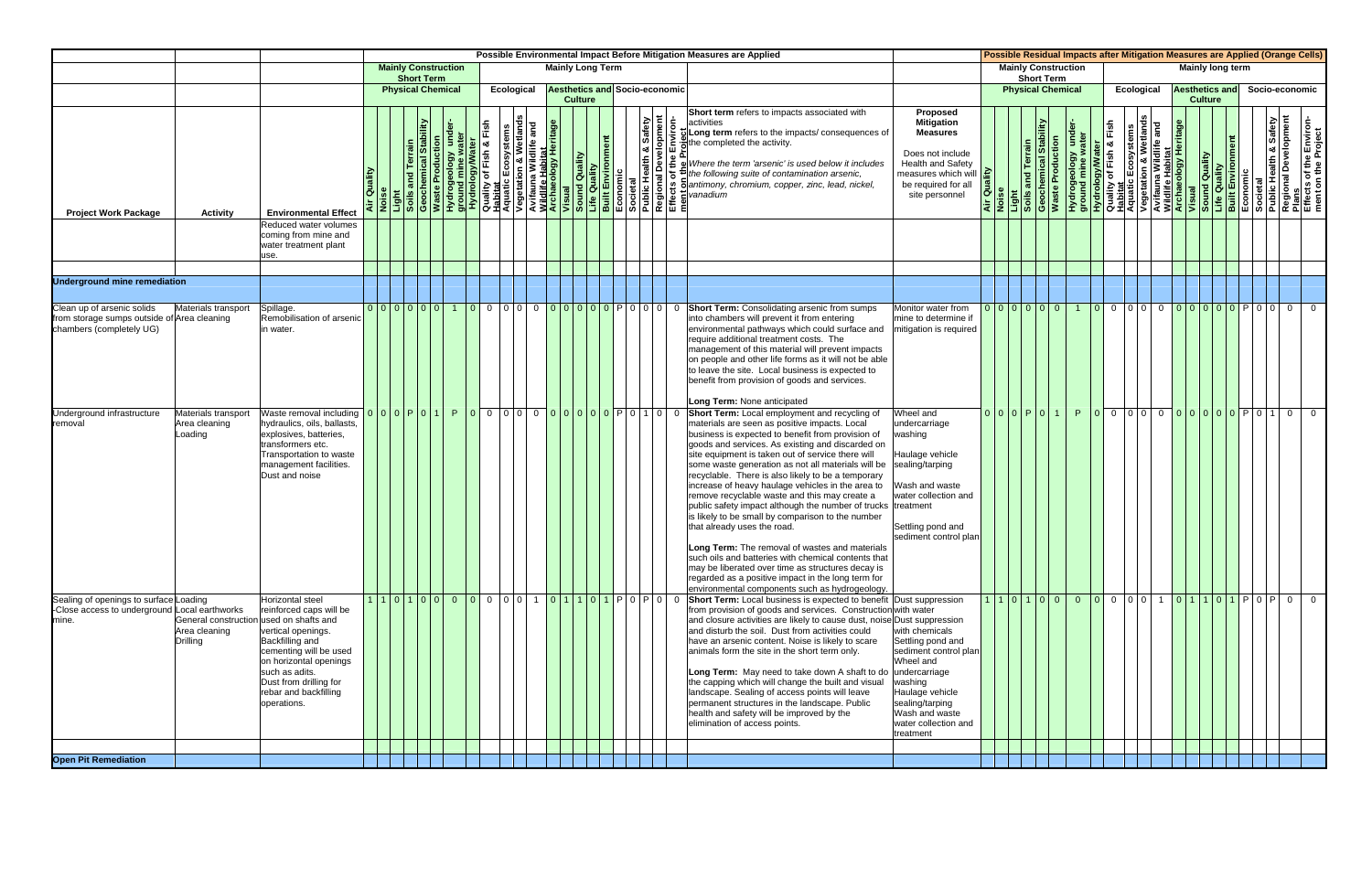|                                                                                                                       |                                                                                                                    |                                                                                                                                                                                                                                                                                                     |             |                                                 |                                              |                                                                                                                                                                                                                     |                                        |            |                         |                |  |                                                                |  | Possible Environmental Impact Before Mitigation Measures are Applied                                                                                                                                                                                                                                                                                                                                                                                                                                                                                                                                                                                                                                                                                                                                                                                          |                                                                                                                                                                                                                                                                                  |                                                    |                            |                                                       |                                       |             |                   |                       |                |  |  | Possible Residual Impacts after Mitigation Measures are Applied (Orange Cells)                                                                                                                                                                            |
|-----------------------------------------------------------------------------------------------------------------------|--------------------------------------------------------------------------------------------------------------------|-----------------------------------------------------------------------------------------------------------------------------------------------------------------------------------------------------------------------------------------------------------------------------------------------------|-------------|-------------------------------------------------|----------------------------------------------|---------------------------------------------------------------------------------------------------------------------------------------------------------------------------------------------------------------------|----------------------------------------|------------|-------------------------|----------------|--|----------------------------------------------------------------|--|---------------------------------------------------------------------------------------------------------------------------------------------------------------------------------------------------------------------------------------------------------------------------------------------------------------------------------------------------------------------------------------------------------------------------------------------------------------------------------------------------------------------------------------------------------------------------------------------------------------------------------------------------------------------------------------------------------------------------------------------------------------------------------------------------------------------------------------------------------------|----------------------------------------------------------------------------------------------------------------------------------------------------------------------------------------------------------------------------------------------------------------------------------|----------------------------------------------------|----------------------------|-------------------------------------------------------|---------------------------------------|-------------|-------------------|-----------------------|----------------|--|--|-----------------------------------------------------------------------------------------------------------------------------------------------------------------------------------------------------------------------------------------------------------|
|                                                                                                                       |                                                                                                                    |                                                                                                                                                                                                                                                                                                     |             | <b>Mainly Construction</b><br><b>Short Term</b> |                                              |                                                                                                                                                                                                                     |                                        |            | <b>Mainly Long Term</b> |                |  |                                                                |  |                                                                                                                                                                                                                                                                                                                                                                                                                                                                                                                                                                                                                                                                                                                                                                                                                                                               |                                                                                                                                                                                                                                                                                  |                                                    |                            | <b>Mainly Construction</b><br><b>Short Term</b>       |                                       |             |                   | Mainly long term      |                |  |  |                                                                                                                                                                                                                                                           |
|                                                                                                                       |                                                                                                                    |                                                                                                                                                                                                                                                                                                     |             | <b>Physical Chemical</b>                        |                                              |                                                                                                                                                                                                                     |                                        | Ecological |                         | <b>Culture</b> |  | <b>Aesthetics and Socio-economic</b>                           |  |                                                                                                                                                                                                                                                                                                                                                                                                                                                                                                                                                                                                                                                                                                                                                                                                                                                               |                                                                                                                                                                                                                                                                                  |                                                    |                            | <b>Physical Chemical</b>                              |                                       |             | <b>Ecological</b> | <b>Aesthetics and</b> | <b>Culture</b> |  |  | Socio-economic                                                                                                                                                                                                                                            |
| <b>Project Work Package</b>                                                                                           | <b>Activity</b>                                                                                                    | <b>Environmental Effect</b>                                                                                                                                                                                                                                                                         | Air Quality |                                                 | duction<br>Geocherr<br><mark>Waste Pr</mark> | Hydrogeology under-<br>ground mine water<br>Hydrology/Water<br>Quality of Fish & Fish<br>Aquatic Ecosystems<br>Aquatic Ecosystems<br>Wisual<br>Archaeology Heritage<br>Archaeology Heritage<br>Archaeology Heritage |                                        |            |                         |                |  | Safety<br>pment                                                |  | Short term refers to impacts associated with<br>activities<br>Long term refers to the impacts/consequences of<br><b>Example 12</b><br><b>Example 12</b><br><b>Example 12</b><br><b>Example 12</b><br><b>Example 12</b><br><b>Example 12</b><br><b>Example 12</b><br><b>Example 12</b><br><b>Example 12</b><br><b>Example 12</b><br><b>Example 12</b><br><b>Example 12</b><br><b>Example 12</b><br><b>Example 12</b><br><b>Example 12</b><br><b>Example 12</b>                                                                                                                                                                                                                                                                                                                                                                                                 | Proposed<br><b>Mitigation</b><br><b>Measures</b><br>Does not include<br><b>Health and Safety</b><br>measures which will<br>be required for all<br>site personnel                                                                                                                 | ality<br>$\overline{G}$ , $\overline{\phantom{a}}$ | and Teri<br>Light<br>Soils | mical Stability<br><b>Waste Production</b><br>Geocher | Hydrogeology und<br>ground mine water |             |                   |                       |                |  |  | <b>Example 18 Access Crisin Android Sylvater</b><br>Quality of Fish & Fish<br>Aquatic Ecosystems<br>Avifauna Wildlife and<br>Avifauna Wildlife and<br>Mighter Habitat<br>Misual<br>Sound Quality<br>Economic<br>Economic<br>Regional Development<br>Regio |
| Fence/Berm Pits                                                                                                       | Fencing<br>Local earthworks<br>Materials transport<br>Loading                                                      | Prevent inadvertent<br>access.<br>Dust and noise<br>generated from activities                                                                                                                                                                                                                       |             | 101100                                          |                                              | $\overline{0}$                                                                                                                                                                                                      | $\begin{array}{c c} 0 & 1 \end{array}$ |            |                         |                |  | 1 0 2 1 0 0 0 P 0 P 0 P 0                                      |  | have an impact on plants and animals. Dust is<br>likely to impact plants. Noise will scare animals<br>form the site. Fencing will restrict but not eliminate<br>human and animal passage across the site. Local<br>business is expected to benefit from provision of<br>goods and services.<br>Long Term: Fencing and berms will leave<br>permanent structures in the landscape which may<br>be perceived as a visual impact. Public health and<br>safety will be improved by the elimination of<br>access.                                                                                                                                                                                                                                                                                                                                                   | Dust suppression<br>with water<br>Dust suppression<br>with chemicals<br>Settling pond and<br>sediment control plan<br>Wheel and<br>undercarriage<br>washing<br>Haulage vehicle<br>sealing/tarping<br>Wash and waste<br>water collection and<br>treatment<br>Screening vegetation |                                                    |                            | 1 1 0 1 0 0                                           | $0$   1                               | $1$ $0$ $1$ |                   |                       |                |  |  | 1 0 1 1 0 0 P 0 P 0 P 0 0                                                                                                                                                                                                                                 |
| B1 Pit - backfill & cover<br>Building a platform for drilling.<br>Hydrocarbon contaminated<br>material goes into pit. | Contaminated local<br>earthworks<br>Contaminated<br>materials transport<br>Local earthworks<br>Materials transport | Noise and dust.<br>Moving and potential<br>fugitive loss of highly<br>arsenic contaminated<br>naterial.                                                                                                                                                                                             |             | 2110 PP0 PP                                     |                                              |                                                                                                                                                                                                                     |                                        |            |                         |                |  | IP IP IP IP <mark>I o I o I 1 I o I o IP I</mark> o I PI o I o |  | <b>Short Term:</b> Dust and noise from activities may<br>have an impact on plants and animals. Dust is<br>likely to impact plants. Dust is likely to contain<br>arsenic so air quality will be reduced during dry<br>dusty conditions and may pose a public health and with chemicals<br>safety impact in the short term. Noise will scare<br>animals form the site on a temporary basis. Local<br>business is expected to benefit from provision of<br>goods and services.<br>Long Term: Perception and public health<br>improved. Soil contamination source removed and<br>plants, animals and people will have lower impact<br>risk profiles. With the source of potential surface<br>and ground water contamination removed positive<br>impacts are expected in the longer term as less<br>material will be able to enter into environmental<br>pathways. | Dust suppression<br>with water<br>Dust suppression<br>Settling pond and<br>sediment control plan<br>Wheel and<br>undercarriage<br>washing<br>Haulage vehicle<br>sealing/tarping<br>Wash and waste<br>water collection and<br>treatment                                           |                                                    |                            | 110 P P 0                                             |                                       |             |                   |                       |                |  |  | P P P P P P P P O O 10 0 P O P O P O C                                                                                                                                                                                                                    |
| A1, A2, & C1 Pits, mine out<br>fill, and stabilize slopes                                                             | Materials transport<br>Local earthworks                                                                            | Dust from local<br>earthworks operations of<br>primarily clay overburden<br>and rock material                                                                                                                                                                                                       |             |                                                 |                                              |                                                                                                                                                                                                                     |                                        |            |                         |                |  |                                                                |  | have an impact on plants and animals. Dust is<br>likely to impact plants. Noise will scare animals<br>form the site on a temporary basis. Local business<br>is expected to benefit from provision of goods and<br>services.<br>Long Term: The visual landscape and public<br>health will be improved by stabilising slopes and<br>removing loose rock material.                                                                                                                                                                                                                                                                                                                                                                                                                                                                                               | Dust suppression<br>with water<br>Dust suppression<br>with chemicals<br>Settling pond and<br>sediment control plan<br>Wheel and<br>undercarriage<br>washing<br>Haulage vehicle<br>sealing/tarping<br>Wash and waste<br>water collection and<br>treatment                         |                                                    |                            |                                                       |                                       |             |                   |                       |                |  |  | 1100000000000000000000000000000                                                                                                                                                                                                                           |
| Brock & B4 Pits - backfill                                                                                            | Materials transport<br>Local earthworks                                                                            | Backfilling with existing<br>waste rock from site.<br>Brock pit has a quartz<br>vein that could be used<br>as educational tool.<br>Backfilling will occur to<br>level of vein, but due to<br>loose material above this<br>there is a danger of rock<br>fall and it may be<br>backfilled completely. |             |                                                 |                                              |                                                                                                                                                                                                                     |                                        |            |                         |                |  |                                                                |  | 10000P00000003P100P0P0P0 Short Term: Dust and noise from activities may<br>have an impact on plants and animals. Dust is<br>likely to impact plants Noise will scare animals form Dust suppression<br>the site on a temporary basis. Local business is<br>expected to benefit from provision of goods and<br>services.<br>Long Term: If the vein is left exposed and the wall<br>stabilised and loose material removed then the '3'<br>on heritage will become a 'P'. If the vein is closed<br>this is considered a permanent loss of heritage                                                                                                                                                                                                                                                                                                                | Dust suppression<br>with water<br>with chemicals<br>Settling pond and<br>sediment control plan<br>Wheel and<br>undercarriage<br>washing<br>Haulage vehicle<br>sealing/tarping                                                                                                    |                                                    |                            |                                                       |                                       |             |                   |                       |                |  |  | 1 1 0 0 0 P  0  0  0  0  0  0  3  P  1  0  0  P  0  P  0  0  0                                                                                                                                                                                            |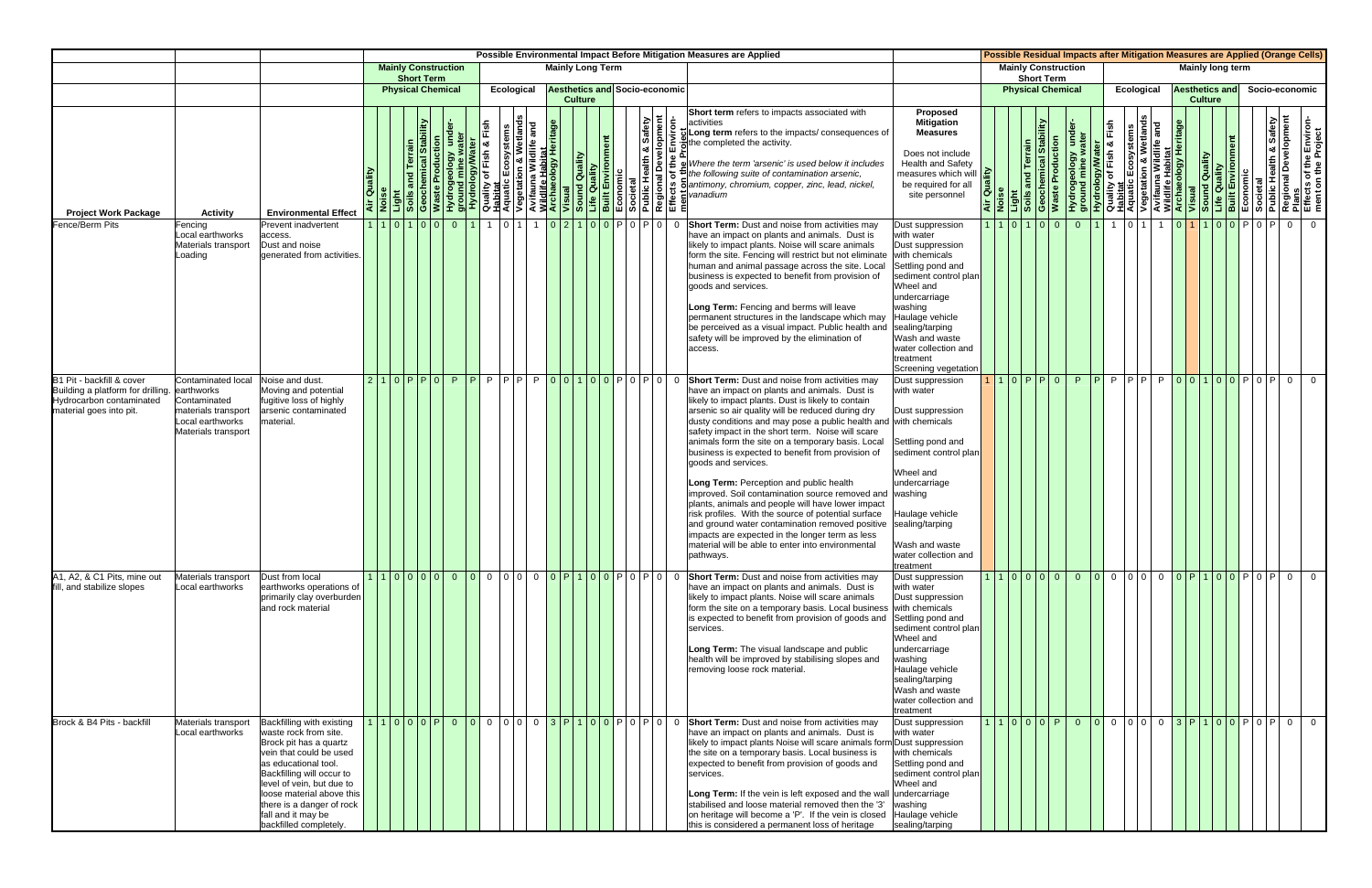|                                                                                   |                                                                                                                                                     |                                                                                                                                                                                                                                                   |                    |                   |                             |                         |            |                                                        |  |                           |                | Possible Environmental Impact Before Mitigation Measures are Applied                                                                                                                                                                                                                                                                                                                                                                                                                                                                                                                                                                                                                                                                                                                                                                                                                                                                                                                                                                                                                                                        |                                                                                                                                                                                                                                                                                                                                                                                                                                |        |                                                                                         |  |                   |                       |                |                  |  | Possible Residual Impacts after Mitigation Measures are Applied (Orange Cells)                                                                                                                                                                                                                         |  |
|-----------------------------------------------------------------------------------|-----------------------------------------------------------------------------------------------------------------------------------------------------|---------------------------------------------------------------------------------------------------------------------------------------------------------------------------------------------------------------------------------------------------|--------------------|-------------------|-----------------------------|-------------------------|------------|--------------------------------------------------------|--|---------------------------|----------------|-----------------------------------------------------------------------------------------------------------------------------------------------------------------------------------------------------------------------------------------------------------------------------------------------------------------------------------------------------------------------------------------------------------------------------------------------------------------------------------------------------------------------------------------------------------------------------------------------------------------------------------------------------------------------------------------------------------------------------------------------------------------------------------------------------------------------------------------------------------------------------------------------------------------------------------------------------------------------------------------------------------------------------------------------------------------------------------------------------------------------------|--------------------------------------------------------------------------------------------------------------------------------------------------------------------------------------------------------------------------------------------------------------------------------------------------------------------------------------------------------------------------------------------------------------------------------|--------|-----------------------------------------------------------------------------------------|--|-------------------|-----------------------|----------------|------------------|--|--------------------------------------------------------------------------------------------------------------------------------------------------------------------------------------------------------------------------------------------------------------------------------------------------------|--|
|                                                                                   |                                                                                                                                                     |                                                                                                                                                                                                                                                   |                    | <b>Short Term</b> | <b>Mainly Construction</b>  |                         |            | <b>Mainly Long Term</b>                                |  |                           |                |                                                                                                                                                                                                                                                                                                                                                                                                                                                                                                                                                                                                                                                                                                                                                                                                                                                                                                                                                                                                                                                                                                                             |                                                                                                                                                                                                                                                                                                                                                                                                                                |        | <b>Mainly Construction</b><br><b>Short Term</b>                                         |  |                   |                       |                | Mainly long term |  |                                                                                                                                                                                                                                                                                                        |  |
|                                                                                   |                                                                                                                                                     |                                                                                                                                                                                                                                                   |                    |                   | <b>Physical Chemical</b>    |                         | Ecological | <b>Aesthetics and Socio-economic</b><br><b>Culture</b> |  |                           |                |                                                                                                                                                                                                                                                                                                                                                                                                                                                                                                                                                                                                                                                                                                                                                                                                                                                                                                                                                                                                                                                                                                                             |                                                                                                                                                                                                                                                                                                                                                                                                                                |        | <b>Physical Chemical</b>                                                                |  | <b>Ecological</b> | <b>Aesthetics and</b> | <b>Culture</b> |                  |  | Socio-economic                                                                                                                                                                                                                                                                                         |  |
| <b>Project Work Package</b>                                                       | Activity                                                                                                                                            | <b>Environmental Effect</b>                                                                                                                                                                                                                       | <b>Air Quality</b> |                   |                             |                         |            |                                                        |  | th & Safety<br>svelopment |                | Short term refers to impacts associated with<br>activities                                                                                                                                                                                                                                                                                                                                                                                                                                                                                                                                                                                                                                                                                                                                                                                                                                                                                                                                                                                                                                                                  | Proposed<br><b>Mitigation</b><br><b>Measures</b><br>Does not include<br><b>Health and Safety</b><br>measures which will $\frac{ \mathbf{P} }{ \mathbf{P} }$<br>be required for all<br>site personnel                                                                                                                                                                                                                           | Air Qu | <b>Stability</b><br>Light<br>Soils and Terrain<br>Geochemical Stabi<br>Waste Production |  |                   |                       |                |                  |  | Hydrogeology under-<br><b>Hydrogeology under-</b><br><b>Ruality of Fish &amp; Fish<br/> Aquatic Ecosystems<br/> Aquatic Ecosystems<br/> Avifauna Wildlife and<br/> Wisual<br/> <b>Archaeology Heritage</b><br/> <b>Ruality Sound Quality</b><br/> <b>Ruality Societal</b><br/> <b>Regional Dev</b></b> |  |
|                                                                                   |                                                                                                                                                     |                                                                                                                                                                                                                                                   |                    |                   |                             |                         |            |                                                        |  |                           |                | material. An end land use plan should be used to<br>guide consideration of this potential impact. Waste water collection and<br>rock that currently is on site will be used as backfill treatment<br>material. This material removal and placement in<br>pits will improve the visual landscape and public<br>safety permanently.                                                                                                                                                                                                                                                                                                                                                                                                                                                                                                                                                                                                                                                                                                                                                                                           | Wash and waste<br>Decide if structures<br>can be left in place<br>that will allow vein to<br>remain visible.                                                                                                                                                                                                                                                                                                                   |        |                                                                                         |  |                   |                       |                |                  |  |                                                                                                                                                                                                                                                                                                        |  |
| Closure of B3 Pit                                                                 | Materials transport<br>Local earthworks                                                                                                             | B <sub>3</sub> is used as the inflow<br>point of surface runoff<br>water quality to be<br>confirmed.<br>Partial back fill with<br>slopes on completion of<br>need for water inflow<br>storage.                                                    |                    |                   | 100000100000000000000000000 |                         |            |                                                        |  |                           |                | Short Term: Dust and noise from activities may<br>have an impact on plants and animals. Dust is<br>likely to impact plants. Noise will scare animals<br>form the site on a temporary basis. Hydrogeology<br>could be impacted as water is allowed to pool on<br>surface and may seep into the ground. The water<br>may have contamination. Water quality is to be<br>confirmed to give an indication of impact extent.<br>Local business is expected to benefit from<br>provision of goods and services.<br>Long Term: Closure of the pit and partial<br>backfilling will improve the visual landscape and<br>public safety permanently.                                                                                                                                                                                                                                                                                                                                                                                                                                                                                    | Dust suppression<br>with water<br>Dust suppression<br>with chemicals<br>Settling pond and<br>sediment control plan<br>Wheel and<br>undercarriage<br>washing<br>Haulage vehicle<br>sealing/tarping<br>Wash and waste<br>water collection and<br>treatment                                                                                                                                                                       |        |                                                                                         |  |                   |                       |                |                  |  | 1000001000000000000000000                                                                                                                                                                                                                                                                              |  |
|                                                                                   |                                                                                                                                                     |                                                                                                                                                                                                                                                   |                    |                   |                             |                         |            |                                                        |  |                           |                |                                                                                                                                                                                                                                                                                                                                                                                                                                                                                                                                                                                                                                                                                                                                                                                                                                                                                                                                                                                                                                                                                                                             |                                                                                                                                                                                                                                                                                                                                                                                                                                |        |                                                                                         |  |                   |                       |                |                  |  |                                                                                                                                                                                                                                                                                                        |  |
| <b>Waste Rock</b>                                                                 |                                                                                                                                                     | No effects                                                                                                                                                                                                                                        |                    |                   |                             |                         |            |                                                        |  |                           |                | No Impacts                                                                                                                                                                                                                                                                                                                                                                                                                                                                                                                                                                                                                                                                                                                                                                                                                                                                                                                                                                                                                                                                                                                  |                                                                                                                                                                                                                                                                                                                                                                                                                                |        |                                                                                         |  |                   |                       |                |                  |  |                                                                                                                                                                                                                                                                                                        |  |
| <b>Tailings and Sludge Pond Remediation</b>                                       |                                                                                                                                                     |                                                                                                                                                                                                                                                   |                    |                   |                             |                         |            |                                                        |  |                           |                |                                                                                                                                                                                                                                                                                                                                                                                                                                                                                                                                                                                                                                                                                                                                                                                                                                                                                                                                                                                                                                                                                                                             |                                                                                                                                                                                                                                                                                                                                                                                                                                |        |                                                                                         |  |                   |                       |                |                  |  |                                                                                                                                                                                                                                                                                                        |  |
| South, central and North<br>ponds regrade and spillways<br>NWest Pond - regrade & | Contaminated local<br>earthworks<br>Contaminated<br>materials transport<br>Road construction<br><b>Drilling</b><br><b>Blasting</b><br>Same as above | Local earthworks and<br>dust and tailings dust<br>(with arsenic content)<br>generation. Blasting is<br>General construction expected for spill ways<br>creating noise and dust.<br>Initial sediment loading in<br>run off water.<br>Same as above |                    |                   | 1 0 0 0 0 0 1               | 0 0 0 1 0 3 1 0 0 0 1 0 |            |                                                        |  |                           | $\overline{0}$ | Short Term: Dust and noise from activities may<br>have an impact on plants and animals. Dust is<br>likely to impact plants. Dust is likely to contain<br>arsenic so air quality will be reduced during dry<br>dusty conditions and may pose a public health and Settling pond and<br>safety impact in the short term. Noise will scare<br>animals form the site on a temporary basis. There<br>will be an initial increase in stream sediments as<br>rock dust enters the streams. This material may<br>contain traces of arsenic and insitu rock low bio-<br>available arsenic so impacts from arsenic are<br>considered to be '0' or '1' at most. Road closure for Drill cutting and<br>blasting may be needed which could cause delays sludge collection,<br>and inconvenience. Blasting impacts on air travel<br>may need to be considered. Local business is<br>expected to benefit from provision of goods and<br>services.<br>Long Term: The visual landscape will be<br>permanently changes which may be perceived as<br>an impact. The impacts may be considered by<br>some to be an improvement.<br>Same as above | Dust suppression<br>with water<br>Dust suppression<br>with chemicals<br>sediment control plan<br>Wheel and<br>undercarriage<br>washing<br>Haulage vehicle<br>sealing/tarping<br>removal and safe<br>disposal<br>Wash and waste<br>water collection and<br>treatment<br><b>Blasting mats</b><br>Flight coordination to<br>avoid blast periods<br>Road closures during<br>blast periods<br>Screening vegetation<br>Same as above |        | 1 1 0 0 0 0 0 0                                                                         |  | 1000101110P010    |                       |                |                  |  | $\overline{0}$                                                                                                                                                                                                                                                                                         |  |
| spillway                                                                          |                                                                                                                                                     |                                                                                                                                                                                                                                                   |                    |                   |                             |                         |            |                                                        |  |                           |                |                                                                                                                                                                                                                                                                                                                                                                                                                                                                                                                                                                                                                                                                                                                                                                                                                                                                                                                                                                                                                                                                                                                             |                                                                                                                                                                                                                                                                                                                                                                                                                                |        |                                                                                         |  |                   |                       |                |                  |  |                                                                                                                                                                                                                                                                                                        |  |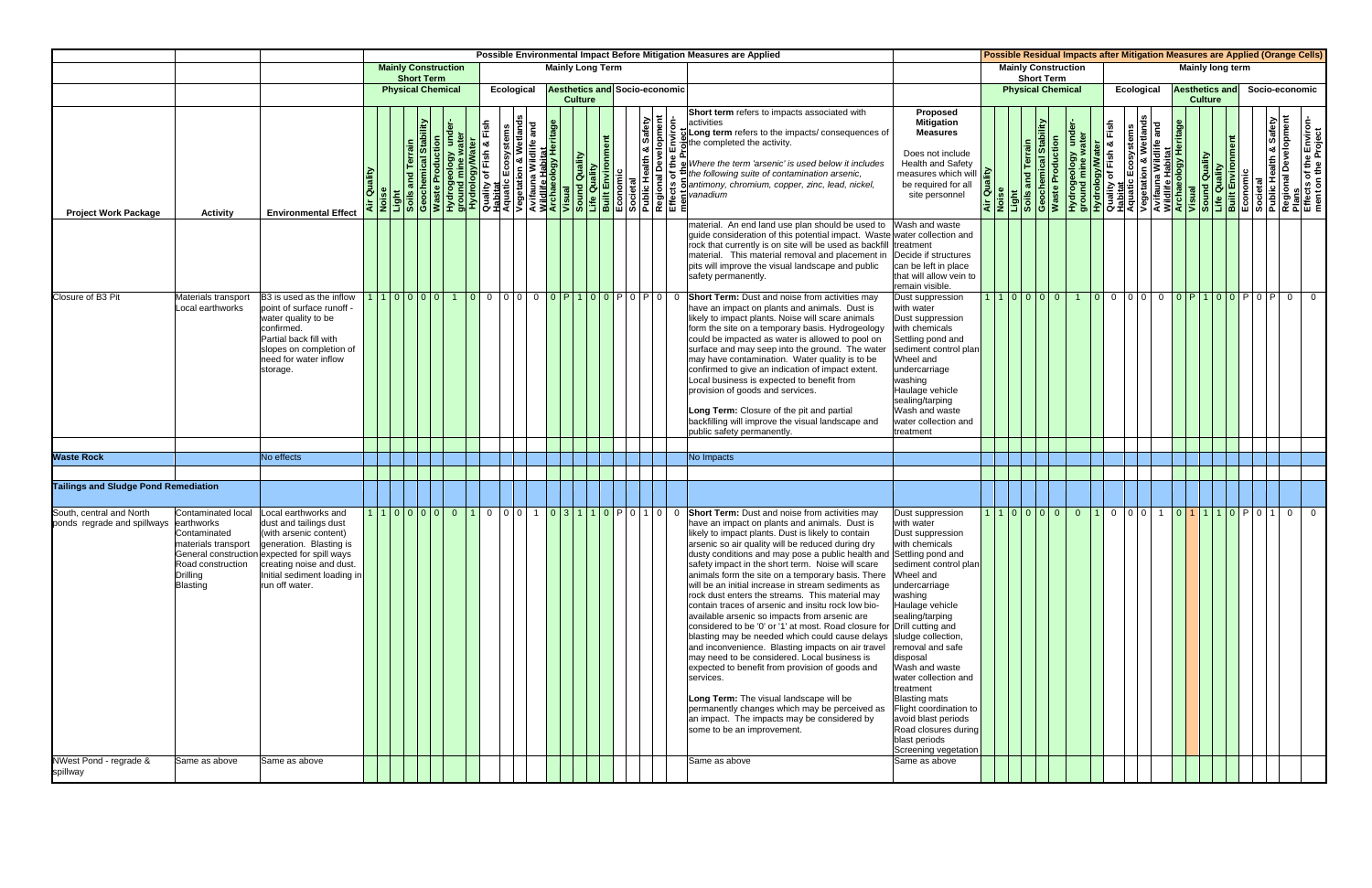|                                       |                                                                                               |                                                                                                                                    |         |                            |                   |  |            |                                      |                |  |  |  | Possible Environmental Impact Before Mitigation Measures are Applied                                                                                                                                                                                                                                                                                                                                                                                                                                                                                                                                                                                                                                                                                                                                                                                                                                                                                                                                                                                                                                                                                                                                                                                                                                                                                                                                                                                  |                                                                                                                                                                                                                                                                                                                                                                                                                                                 |        |                                                                         |                            |                                  |            |                |                         |  | Possible Residual Impacts after Mitigation Measures are Applied (Orange Cells)                                                                                                                                                                          |
|---------------------------------------|-----------------------------------------------------------------------------------------------|------------------------------------------------------------------------------------------------------------------------------------|---------|----------------------------|-------------------|--|------------|--------------------------------------|----------------|--|--|--|-------------------------------------------------------------------------------------------------------------------------------------------------------------------------------------------------------------------------------------------------------------------------------------------------------------------------------------------------------------------------------------------------------------------------------------------------------------------------------------------------------------------------------------------------------------------------------------------------------------------------------------------------------------------------------------------------------------------------------------------------------------------------------------------------------------------------------------------------------------------------------------------------------------------------------------------------------------------------------------------------------------------------------------------------------------------------------------------------------------------------------------------------------------------------------------------------------------------------------------------------------------------------------------------------------------------------------------------------------------------------------------------------------------------------------------------------------|-------------------------------------------------------------------------------------------------------------------------------------------------------------------------------------------------------------------------------------------------------------------------------------------------------------------------------------------------------------------------------------------------------------------------------------------------|--------|-------------------------------------------------------------------------|----------------------------|----------------------------------|------------|----------------|-------------------------|--|---------------------------------------------------------------------------------------------------------------------------------------------------------------------------------------------------------------------------------------------------------|
|                                       |                                                                                               |                                                                                                                                    |         | <b>Mainly Construction</b> | <b>Short Term</b> |  |            | <b>Mainly Long Term</b>              |                |  |  |  |                                                                                                                                                                                                                                                                                                                                                                                                                                                                                                                                                                                                                                                                                                                                                                                                                                                                                                                                                                                                                                                                                                                                                                                                                                                                                                                                                                                                                                                       |                                                                                                                                                                                                                                                                                                                                                                                                                                                 |        | <b>Short Term</b>                                                       | <b>Mainly Construction</b> |                                  |            |                | <b>Mainly long term</b> |  |                                                                                                                                                                                                                                                         |
|                                       |                                                                                               |                                                                                                                                    |         | <b>Physical Chemical</b>   |                   |  | Ecological | <b>Aesthetics and Socio-economic</b> | <b>Culture</b> |  |  |  |                                                                                                                                                                                                                                                                                                                                                                                                                                                                                                                                                                                                                                                                                                                                                                                                                                                                                                                                                                                                                                                                                                                                                                                                                                                                                                                                                                                                                                                       |                                                                                                                                                                                                                                                                                                                                                                                                                                                 |        | <b>Physical Chemical</b>                                                |                            |                                  | Ecological | <b>Culture</b> | <b>Aesthetics and</b>   |  | Socio-economic                                                                                                                                                                                                                                          |
| <b>Project Work Package</b>           | <b>Activity</b>                                                                               | <b>Environmental Effect</b>                                                                                                        | Quality |                            |                   |  |            |                                      |                |  |  |  | Short term refers to impacts associated with                                                                                                                                                                                                                                                                                                                                                                                                                                                                                                                                                                                                                                                                                                                                                                                                                                                                                                                                                                                                                                                                                                                                                                                                                                                                                                                                                                                                          | Proposed<br><b>Mitigation</b><br><b>Measures</b><br>Does not include<br>Health and Safety<br>measures which will <b>P</b><br>be required for all<br>site personnel                                                                                                                                                                                                                                                                              | Air Qu | Light<br>Soils and Terrain<br>Geochemical Stability<br>Waste Production |                            |                                  |            |                |                         |  | Hydrogeology under-<br>ydrogeology under-<br>ground mine water<br>Quality of Fish & Fish<br>Aquatic Ecosystems<br>Avifauna Wildlife and<br>Wisual<br>Wisual<br>Visual<br>Uife Quality<br>Built Environment<br>Economic<br>Built Environment<br>Regional |
| Cover settling and polishing<br>ponds | Local earthworks<br>Materials transport<br>Revegetation                                       | ocal earthworks and<br>dust generation.<br>May have some<br>remaining water which<br>has to be pumped into<br>Creek. Revegetation. |         | 1110P00PPP0PPPP0P10P10P0P  |                   |  |            |                                      |                |  |  |  | <b>Short Term:</b> Dust and noise from activities may<br>have an impact on plants and animals. Dust is<br>likely to cover plants and cause a temporary<br>reduction in photosynthesis. Dust is likely to<br>contain arsenic so air quality will be reduced during with chemicals<br>dry dusty conditions and may pose a public health<br>and safety impact in the short term. There will be<br>an initial increase in stream sediments as rock dust sediment control plan<br>enters the streams. This material may contain<br>traces of arsenic which may a toxicity impact if it<br>enters the water system in large amount. Noise will undercarriage<br>washing<br>scare animals form the site on a temporary basis.<br>Local business is expected to benefit from<br>provision of goods and services.<br>Long Term: Overall the closure and covering of<br>the various facilities will have a positive visual,<br>safety, regional development, hydrology and soil<br>impact. The elimination of the facilities and<br>covering them will allow new land use in the site<br>disposal<br>area as well as prevent further contaminant<br>mobilisation. In the long term climate change may<br>increase rainfall so the environment may have an<br>impact on the project. Covers and slopes as well<br>as vegetation may need to be maintained to ensure<br>continued containment by resisting erosion or loss Blasting mats<br>of the cover material | Dust suppression<br>with water<br>Dust suppression<br>Settling pond and<br>Wheel and<br>Haulage vehicle<br>sealing/tarping<br>Drill cutting and<br>sludge collection,<br>removal and safe<br>Wash and waste<br>water collection and<br>treatment<br>Flight coordination to<br>avoid blast periods<br>Road closures during                                                                                                                       |        | $1 1 0 $ P $ 0 0 $                                                      |                            | P P 0 P P P 0 P 10 0 P 0 P 0 P P |            |                |                         |  |                                                                                                                                                                                                                                                         |
| Cover all ponds                       | <b>Drilling</b><br><b>Blasting</b><br>Local earthworks<br>Materials transport<br>Revegetation | Dust and noise.<br>Revegetation.                                                                                                   |         |                            |                   |  |            |                                      |                |  |  |  | 111PP0P0PP0PP0PP0P110P0P0PP1Same as above<br>washing<br>disposal                                                                                                                                                                                                                                                                                                                                                                                                                                                                                                                                                                                                                                                                                                                                                                                                                                                                                                                                                                                                                                                                                                                                                                                                                                                                                                                                                                                      | blast periods<br>Dust suppression<br>with water<br>Dust suppression<br>with chemicals<br>Settling pond and<br>sediment control plan<br>Wheel and<br>undercarriage<br>Haulage vehicle<br>sealing/tarping<br>Drill cutting and<br>sludge collection,<br>removal and safe<br>Wash and waste<br>water collection and<br>treatment<br><b>Blasting mats</b><br>Flight coordination to<br>avoid blast periods<br>Road closures during<br>blast periods |        |                                                                         |                            |                                  |            |                |                         |  | 1 1 1 1 P P O P P O P P O P 1 1 0 P O P P P                                                                                                                                                                                                             |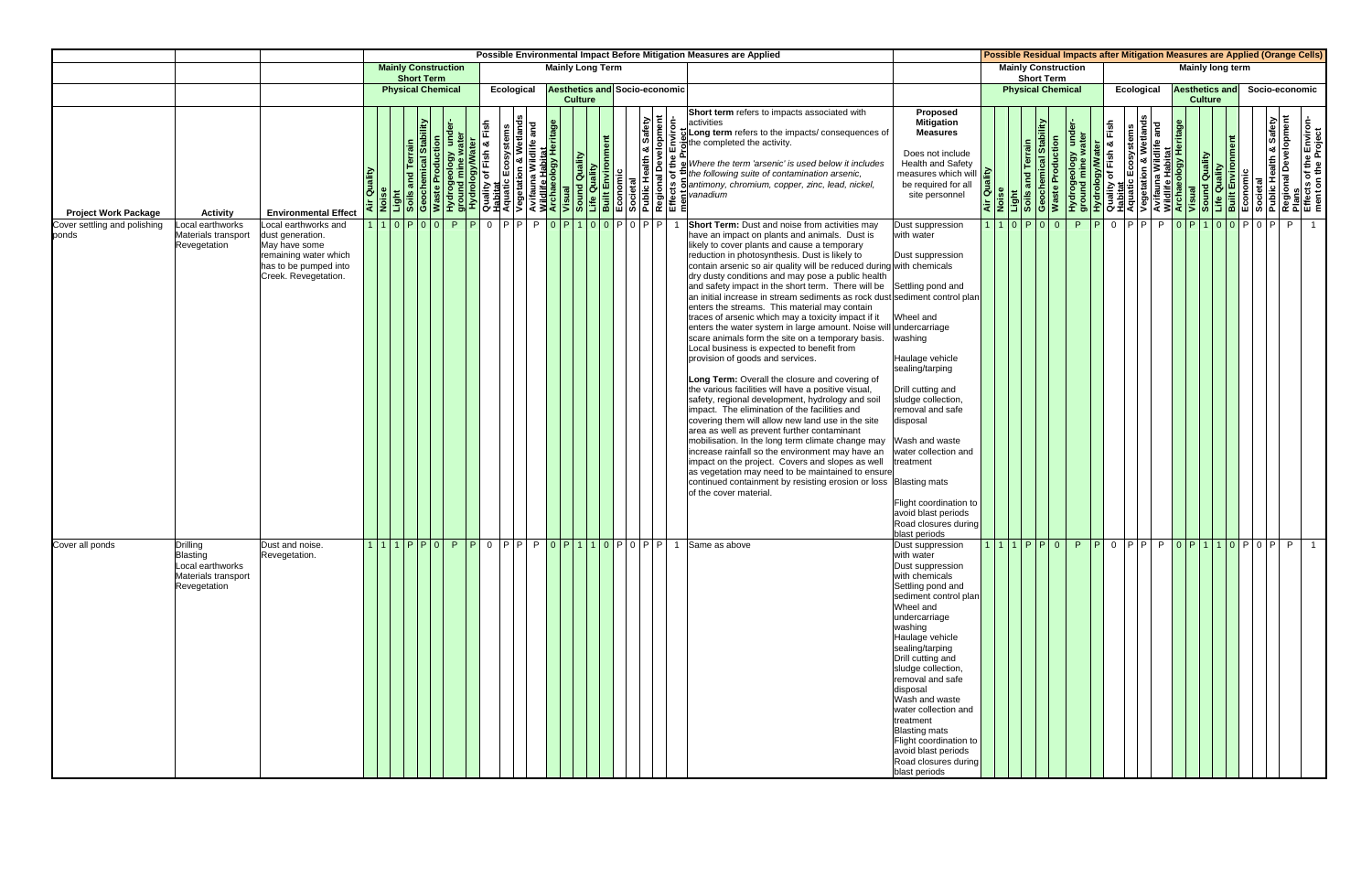|                                                                                                                                                                                                       |                                                                                                          |                                                                                                                                                                                                                                 |         |                                                 |                   |      |            |     |                |                                      |  |                                   |                         | Possible Environmental Impact Before Mitigation Measures are Applied                                                                                                                                                                                                                                                                                                                                                                                                                                                                                                                                                                                                                                                                                                                                                                                                                                                                                                                                                                               |                                                                                                                                                                                                                                                                                                                             |        |  |                                                                         |                 |                   | Possible Residual Impacts after Mitigation Measures are Applied (Orange Cells)                                                                                                                                                                                                                |                |                       |  |                |  |
|-------------------------------------------------------------------------------------------------------------------------------------------------------------------------------------------------------|----------------------------------------------------------------------------------------------------------|---------------------------------------------------------------------------------------------------------------------------------------------------------------------------------------------------------------------------------|---------|-------------------------------------------------|-------------------|------|------------|-----|----------------|--------------------------------------|--|-----------------------------------|-------------------------|----------------------------------------------------------------------------------------------------------------------------------------------------------------------------------------------------------------------------------------------------------------------------------------------------------------------------------------------------------------------------------------------------------------------------------------------------------------------------------------------------------------------------------------------------------------------------------------------------------------------------------------------------------------------------------------------------------------------------------------------------------------------------------------------------------------------------------------------------------------------------------------------------------------------------------------------------------------------------------------------------------------------------------------------------|-----------------------------------------------------------------------------------------------------------------------------------------------------------------------------------------------------------------------------------------------------------------------------------------------------------------------------|--------|--|-------------------------------------------------------------------------|-----------------|-------------------|-----------------------------------------------------------------------------------------------------------------------------------------------------------------------------------------------------------------------------------------------------------------------------------------------|----------------|-----------------------|--|----------------|--|
|                                                                                                                                                                                                       |                                                                                                          |                                                                                                                                                                                                                                 |         | <b>Mainly Construction</b>                      | <b>Short Term</b> |      |            |     |                | <b>Mainly Long Term</b>              |  |                                   |                         |                                                                                                                                                                                                                                                                                                                                                                                                                                                                                                                                                                                                                                                                                                                                                                                                                                                                                                                                                                                                                                                    |                                                                                                                                                                                                                                                                                                                             |        |  | <b>Mainly Construction</b><br><b>Short Term</b>                         |                 |                   |                                                                                                                                                                                                                                                                                               |                | Mainly long term      |  |                |  |
|                                                                                                                                                                                                       |                                                                                                          |                                                                                                                                                                                                                                 |         | <b>Physical Chemical</b>                        |                   |      | Ecological |     | <b>Culture</b> | <b>Aesthetics and Socio-economic</b> |  |                                   |                         |                                                                                                                                                                                                                                                                                                                                                                                                                                                                                                                                                                                                                                                                                                                                                                                                                                                                                                                                                                                                                                                    |                                                                                                                                                                                                                                                                                                                             |        |  | <b>Physical Chemical</b>                                                |                 | <b>Ecological</b> |                                                                                                                                                                                                                                                                                               | <b>Culture</b> | <b>Aesthetics and</b> |  | Socio-economic |  |
| <b>Project Work Package</b>                                                                                                                                                                           | <b>Activity</b>                                                                                          | <b>Environmental Effect</b>                                                                                                                                                                                                     | Quality |                                                 |                   | Fish |            | and |                |                                      |  | <b>A</b> Safety<br><b>Gopment</b> | $\dot{\mathsf{s}}$      | Short term refers to impacts associated with<br>lactivities<br>$\frac{1}{2}$ but $\frac{1}{2}$ but $\frac{1}{2}$ be the impacts/consequences of                                                                                                                                                                                                                                                                                                                                                                                                                                                                                                                                                                                                                                                                                                                                                                                                                                                                                                    | <b>Proposed</b><br><b>Mitigation</b><br><b>Measures</b><br>Does not include<br><b>Health and Safety</b><br>measures which will $\frac{2}{\pi}$<br>be required for all<br>site personnel                                                                                                                                     | Air Qu |  | Light<br>Soils and Terrain<br>Geochemical Stability<br>Waste Production |                 |                   | Hydrogeology under-<br><b>Hydrology/Water</b><br><b>Quality of Fish &amp; Fish<br/> Aquatic Ecosystems<br/> Aquatic Ecosystems<br/> Avifauna Wildlife Habitat<br/> Wildlife Habitat<br/> Vegetation &amp; Wetlands<br/> Visual<br/> Diality<br/> Built Environment<br/> Economic<br/> Pub</b> |                |                       |  |                |  |
| Foreshore tailings surface cap Local earthworks<br>extension                                                                                                                                          | Materials transport<br>Revegetation                                                                      | Dust and noise.<br>Revegetation.                                                                                                                                                                                                |         | 1 1 0 P P 0  0  P  1  1 0  0  0 P 1 0 0 P 0 P 0 |                   |      |            |     |                |                                      |  |                                   | $\overline{\mathbf{0}}$ | Short Term: There will be an initial increase in<br>waterborne sediments in the form of rock dust and<br>disturbed sediments. This will temporarily degrade Dust suppression<br>the fish habitat and may mobilise some arsenic and with chemicals<br>other contaminants. There will be some noise<br>from earthworks but this will be for a short period<br>only. Local business is expected to benefit from<br>provision of goods and services.<br>Long Term: The positive impact of stabilisation<br>and erosion protection of the foreshore will by far<br>outweigh the negative impacts of increased<br>sediment in the water. The improvement in the<br>long-term will impact positively on public health and treatment<br>safety, hydrogeology and hydrogeology.                                                                                                                                                                                                                                                                             | Dust suppression<br>with water<br>Settling pond and<br>sediment control plan<br>Wheel and<br>undercarriage<br>washing<br>Haulage vehicle<br>sealing/tarping<br>Wash and waste<br>water collection and                                                                                                                       |        |  |                                                                         | 1 1 0 P P 0 0 P |                   | 1 1 0 0 0 <mark>0 P 1 0 0 P 0 P 0 P 0 0</mark>                                                                                                                                                                                                                                                |                |                       |  |                |  |
| <b>Site Water Management</b>                                                                                                                                                                          |                                                                                                          |                                                                                                                                                                                                                                 |         |                                                 |                   |      |            |     |                |                                      |  |                                   |                         |                                                                                                                                                                                                                                                                                                                                                                                                                                                                                                                                                                                                                                                                                                                                                                                                                                                                                                                                                                                                                                                    |                                                                                                                                                                                                                                                                                                                             |        |  |                                                                         |                 |                   |                                                                                                                                                                                                                                                                                               |                |                       |  |                |  |
| Install and operate long-term<br>Dewatering System. (Drilling<br>to 575 level. Install casing and Local earthworks<br>inline shaft turbine pump,<br>surface piping and pump<br>house with utilities). | <b>Drilling</b><br><b>Blasting</b><br>Materials transport<br>oading.<br>General construction generation. | Drill cuttings and waste<br>from construction.<br>Local earthworks and<br>dust and tailings dust<br>(with arsenic content)<br>Blasting is expected<br>creating noise and dust.<br>Initial sediment loading in<br>run off water. |         |                                                 |                   |      |            |     |                |                                      |  |                                   |                         | $\boxed{0}$ $\boxed{1}$ $\boxed{0}$ $\boxed{0}$ $\boxed{0}$ $\boxed{1}$ $\boxed{0}$ $\boxed{0}$ $\boxed{0}$ $\boxed{1}$ $\boxed{0}$ $\boxed{0}$ $\boxed{P}$ $\boxed{0}$ $\boxed{0}$ $\boxed{P}$ $\boxed{0}$ $\boxed{0}$ $\boxed{0}$ $\boxed{1}$ $\boxed{0}$ $\boxed{0}$ $\boxed{0}$ $\boxed{1}$ $\boxed{0}$ $\boxed{0}$ $\boxed{1}$ $\boxed{P$<br>from provision of goods and services. Drilling will<br>cause some dust and noise and installation of<br>materials will generate some waste. Noise may<br>scare animals from the site. Dust is expected to be Settling pond and<br>minimal from drilling.<br>Long Term: Managing dewatering will have a<br>long-term benefit which will see an improvement in<br>water quality above and below ground as there will Haulage vehicle<br>be a continual drawdown in the mine and ensure sealing/tarping<br>no contaminated water gets into the ground water   Drill cutting and<br>system. Water from the dewatering is to be treated sludge collection,<br>if outside of water quality guidelines. | with water<br>Dust suppression<br>with chemicals<br>sediment control plan<br>Wheel and<br>undercarriage<br>washing<br>removal and safe<br>disposal<br>Wash and waste<br>water collection and<br>treatment<br><b>Blasting mats</b><br>Flight coordination to<br>avoid blast periods<br>Road closures during<br>blast periods |        |  | 0 1 0 0 0 1                                                             |                 |                   | P P 0 0 0 0 0 0 0 1 0 0 P 0 P 0 0                                                                                                                                                                                                                                                             |                |                       |  |                |  |
| <b>Construct and operate New Water Treatment<br/>Plant</b>                                                                                                                                            |                                                                                                          |                                                                                                                                                                                                                                 |         |                                                 |                   |      |            |     |                |                                      |  |                                   |                         |                                                                                                                                                                                                                                                                                                                                                                                                                                                                                                                                                                                                                                                                                                                                                                                                                                                                                                                                                                                                                                                    |                                                                                                                                                                                                                                                                                                                             |        |  |                                                                         |                 |                   |                                                                                                                                                                                                                                                                                               |                |                       |  |                |  |
|                                                                                                                                                                                                       |                                                                                                          |                                                                                                                                                                                                                                 |         |                                                 |                   |      |            |     |                |                                      |  |                                   |                         |                                                                                                                                                                                                                                                                                                                                                                                                                                                                                                                                                                                                                                                                                                                                                                                                                                                                                                                                                                                                                                                    |                                                                                                                                                                                                                                                                                                                             |        |  |                                                                         |                 |                   |                                                                                                                                                                                                                                                                                               |                |                       |  |                |  |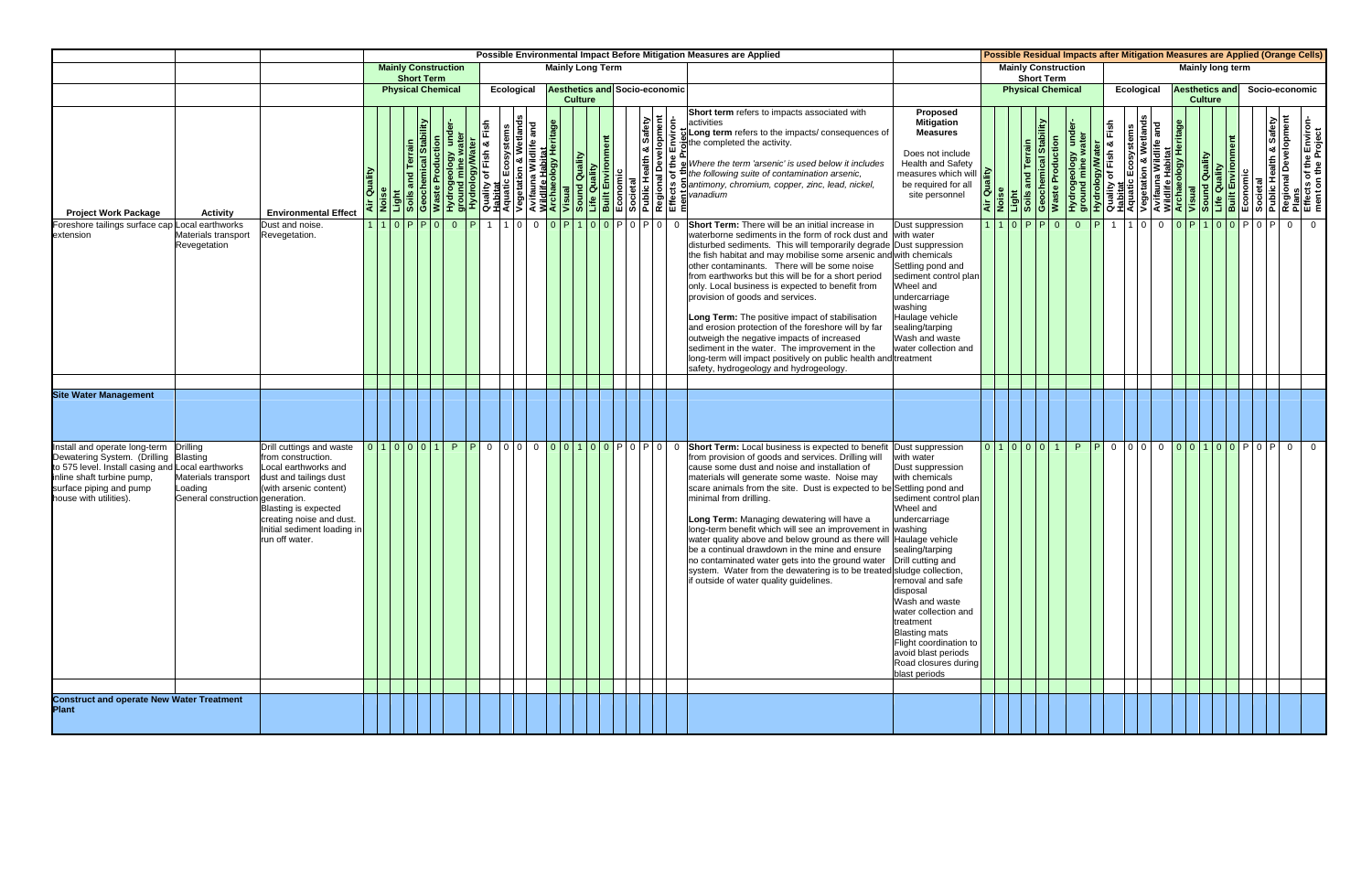|                                                                                                                                                                                       |                                                                                                                                                                                    |                                                       |                                             | Possible Environmental Impact Before Mitigation Measures are Applied                                                                                                                                                                                                                                                                                                                                                                                                                                                                                                                                                                                                                                                                                                                                                                    | Possible Residual Impacts after Mitigation Measures are Applied (Orange Cells)                                                                                                                                                                                                                                                                                                                                                                                  |                                                                                                                                                                                                                                                         |
|---------------------------------------------------------------------------------------------------------------------------------------------------------------------------------------|------------------------------------------------------------------------------------------------------------------------------------------------------------------------------------|-------------------------------------------------------|---------------------------------------------|-----------------------------------------------------------------------------------------------------------------------------------------------------------------------------------------------------------------------------------------------------------------------------------------------------------------------------------------------------------------------------------------------------------------------------------------------------------------------------------------------------------------------------------------------------------------------------------------------------------------------------------------------------------------------------------------------------------------------------------------------------------------------------------------------------------------------------------------|-----------------------------------------------------------------------------------------------------------------------------------------------------------------------------------------------------------------------------------------------------------------------------------------------------------------------------------------------------------------------------------------------------------------------------------------------------------------|---------------------------------------------------------------------------------------------------------------------------------------------------------------------------------------------------------------------------------------------------------|
|                                                                                                                                                                                       |                                                                                                                                                                                    | <b>Mainly Construction</b><br><b>Short Term</b>       |                                             | <b>Mainly Long Term</b>                                                                                                                                                                                                                                                                                                                                                                                                                                                                                                                                                                                                                                                                                                                                                                                                                 | <b>Mainly Construction</b><br><b>Short Term</b>                                                                                                                                                                                                                                                                                                                                                                                                                 | Mainly long term                                                                                                                                                                                                                                        |
|                                                                                                                                                                                       |                                                                                                                                                                                    | <b>Physical Chemical</b>                              | Ecological<br><b>Culture</b>                | <b>Aesthetics and Socio-economic</b>                                                                                                                                                                                                                                                                                                                                                                                                                                                                                                                                                                                                                                                                                                                                                                                                    | <b>Physical Chemical</b><br><b>Ecological</b>                                                                                                                                                                                                                                                                                                                                                                                                                   | <b>Aesthetics and</b><br>Socio-economic<br><b>Culture</b>                                                                                                                                                                                               |
| <b>Project Work Package</b>                                                                                                                                                           | <b>Environmental Effect</b><br><b>Activity</b>                                                                                                                                     | oduction<br><b>Air Quality</b><br>Geochem<br>Waste Pr |                                             | Short term refers to impacts associated with<br>th & Safety<br>welopment<br>Hydrogenology Material Contains and the container of contamination and the set of the container of the container of the container of the container of the container of the container of the container of the container of the<br>Long term refers to the impacts/ consequences of<br>Where the term 'arsenic' is used below it includes                                                                                                                                                                                                                                                                                                                                                                                                                     | Proposed<br><b>Mitigation</b><br>mical Stability<br><b>Measures</b><br><b>Waste Production</b><br>Hydrogeology und<br>ground mine water<br>Does not include<br>and Terr<br><b>Health and Safety</b><br>ality<br>measures which will<br>Light<br>Soils an<br>Geocher<br>be required for all<br>$\vec{a}$ $\vec{s}$<br>site personnel                                                                                                                             | <b>Example 18 Access Crisin Android Sylvater</b><br>Quality of Fish & Fish<br>Aquatic Ecosystems<br>Avifauna Wildlife and<br>Avifauna Wildlife and<br>Misual<br>Sound Quality<br>Economic<br>Built Environment<br>Regional Development<br>Regional Deve |
| Build and operate new WTP<br>(Construction, Earthworks,<br>tank and piping installation<br>HVAC)                                                                                      | Drilling<br>Produces dust, noise.<br>Blasting<br>Construction waste.<br>Local earthworks<br>Materials transport<br>Loading<br>General constructior                                 | 11001                                                 | P P 0 0 0 0 0 0 1 1 0 P P 0 P 0 0           | Short Term: Dust and noise from activities may<br>have an impact on plants and animals. Dust is<br>likely to impact plants. Noise will scare animals<br>form the site on a temporary basis. Local business<br>is expected to benefit from provision of goods and<br>services.<br>Long Term: Managing water will have a long-term<br>benefit which will see an improvement in water<br>quality ensuring no poor quality contaminated<br>water gets into the water system. The structures<br>will be permanent and this may be considered a<br>long-term negative impact. Public health and<br>safety will be improved as less contaminated<br>material is likely to enter into the surrounding<br>environment. The water treatment plant will<br>consume power and therefore also be associated<br>with additional generation emissions. | 101011<br>Dust suppression<br>with water<br>Dust suppression<br>with chemicals<br>Settling pond and<br>sediment control plan<br>Wheel and<br>undercarriage<br>washing<br>Haulage vehicle<br>sealing/tarping<br>Drill cutting and<br>sludge collection.<br>removal and safe<br>disposal<br>Wash and waste<br>water collection and<br>treatment<br><b>Blasting mats</b><br>Flight coordination to<br>avoid blast periods<br>Road closures during<br>blast periods | P P 0 0 0 0 0 0 1 1 0 P P 0 P 0 1<br>$\overline{0}$                                                                                                                                                                                                     |
| <b>Build holding pond</b>                                                                                                                                                             | Noise and dust.<br>Drilling<br>Blasting<br>Some construction<br>Local earthworks<br>vaste.<br>Materials transport<br>Loading<br>General constructior                               |                                                       | 1 1 1 0 0 1  0 PO 0 0  PO 1 1 0 0 PO 1 0  0 | Short Term: Same as above, but with blasting<br>which may create noise, and dust and cause traffic with water<br>nuisance as roads are closed for blasting.<br>Long Term: Same as above but with the added<br>benefit that water birds may use the pond. Water<br>quality in the pond will need to be monitored to<br>ensure this is not a potential negative impact.                                                                                                                                                                                                                                                                                                                                                                                                                                                                   | 1 1 1 0 0 1<br>Dust suppression<br>Dust suppression<br>with chemicals<br>Settling pond and<br>sediment control plan<br>Wheel and<br>undercarriage<br>washing<br>Haulage vehicle<br>sealing/tarping<br>Drill cutting and<br>sludge collection,<br>removal and safe<br>disposal<br>Wash and waste<br>water collection and<br>treatment<br><b>Blasting mats</b><br>Flight coordination to<br>avoid blast periods<br>Road closures during<br>blast periods          | 0 P000 P01100 P0100                                                                                                                                                                                                                                     |
| Construction and operation of Drilling<br>discharge pipe to the bay via<br>diffuser. (Includes raw water<br>supply system to plant). Will<br>require fisheries authorisation. Loading | Construction waste<br>material.<br><b>Blasting</b><br>Effect on aquatic<br>Local earthworks<br>Materials transport<br>environment when<br>installing pipe,<br>General construction |                                                       |                                             | $1 1 1 0 1 0 1$   1   1   1   1   0   0   0   2   1   0   0   P   0   0   0   0   6   Short Term: There will be an initial increase in<br>waterborne sediments in the form of disturbed<br>sediments. This will temporarily degrade the fish<br>habitat and may mobilise some arsenic and other<br>contaminants. Treated water will enter into the<br>bay and this will have a short term initial impact<br>until the area stabilises to the new water inflow<br>regime. There will be some noise from works but<br>his will be for a short period only. Local business is<br>expected to benefit from provision of goods and<br>services. Local business is expected to benefit<br>from provision of goods and services. Construction Drill cutting and<br>waste will need suitable disposal.                                          | 1 1 1 1 0 1<br>Dust suppression<br>with water<br>Dust suppression<br>with chemicals<br>Settling pond and<br>sediment control plan<br>Wheel and<br>undercarriage<br>washing<br>Haulage vehicle<br>sealing/tarping<br>sludge collection                                                                                                                                                                                                                           | 0 1 1 1 0 0 0 1 1 0 0 P 0 0 0 0                                                                                                                                                                                                                         |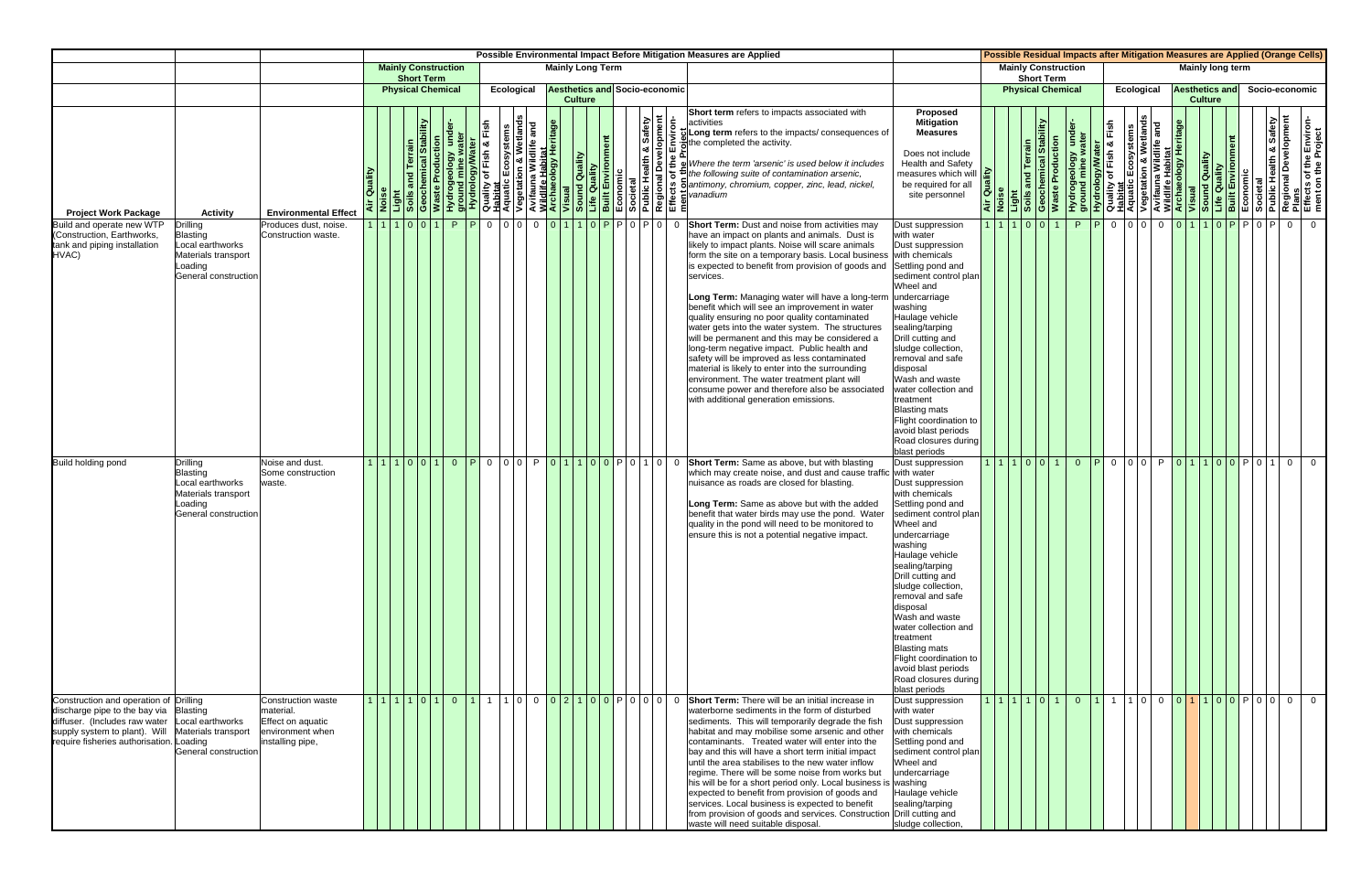|                                                                                                                                                                                                                     |                                                                        |                                                                                                                                                                                                                                                                                               |         |                                                 |            |  |            |  |                |                         |  |                                      | Possible Environmental Impact Before Mitigation Measures are Applied                                                                                                                                                                                                                                                                                                                                                                                                                                                                                                                                                                                                                                                                                                                                                                   |                                                                                                                                                                                                                                                                                                                                                                                             |  |                                                                                                 |                |                |            |                               |                |                         |  | Possible Residual Impacts after Mitigation Measures are Applied (Orange Cells)                                                                                                                                                                         |
|---------------------------------------------------------------------------------------------------------------------------------------------------------------------------------------------------------------------|------------------------------------------------------------------------|-----------------------------------------------------------------------------------------------------------------------------------------------------------------------------------------------------------------------------------------------------------------------------------------------|---------|-------------------------------------------------|------------|--|------------|--|----------------|-------------------------|--|--------------------------------------|----------------------------------------------------------------------------------------------------------------------------------------------------------------------------------------------------------------------------------------------------------------------------------------------------------------------------------------------------------------------------------------------------------------------------------------------------------------------------------------------------------------------------------------------------------------------------------------------------------------------------------------------------------------------------------------------------------------------------------------------------------------------------------------------------------------------------------------|---------------------------------------------------------------------------------------------------------------------------------------------------------------------------------------------------------------------------------------------------------------------------------------------------------------------------------------------------------------------------------------------|--|-------------------------------------------------------------------------------------------------|----------------|----------------|------------|-------------------------------|----------------|-------------------------|--|--------------------------------------------------------------------------------------------------------------------------------------------------------------------------------------------------------------------------------------------------------|
|                                                                                                                                                                                                                     |                                                                        |                                                                                                                                                                                                                                                                                               |         | <b>Mainly Construction</b><br><b>Short Term</b> |            |  |            |  |                | <b>Mainly Long Term</b> |  |                                      |                                                                                                                                                                                                                                                                                                                                                                                                                                                                                                                                                                                                                                                                                                                                                                                                                                        |                                                                                                                                                                                                                                                                                                                                                                                             |  | <b>Mainly Construction</b><br><b>Short Term</b>                                                 |                |                |            |                               |                | <b>Mainly long term</b> |  |                                                                                                                                                                                                                                                        |
|                                                                                                                                                                                                                     |                                                                        |                                                                                                                                                                                                                                                                                               |         | <b>Physical Chemical</b>                        |            |  | Ecological |  | <b>Culture</b> |                         |  | <b>Aesthetics and Socio-economic</b> |                                                                                                                                                                                                                                                                                                                                                                                                                                                                                                                                                                                                                                                                                                                                                                                                                                        |                                                                                                                                                                                                                                                                                                                                                                                             |  | <b>Physical Chemical</b>                                                                        |                |                | Ecological |                               | <b>Culture</b> | <b>Aesthetics and</b>   |  | Socio-economic                                                                                                                                                                                                                                         |
| <b>Project Work Package</b>                                                                                                                                                                                         | <b>Activity</b>                                                        | <b>Environmental Effect</b>                                                                                                                                                                                                                                                                   | Quality |                                                 |            |  |            |  |                |                         |  | <b>&amp; Safety</b><br>elopment      | Short term refers to impacts associated with<br>$\sum_{i=0}^{15}$ U Long term refers to the impacts/ consequences of<br>$\sum_{i=0}^{15}$ othe completed the activity.                                                                                                                                                                                                                                                                                                                                                                                                                                                                                                                                                                                                                                                                 | <b>Proposed</b><br><b>Mitigation</b><br><b>Measures</b><br>Does not include<br><b>Health and Safety</b><br>measures which will<br>be required for all<br>site personnel                                                                                                                                                                                                                     |  | Air Quality<br>Noise<br>Light<br>Soils and Terrain<br>Geochemical Stability<br>Maste Production |                |                |            |                               |                |                         |  | Hydrogeology under-<br>Hydrogeology under-<br>Quality of Fish & Fish<br>Aquatic Ecosystems<br>Aquatic Ecosystems<br>Avifauna Wildlife Habitat<br>Vegetation & Wetlands<br>Vegetation & Wetlands<br>Visual<br>Diality<br>Diality<br>Economic<br>Economi |
|                                                                                                                                                                                                                     |                                                                        |                                                                                                                                                                                                                                                                                               |         |                                                 |            |  |            |  |                |                         |  |                                      | Long Term: Pipes going across the land surface<br>will constitute a visual impact in some people's<br>perception. These pipes will be left in place<br>permanently and may interfere with animal<br>passage across the site.                                                                                                                                                                                                                                                                                                                                                                                                                                                                                                                                                                                                           | removal and safe<br>disposal<br>Wash and waste<br>water collection and<br>treatment<br><b>Blasting mats</b><br>Flight coordination to<br>avoid blast periods<br>Road closures during<br>blast periods<br>Screening vegetation                                                                                                                                                               |  |                                                                                                 |                |                |            |                               |                |                         |  |                                                                                                                                                                                                                                                        |
| <b>Baker Creek Rehabilitation</b>                                                                                                                                                                                   |                                                                        | Reach 4 complete                                                                                                                                                                                                                                                                              |         |                                                 |            |  |            |  |                |                         |  |                                      |                                                                                                                                                                                                                                                                                                                                                                                                                                                                                                                                                                                                                                                                                                                                                                                                                                        |                                                                                                                                                                                                                                                                                                                                                                                             |  |                                                                                                 |                |                |            |                               |                |                         |  |                                                                                                                                                                                                                                                        |
| Reach 6 (construct and<br>complex Baker creek channel Blasting<br>reconstruct covering of tailings Local earthworks<br>and construction of wetland,<br>divert trapper creek runoff into<br>new Baker Creek Channel) | <b>Drilling</b><br>Materials transport                                 | Dust, noise.<br>Disturbance of soil and<br>sediments.<br>Covering of tailings.<br>Sedimentation issues.<br>Remobilising<br>contaminants.<br>Import of rock and silt<br>clay for covers.                                                                                                       | 110P10  |                                                 | $0\vert 1$ |  |            |  |                |                         |  | P P P P P O P 1 P O P O P O P P P    | <b>Short Term:</b> There will be an initial increase in<br>waterborne sediments in the form of rock dust and<br>disturbed sediments. This will temporarily degrade Dust suppression<br>the fish habitat and may mobilise some arsenic and with chemicals<br>other contaminants. There will be some noise<br>from earthworks but his will be for a short period<br>only. Local business is expected to benefit from<br>provision of goods and services.<br>Long Term: Overall improvement in water quality<br>over time is expected to improve habitat and public sealing/tarping<br>safety. Animals and people will benefit form this.<br>The creek stabilisation and channel features that<br>will be built in will create better habitat potential<br>and this will also improve the visual and aesthetic<br>value of the water way. | Dust suppression<br>with water<br>Settling pond and<br>sediment control plan<br>Wheel and<br>undercarriage<br>washing<br>Haulage vehicle<br>Drill cutting and<br>sludge collection<br>removal and safe<br>disposal<br>Wash and waste<br>water collection and<br>treatment<br><b>Blasting mats</b><br>Flight coordination to<br>avoid blast periods<br>Road closures during<br>blast periods |  | 1 1 0 P 1                                                                                       | $\overline{0}$ | $\overline{0}$ |            | P P P P P O P 1 P O P O P O P |                |                         |  | P I<br>$\overline{0}$                                                                                                                                                                                                                                  |
| <b>Reach 5</b> No activities<br>planned (Potential lingering<br>effect from calcine pond)                                                                                                                           | No activities                                                          | planned at least<br>contaminants from reach<br>6 will affect this reach.<br>Sediments may also be<br>carried to this reach.                                                                                                                                                                   |         |                                                 |            |  |            |  |                |                         |  |                                      | as a receiving environment only.<br>Long Term: Overall improvement in water quality<br>over time is expected to improve habitat and public<br>safety. Animals and people will benefit form this.                                                                                                                                                                                                                                                                                                                                                                                                                                                                                                                                                                                                                                       |                                                                                                                                                                                                                                                                                                                                                                                             |  | 0 0 0 0 1 0                                                                                     |                |                |            |                               |                |                         |  | 0 1 P P P P 0 0 0 P 0 P 0 0 0 0 0                                                                                                                                                                                                                      |
| <b>Reach 3 (Blasting back or</b><br>new channel construction<br>(New channel will go into<br>areas that have legacy<br>contamination). May also<br>need new rock abutment to<br>protect pit).                       | <b>Drilling</b><br>Blasting<br>Local earthworks<br>Materials transport | Noise, dust,<br>hydrocarbon spillage,<br>sediment mobilisation.<br>Removal of<br>contaminated material fo<br>disposal on tailings or<br>into frozen zone of B1<br>pit).<br>Blasting may require<br>short road closures.<br>On realignment old road<br>and material may need to<br>be removed. |         | 1011P0001PPPPPP0P1P0P0P0P0                      |            |  |            |  |                |                         |  |                                      | <b>Short Term:</b> Same as above and in addition for<br>blasting noise will scare animals form the site on a with water<br>temporary basis. There will be an initial increase in Dust suppression<br>stream sediments as rock dust enters the streams.<br>This material may contain traces of arsenic and<br>insitu rock low bio-available arsenic. Road closure<br>for blasting may be needed which could cause<br>delays and inconvenience. Blasting impacts on air<br>travel may need to be considered. Local business<br>is expected to benefit from provision of goods and<br>services.<br>Long Term: Overall improvement in water quality<br>over time is expected to improve habitat and public removal and safe<br>safety. Animals and people will benefit form this.<br>The creek stabilisation and channel features that     | Dust suppression<br>with chemicals<br>Settling pond and<br>sediment control plan<br>Wheel and<br>undercarriage<br>washing<br>Haulage vehicle<br>sealing/tarping<br>Drill cutting and<br>sludge collection,<br>disposal<br>Wash and waste                                                                                                                                                    |  | 1 1 0 1 P 0                                                                                     |                |                |            |                               |                |                         |  | 0 1 P P P P <mark>0 P 1 P 0 P 0 P 0 P 0 P 0 P 0 0</mark>                                                                                                                                                                                               |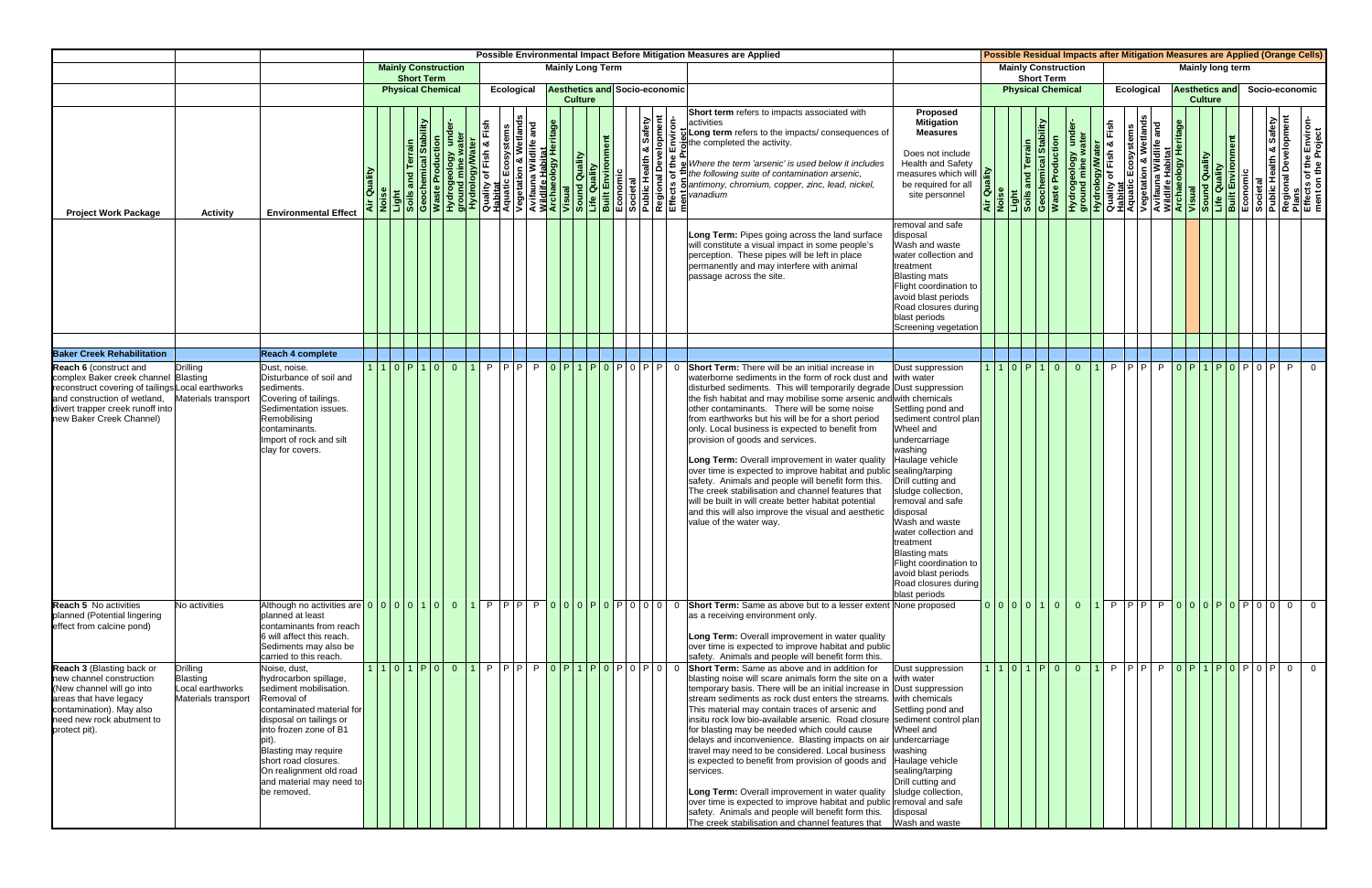|                                                                                                                                                                                                                     |                                                                               |                                                                                                    |         |                                                 |                |           |            |  |                         |  |                                      | Possible Environmental Impact Before Mitigation Measures are Applied                                                                                                                                                                                                                                                                                                                                                                                                                                                                                                                                                                                                                                                                                                                                                                                          |                                                                                                                                                                  |                                               |                                                                         |                            |  |            |                       |                  |  |                                   | <b>Possible Residual Impacts after Mitigation Measures are Applied (Orange Cells)</b>                                                                                                                                                                  |
|---------------------------------------------------------------------------------------------------------------------------------------------------------------------------------------------------------------------|-------------------------------------------------------------------------------|----------------------------------------------------------------------------------------------------|---------|-------------------------------------------------|----------------|-----------|------------|--|-------------------------|--|--------------------------------------|---------------------------------------------------------------------------------------------------------------------------------------------------------------------------------------------------------------------------------------------------------------------------------------------------------------------------------------------------------------------------------------------------------------------------------------------------------------------------------------------------------------------------------------------------------------------------------------------------------------------------------------------------------------------------------------------------------------------------------------------------------------------------------------------------------------------------------------------------------------|------------------------------------------------------------------------------------------------------------------------------------------------------------------|-----------------------------------------------|-------------------------------------------------------------------------|----------------------------|--|------------|-----------------------|------------------|--|-----------------------------------|--------------------------------------------------------------------------------------------------------------------------------------------------------------------------------------------------------------------------------------------------------|
|                                                                                                                                                                                                                     |                                                                               |                                                                                                    |         | <b>Mainly Construction</b><br><b>Short Term</b> |                |           |            |  | <b>Mainly Long Term</b> |  |                                      |                                                                                                                                                                                                                                                                                                                                                                                                                                                                                                                                                                                                                                                                                                                                                                                                                                                               |                                                                                                                                                                  |                                               | <b>Short Term</b>                                                       | <b>Mainly Construction</b> |  |            |                       | Mainly long term |  |                                   |                                                                                                                                                                                                                                                        |
|                                                                                                                                                                                                                     |                                                                               |                                                                                                    |         | <b>Physical Chemical</b>                        |                |           | Ecological |  | <b>Culture</b>          |  | <b>Aesthetics and Socio-economic</b> |                                                                                                                                                                                                                                                                                                                                                                                                                                                                                                                                                                                                                                                                                                                                                                                                                                                               |                                                                                                                                                                  |                                               |                                                                         | <b>Physical Chemical</b>   |  | Ecological | <b>Aesthetics and</b> | <b>Culture</b>   |  |                                   | Socio-economic                                                                                                                                                                                                                                         |
| <b>Project Work Package</b>                                                                                                                                                                                         | <b>Activity</b>                                                               | <b>Environmental Effect</b>                                                                        | Quality |                                                 |                |           |            |  |                         |  | n & Safety<br>relopment              | Short term refers to impacts associated with<br>activities                                                                                                                                                                                                                                                                                                                                                                                                                                                                                                                                                                                                                                                                                                                                                                                                    | Proposed<br><b>Mitigation</b><br><b>Measures</b><br>Does not include<br><b>Health and Safety</b><br>measures which will<br>be required for all<br>site personnel | Quality<br>ise<br>$\frac{1}{4}$ $\frac{1}{2}$ | Light<br>Soils and Terrain<br>Geochemical Stability<br>Waste Production |                            |  |            |                       |                  |  |                                   | Hydrogeology under-<br>ground mine water<br>Quality of Fish & Fish<br>Quality of Fish & Fish<br>Aquatic Ecosystems<br>Aquatic Ecosystems<br>Avifauna Wildlife and<br>Wisual<br>Visual<br>Dilit Environment<br>Dilit Environment<br>Economic<br>Built E |
|                                                                                                                                                                                                                     |                                                                               |                                                                                                    |         |                                                 |                |           |            |  |                         |  |                                      | will be built in will create better habitat potential<br>and this will also improve the visual and aesthetic<br>value of the water way.                                                                                                                                                                                                                                                                                                                                                                                                                                                                                                                                                                                                                                                                                                                       | water collection and<br>treatment<br><b>Blasting mats</b><br>Flight coordination to<br>avoid blast periods<br>Road closures during<br>blast periods              |                                               |                                                                         |                            |  |            |                       |                  |  |                                   |                                                                                                                                                                                                                                                        |
| Reach 2 (Interim action,<br>pullback, infill, complex,<br>restore, and repair riparian<br>habitat) Long-term, link<br>tributary to terminal marsh -<br>wetland development)<br>Monitoring results to be<br>reviewed | <b>Drilling</b><br><b>Blasting</b><br>Local earthworks<br>Materials transport | Dust, noise,<br>hydrocarbon spills,<br>sedimentation<br>mobilisation,<br>contaminant mobilisation. |         | 1 1 0 1 0 0                                     | $\overline{0}$ | $\vert$ 1 |            |  |                         |  |                                      | $\boxed{P \mid P \mid P \mid P \mid 0 \mid P \mid 0 \mid P \mid 0 \mid 0 \mid 0}$ (Short Term: There will be an initial increase in<br>waterborne sediments in the form of rock dust and<br>disturbed sediments. This will temporarily degrade<br>the fish habitat and may mobilise some arsenic and<br>other contaminants. There will be some noise<br>from earthworks but his will be for a short period<br>only. Local business is expected to benefit from<br>provision of goods and services.<br>Long Term: Overall improvement in water quality<br>over time is expected to improve habitat and public<br>safety. Animals and people will benefit form this.<br>The creek stabilisation and channel features that<br>will be built in will create better habitat potential<br>and this will improve the visual and aesthetic value<br>of the water way. | Same as above                                                                                                                                                    |                                               | 1101000                                                                 |                            |  |            |                       |                  |  | 0 1 P P P P O P 1 P 0 P 0 P 0 0 0 | $\overline{0}$                                                                                                                                                                                                                                         |
| Reach 1 (Interim action,<br>pullback, infill, complex,<br>restore, and repair riparian<br>habitat) Long-term, link<br>tributary to terminal marsh -<br>wetland development)                                         | Same as above                                                                 | Same as above                                                                                      |         |                                                 |                |           |            |  |                         |  |                                      | 1101000 1 P P P P 0 P 1 P 0 P 0 0 0 0 6 Short Term: Same as above<br>Long Term: Same as above                                                                                                                                                                                                                                                                                                                                                                                                                                                                                                                                                                                                                                                                                                                                                                 | Same as above                                                                                                                                                    |                                               |                                                                         |                            |  |            |                       |                  |  |                                   | 110100001PPPP0P1P0P0000                                                                                                                                                                                                                                |
| Quarries, Borrow Sources, Overburden Piles                                                                                                                                                                          |                                                                               |                                                                                                    |         |                                                 |                |           |            |  |                         |  |                                      |                                                                                                                                                                                                                                                                                                                                                                                                                                                                                                                                                                                                                                                                                                                                                                                                                                                               |                                                                                                                                                                  |                                               |                                                                         |                            |  |            |                       |                  |  |                                   |                                                                                                                                                                                                                                                        |
|                                                                                                                                                                                                                     |                                                                               |                                                                                                    |         |                                                 |                |           |            |  |                         |  |                                      |                                                                                                                                                                                                                                                                                                                                                                                                                                                                                                                                                                                                                                                                                                                                                                                                                                                               |                                                                                                                                                                  |                                               |                                                                         |                            |  |            |                       |                  |  |                                   |                                                                                                                                                                                                                                                        |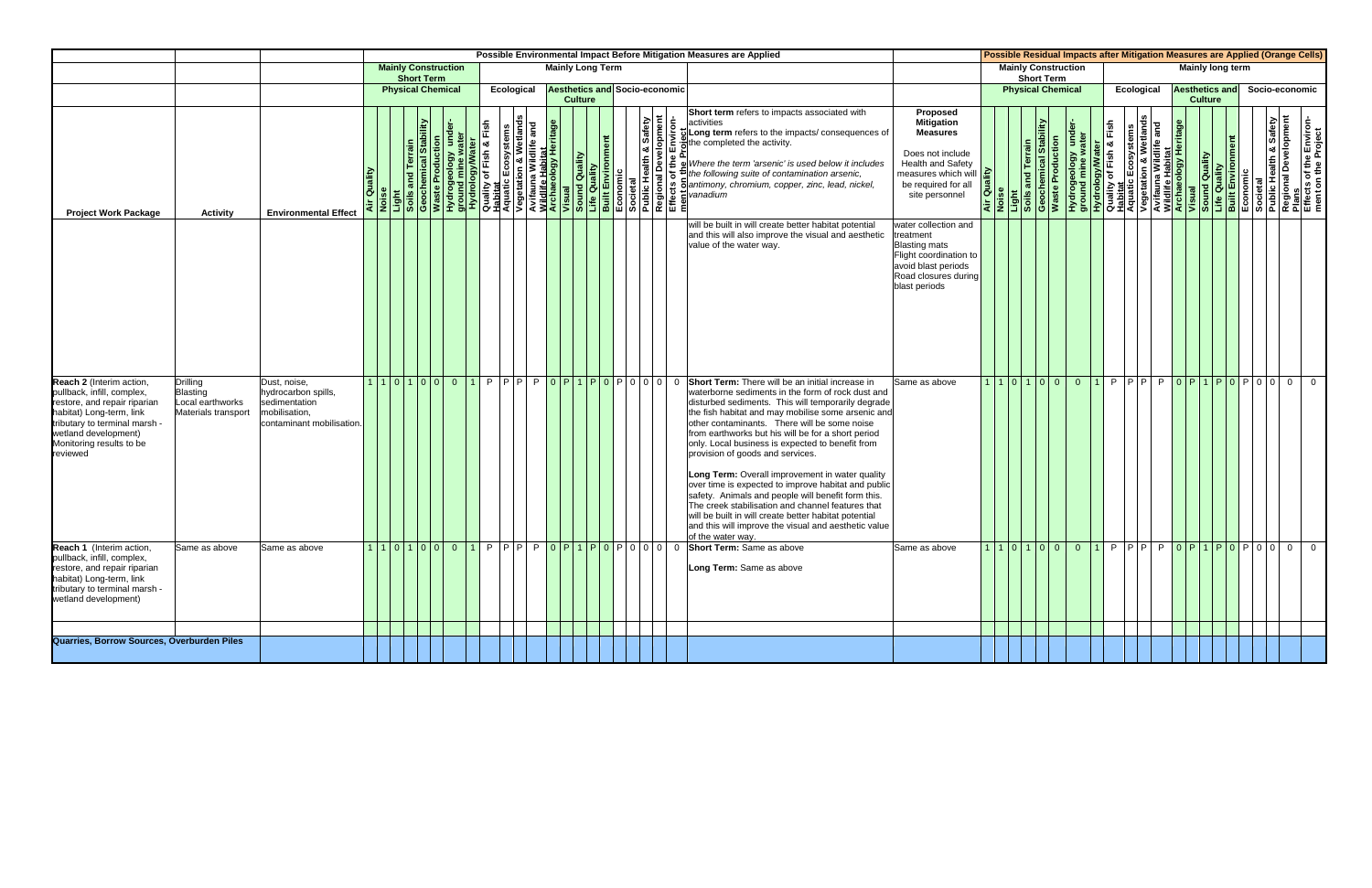|                                                                                                              |                                                                        |                                                                                                                                                                                                                                                                                                        |                                           |                            |                   |                |      |                                 |  |                |                                      |  |                                   |                    |                         | Possible Environmental Impact Before Mitigation Measures are Applied                                                                                                                                                                                                                                                                                                                                                                                                                                                                                                                                                                                                                                                                                                                                                                                                                                                                                                                                                                                                                                                                                                                                                                       |                                                                                                                                                                                                                                                                                                                                                                                                         |                 |                                                                              |                                                 |                |                   |  |                |                       |  | Possible Residual Impacts after Mitigation Measures are Applied (Orange Cells)                                                                                                                                                                                                                |
|--------------------------------------------------------------------------------------------------------------|------------------------------------------------------------------------|--------------------------------------------------------------------------------------------------------------------------------------------------------------------------------------------------------------------------------------------------------------------------------------------------------|-------------------------------------------|----------------------------|-------------------|----------------|------|---------------------------------|--|----------------|--------------------------------------|--|-----------------------------------|--------------------|-------------------------|--------------------------------------------------------------------------------------------------------------------------------------------------------------------------------------------------------------------------------------------------------------------------------------------------------------------------------------------------------------------------------------------------------------------------------------------------------------------------------------------------------------------------------------------------------------------------------------------------------------------------------------------------------------------------------------------------------------------------------------------------------------------------------------------------------------------------------------------------------------------------------------------------------------------------------------------------------------------------------------------------------------------------------------------------------------------------------------------------------------------------------------------------------------------------------------------------------------------------------------------|---------------------------------------------------------------------------------------------------------------------------------------------------------------------------------------------------------------------------------------------------------------------------------------------------------------------------------------------------------------------------------------------------------|-----------------|------------------------------------------------------------------------------|-------------------------------------------------|----------------|-------------------|--|----------------|-----------------------|--|-----------------------------------------------------------------------------------------------------------------------------------------------------------------------------------------------------------------------------------------------------------------------------------------------|
|                                                                                                              |                                                                        |                                                                                                                                                                                                                                                                                                        |                                           | <b>Mainly Construction</b> | <b>Short Term</b> |                |      |                                 |  |                | <b>Mainly Long Term</b>              |  |                                   |                    |                         |                                                                                                                                                                                                                                                                                                                                                                                                                                                                                                                                                                                                                                                                                                                                                                                                                                                                                                                                                                                                                                                                                                                                                                                                                                            |                                                                                                                                                                                                                                                                                                                                                                                                         |                 |                                                                              | <b>Mainly Construction</b><br><b>Short Term</b> |                |                   |  |                | Mainly long term      |  |                                                                                                                                                                                                                                                                                               |
|                                                                                                              |                                                                        |                                                                                                                                                                                                                                                                                                        |                                           | <b>Physical Chemical</b>   |                   |                |      | Ecological                      |  | <b>Culture</b> | <b>Aesthetics and Socio-economic</b> |  |                                   |                    |                         |                                                                                                                                                                                                                                                                                                                                                                                                                                                                                                                                                                                                                                                                                                                                                                                                                                                                                                                                                                                                                                                                                                                                                                                                                                            |                                                                                                                                                                                                                                                                                                                                                                                                         |                 |                                                                              | <b>Physical Chemical</b>                        |                | <b>Ecological</b> |  | <b>Culture</b> | <b>Aesthetics and</b> |  | Socio-economic                                                                                                                                                                                                                                                                                |
| <b>Project Work Package</b>                                                                                  | <b>Activity</b>                                                        | <b>Environmental Effect</b>                                                                                                                                                                                                                                                                            | Quality                                   |                            |                   |                | Fish | and                             |  |                |                                      |  | <b>A</b> Safety<br><b>Gopment</b> | $\dot{\mathsf{s}}$ |                         | <b>Short term</b> refers to impacts associated with<br>lactivities<br>$\begin{array}{c} \begin{array}{c} \bullet \\ \bullet \\ \bullet \end{array}$ be the impacts/consequences of                                                                                                                                                                                                                                                                                                                                                                                                                                                                                                                                                                                                                                                                                                                                                                                                                                                                                                                                                                                                                                                         | <b>Proposed</b><br><b>Mitigation</b><br><b>Measures</b><br>Does not include<br><b>Health and Safety</b><br>measures which will<br>be required for all<br>site personnel                                                                                                                                                                                                                                 | ality<br>Air Qu | <b>Stability</b><br>and Terrain<br>Light<br>Soils and Terra<br>Geochemical S | <b>Waste Production</b>                         |                |                   |  |                |                       |  | Hydrogeology under-<br><b>Hydrology/Water</b><br><b>Quality of Fish &amp; Fish<br/> Aquatic Ecosystems<br/> Aquatic Ecosystems<br/> Avifauna Wildlife Habitat<br/> Wildlife Habitat<br/> Vegetation &amp; Wetlands<br/> Visual<br/> Diality<br/> Built Environment<br/> Economic<br/> Pub</b> |
| Remediate existing quarries<br>and sites (possible back<br>sloping of diversion channel<br>C1)               | Drilling<br>Blasting<br>Local earthworks<br>Materials transport        | ocal earthworks and.<br>blasting causing dust<br>noise vibration, high way<br>traffic closures,<br>sedimentation as a resul<br>of run off from active<br>areas, drilling for blasting<br>holes, backfilling with<br>imported material, soil<br>cover material,<br>revegetation.<br>Hydrocarbon spills. |                                           | 1 0 P 0 0 0                |                   |                |      | 11 0 0 P P 0 P 1 P 0 P 0 P 0 P  |  |                |                                      |  |                                   |                    | $\overline{\mathbf{0}}$ | <b>Short Term:</b> Dust and noise from activities may<br>have an impact on plants and animals. Dust is<br>likely to cover plants and cause a temporary<br>reduction in photosynthesis. Dust may contain<br>traces of arsenic so air quality will be reduced<br>during dry dusty conditions and may pose a public<br>health and safety impact in the short term. Noise<br>will scare animals form the site on a temporary<br>basis. There will be an initial increase in stream<br>sediments as rock dust enters the streams. This<br>material may contain traces of arsenic and insitu<br>rock low bio-available arsenic Road closure for<br>blasting may be needed which could cause delays sludge collection.<br>and inconvenience. Blasting impacts on air travel<br>may need to be considered. Local business is<br>expected to benefit from provision of goods and<br>services.<br>Long Term: The terrain of the site will be improved Blasting mats<br>by placement of soil and the growth of plants to<br>cover it. The improvement of the vegetation may<br>increase future use of the land by animals.<br>Aesthetically, visually and from a life quality and<br>safety perspective the activity will create positive<br>impacts. | Dust suppression<br>with water<br>Dust suppression<br>with chemicals<br>Settling pond and<br>sediment control plan<br>Wheel and<br>undercarriage<br>washing<br>Haulage vehicle<br>sealing/tarping<br>Drill cutting and<br>removal and safe<br>disposal<br>Wash and waste<br>water collection and<br>treatment<br>Flight coordination to<br>avoid blast periods<br>Road closures during<br>blast periods |                 |                                                                              | 1   1   0   P   0   0                           | $\overline{0}$ |                   |  |                |                       |  | 0 O O P POPILEO POPIO PO                                                                                                                                                                                                                                                                      |
| Build and use access roads to Local earthworks<br>new borrow source and quarry Materials transport<br>areas) | Drilling<br><b>Blasting</b>                                            | Noise, dust.<br>Hydrocarbon spillage.<br>Vibration.<br>Potential sedimentation<br>in creeks from run off<br>and working near water.<br>Dust from travelling on<br>roads.<br>Calcium chloride/water<br>used for dust<br>suppression which could<br>cause run off<br>contamination.                      |                                           | 1 1 0 2 0 1                |                   | $\overline{0}$ |      | $0  0 2  2  0 2 2 0 0 P 0 0 0 $ |  |                |                                      |  |                                   |                    | $\overline{\mathbf{0}}$ | Short Term: Same as above<br>Long Term: The creation of new borrow sites and Reclamation of the<br>quarries will leave landscape changes which some<br>may regard as a permanent visual impact. The<br>removal of vegetation will be a negative impact on<br>plants and animals during the operational phase of<br>these activities.                                                                                                                                                                                                                                                                                                                                                                                                                                                                                                                                                                                                                                                                                                                                                                                                                                                                                                       | Same as above<br>Screening vegetation<br>borrow pits and haul<br>roads                                                                                                                                                                                                                                                                                                                                  |                 |                                                                              | 1 1 0 2 0 1                                     | $\overline{0}$ | $0$ $0$ $1$       |  |                |                       |  | 1 0 1 1 0 0 P 0 0 0 0                                                                                                                                                                                                                                                                         |
| Open borrow source areas<br>and extract material                                                             | Local earthworks<br>Materials transport<br>Drilling<br><b>Blasting</b> | Noise, dust.<br>Hydrocarbon spillage.<br>Potential sedimentation<br>in creeks from run off<br>and working near water.<br>Dust from travelling on<br>roads.<br>Water used for dust<br>suppression which could<br>cause run off<br>contamination.<br>Removal of vegetation<br>and soil.                  | 1 1 1 2 0 0 0 1 0 0 2 2 0 3 2 1 0 P 0 0 0 |                            |                   |                |      |                                 |  |                |                                      |  |                                   |                    | $\overline{1}$          | Short Term: Same as above excluding blasting<br>impacts. Water on roads etc for dust control may<br>result in carry over of sand, dust and grit onto<br>roads.<br>Long Term: Same as above                                                                                                                                                                                                                                                                                                                                                                                                                                                                                                                                                                                                                                                                                                                                                                                                                                                                                                                                                                                                                                                 | Same as above<br>Screening vegetation<br>Reclamation of the<br>borrow pits and haul<br>roads                                                                                                                                                                                                                                                                                                            |                 |                                                                              |                                                 |                |                   |  |                |                       |  | 1 1 1 2 0 0  0  1  0  0 1  1  0 1 1 1 0 P 0 0  0   1                                                                                                                                                                                                                                          |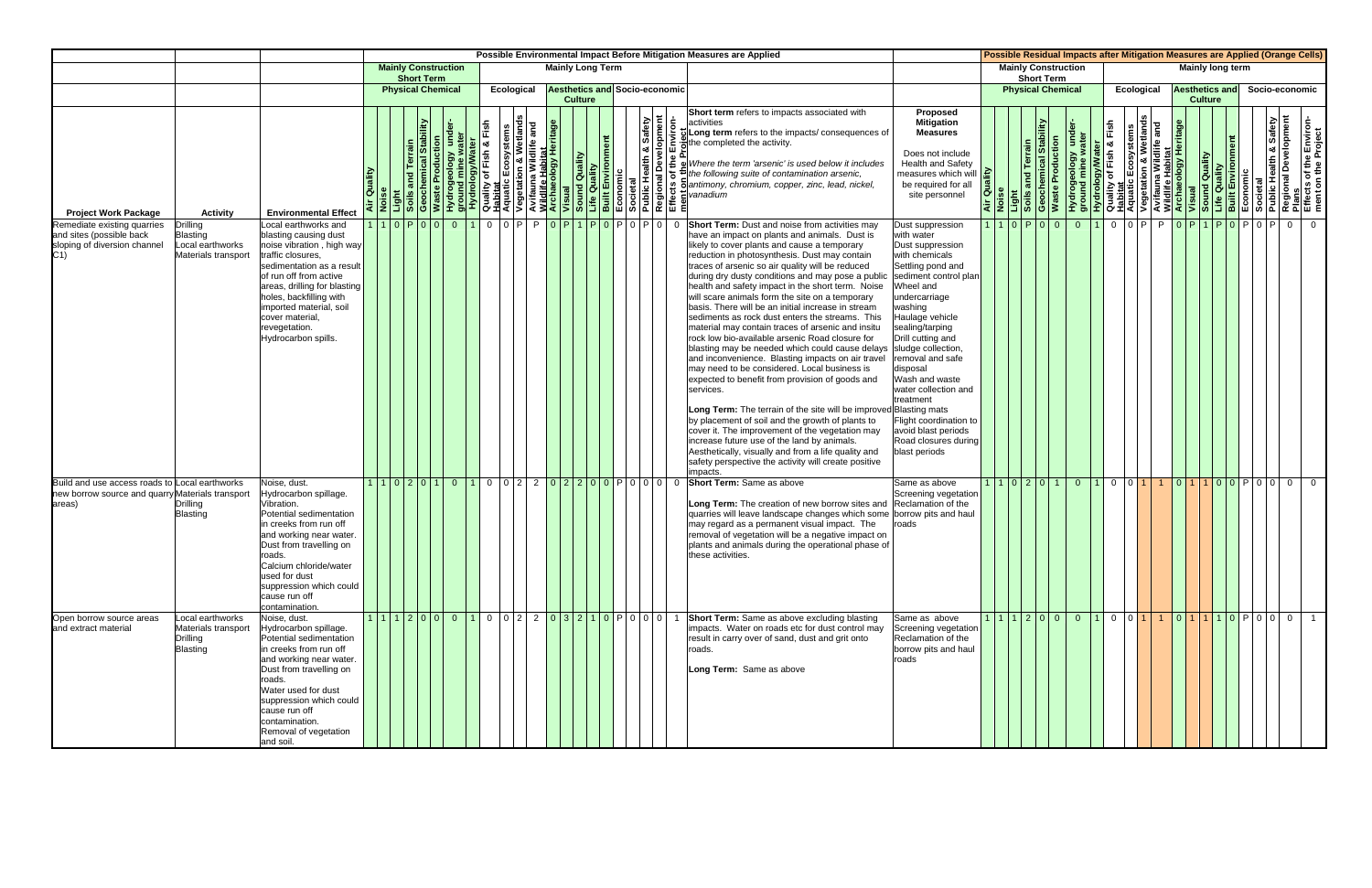|                                                                                                                                                                                                                                                                                     |                                                                                        |                                                                                                                                                                   | Possible Environmental Impact Before Mitigation Measures are Applied<br><b>Mainly Construction</b><br><b>Mainly Long Term</b> |                          |  |                                                                                                                                                                                                                                      |                |                             |                |  |  |                |  |                                      |  |                                                                                                                                                                                                                                                                                                                                                                                                                                                                                                                                                                                                                                                                                                                                                                                                                                                                                                                                                                                                                                                                                                                                                                                                                                                                                                                                                                                                                                                                                                                                                                                              |                              |           |                                                            |                         |                            |  | Possible Residual Impacts after Mitigation Measures are Applied (Orange Cells)                                                                                                                                                                                            |                                         |  |  |                |
|-------------------------------------------------------------------------------------------------------------------------------------------------------------------------------------------------------------------------------------------------------------------------------------|----------------------------------------------------------------------------------------|-------------------------------------------------------------------------------------------------------------------------------------------------------------------|-------------------------------------------------------------------------------------------------------------------------------|--------------------------|--|--------------------------------------------------------------------------------------------------------------------------------------------------------------------------------------------------------------------------------------|----------------|-----------------------------|----------------|--|--|----------------|--|--------------------------------------|--|----------------------------------------------------------------------------------------------------------------------------------------------------------------------------------------------------------------------------------------------------------------------------------------------------------------------------------------------------------------------------------------------------------------------------------------------------------------------------------------------------------------------------------------------------------------------------------------------------------------------------------------------------------------------------------------------------------------------------------------------------------------------------------------------------------------------------------------------------------------------------------------------------------------------------------------------------------------------------------------------------------------------------------------------------------------------------------------------------------------------------------------------------------------------------------------------------------------------------------------------------------------------------------------------------------------------------------------------------------------------------------------------------------------------------------------------------------------------------------------------------------------------------------------------------------------------------------------------|------------------------------|-----------|------------------------------------------------------------|-------------------------|----------------------------|--|---------------------------------------------------------------------------------------------------------------------------------------------------------------------------------------------------------------------------------------------------------------------------|-----------------------------------------|--|--|----------------|
|                                                                                                                                                                                                                                                                                     |                                                                                        |                                                                                                                                                                   |                                                                                                                               | <b>Short Term</b>        |  |                                                                                                                                                                                                                                      |                |                             |                |  |  |                |  |                                      |  |                                                                                                                                                                                                                                                                                                                                                                                                                                                                                                                                                                                                                                                                                                                                                                                                                                                                                                                                                                                                                                                                                                                                                                                                                                                                                                                                                                                                                                                                                                                                                                                              |                              |           | <b>Short Term</b>                                          |                         | <b>Mainly Construction</b> |  |                                                                                                                                                                                                                                                                           | <b>Mainly long term</b>                 |  |  |                |
|                                                                                                                                                                                                                                                                                     |                                                                                        |                                                                                                                                                                   |                                                                                                                               | <b>Physical Chemical</b> |  |                                                                                                                                                                                                                                      |                | Ecological                  |                |  |  | <b>Culture</b> |  | <b>Aesthetics and Socio-economic</b> |  |                                                                                                                                                                                                                                                                                                                                                                                                                                                                                                                                                                                                                                                                                                                                                                                                                                                                                                                                                                                                                                                                                                                                                                                                                                                                                                                                                                                                                                                                                                                                                                                              |                              |           | <b>Physical Chemical</b>                                   |                         |                            |  | Ecological                                                                                                                                                                                                                                                                | <b>Aesthetics and</b><br><b>Culture</b> |  |  | Socio-economic |
| <b>Project Work Package</b>                                                                                                                                                                                                                                                         | <b>Activity</b>                                                                        | <b>Environmental Effect</b>                                                                                                                                       | Noise<br>Light                                                                                                                |                          |  | <b>Charmy Control Control Control Control Control Control Control Control Control Control Control Control Control Control Control Control Control Control Control Control Control Control Control Control Control Control Contro</b> | ع<br>آقا       |                             | $\overline{a}$ |  |  |                |  |                                      |  | Short term refers to impacts associated with<br>Proposed<br><b>Mitigation</b><br>activities<br>Long term refers to the impacts/ consequences of<br><b>Measures</b><br>$\frac{1}{2}$<br>$\frac{1}{2}$<br>$\frac{1}{2}$<br>$\frac{1}{2}$<br>$\frac{1}{2}$<br>$\frac{1}{2}$<br>$\frac{1}{2}$<br>$\frac{1}{2}$<br>$\frac{1}{2}$<br>$\frac{1}{2}$<br>$\frac{1}{2}$<br>$\frac{1}{2}$<br>$\frac{1}{2}$<br>$\frac{1}{2}$<br>$\frac{1}{2}$<br>$\frac{1}{2}$<br>$\frac{1}{2}$<br>$\frac{1}{2}$<br>$\frac{1}{2}$<br>$\frac{1}{2}$<br><br>Does not include<br><b>Health and Safety</b><br>be required for all<br>site personnel                                                                                                                                                                                                                                                                                                                                                                                                                                                                                                                                                                                                                                                                                                                                                                                                                                                                                                                                                                          | measures which will <u>P</u> |           | <b>Stability</b><br>Light<br>Soils and Terr<br>Geochemical | <b>Waste Production</b> |                            |  | Hydrogeology under-<br><b>Hydrogeology under-</b><br><b>Aquatic Ecosystems</b><br>Aquatic Ecosystems<br>Aquatic Ecosystems<br>Avifauna Wildlife and<br>Avifauna Wildlife and<br><b>Archaeology Heritage</b><br><b>Sound Quality</b><br><b>Explorent Built Environment</b> |                                         |  |  |                |
| Rehabilitate borrow areas<br>(includes quarries)                                                                                                                                                                                                                                    | Local earthworks<br>Materials transport<br>Drilling<br><b>Blasting</b><br>Revegetation | Dust, noise,<br>Vibration.<br>High way traffic closures.<br>Sedimentation as a result<br>of run off from active<br>areas.<br>Revegetation.<br>Hydrocarbon spills. |                                                                                                                               | 1   1   0   1   0   0    |  | $\overline{0}$<br>$\vert$ 1                                                                                                                                                                                                          | $\overline{0}$ | Totel Ptotel 1 Ptotel oleto |                |  |  |                |  |                                      |  | <b>Short Term:</b> Dust and noise from activities may<br>Same as above<br>have an impact on plants and animals. Dust is<br>likely to cover plants and cause a temporary<br>reduction in photosynthesis. Dust may contain<br>traces of arsenic so air quality will be reduced<br>during dry dusty conditions and may pose a public<br>health and safety impact in the short term. Noise<br>will scare animals form the site on a temporary<br>basis. There will be an initial increase in stream<br>sediments as rock dust enters the streams. This<br>material may contain traces of arsenic and insitu<br>rock low bio-available arsenic Road closure for<br>blasting may be needed which could cause delays<br>and inconvenience. Blasting impacts on air travel<br>may need to be considered. Local business is<br>expected to benefit from provision of goods and<br>services.<br>Long Term: The terrain of the site will be improved<br>by placement of soil and the growth of plants to<br>cover it. The improvement of the vegetation may<br>increase future use of the land by animals.<br>Aesthetically, visually and from a life quality and<br>safety perspective the activity will create positive<br>impacts.                                                                                                                                                                                                                                                                                                                                                                   |                              | 111011010 |                                                            |                         | $\overline{0}$             |  | $100$ PPP                                                                                                                                                                                                                                                                 |                                         |  |  |                |
|                                                                                                                                                                                                                                                                                     |                                                                                        |                                                                                                                                                                   |                                                                                                                               |                          |  |                                                                                                                                                                                                                                      |                |                             |                |  |  |                |  |                                      |  |                                                                                                                                                                                                                                                                                                                                                                                                                                                                                                                                                                                                                                                                                                                                                                                                                                                                                                                                                                                                                                                                                                                                                                                                                                                                                                                                                                                                                                                                                                                                                                                              |                              |           |                                                            |                         |                            |  |                                                                                                                                                                                                                                                                           |                                         |  |  |                |
| Contaminated Surficial Materials Remediation (greater than 340 ppm<br>arsenic)                                                                                                                                                                                                      |                                                                                        |                                                                                                                                                                   |                                                                                                                               |                          |  |                                                                                                                                                                                                                                      |                |                             |                |  |  |                |  |                                      |  |                                                                                                                                                                                                                                                                                                                                                                                                                                                                                                                                                                                                                                                                                                                                                                                                                                                                                                                                                                                                                                                                                                                                                                                                                                                                                                                                                                                                                                                                                                                                                                                              |                              |           |                                                            |                         |                            |  |                                                                                                                                                                                                                                                                           |                                         |  |  |                |
| Areas 1 (Mill) 170 000m3 of Contaminated local Dust (high Arsenic).<br>highly contaminated surface<br>material, mainly going to B1<br>pit. Possible rock washing and materials transport<br>capture of waste wash water<br>which will be sent for disposal washing<br>or treatment. | earthworks<br>Contaminated<br>Contaminated area                                        | Noise.<br>Hydrocarbon spillage<br>Contaminated wash<br>water.<br>Haul activities could<br>possibly cross highway<br>leading to road<br>interference.              |                                                                                                                               |                          |  |                                                                                                                                                                                                                                      |                |                             |                |  |  |                |  |                                      |  | 211PP002PPPP0P1P0P01P1Short Term: Dust and noise from activities may<br>Dust suppression<br>have an impact on plants and animals. Dust is<br>with water<br>likely to cover plants and cause a temporary<br>reduction in photosynthesis. Dust is likely to<br>Dust suppression<br>contain high arsenic loadings, so air quality will be with chemicals<br>reduced during dry dusty conditions and may pose<br>a public health and safety impact in the short term. Settling pond and<br>Noise will scare animals form the site on a<br>sediment control plan<br>temporary basis. There will be an initial increase in<br>stream sediments as rock dust enters the streams. Wheel and<br>This material will contain traces of arsenic. The<br>undercarriage<br>removal of arsenic in the soil will remove a source<br>washing<br>of contamination that can impact on water and soil.<br>Run off water is likely to be contaminated with<br>Haulage vehicle<br>arsenic and will require collection and treatment<br>sealing/tarping<br>before release. The site will be improved as it is<br>currently heavily contaminated. Local business is<br>Wash and waste<br>expected to benefit from provision of goods and<br>water collection and<br>services.<br>treatment<br>Long Term: People and animal exposure to<br>arsenic will be reduced in the long term. The<br>improvement of the vegetation may increase future<br>use of the land by animals. Aesthetically, visually<br>and from a life quality and safety perspective the<br>activity will create positive impacts in the long term. |                              |           |                                                            |                         |                            |  | 1110PP001PPPPPP0P1P0P0101                                                                                                                                                                                                                                                 |                                         |  |  |                |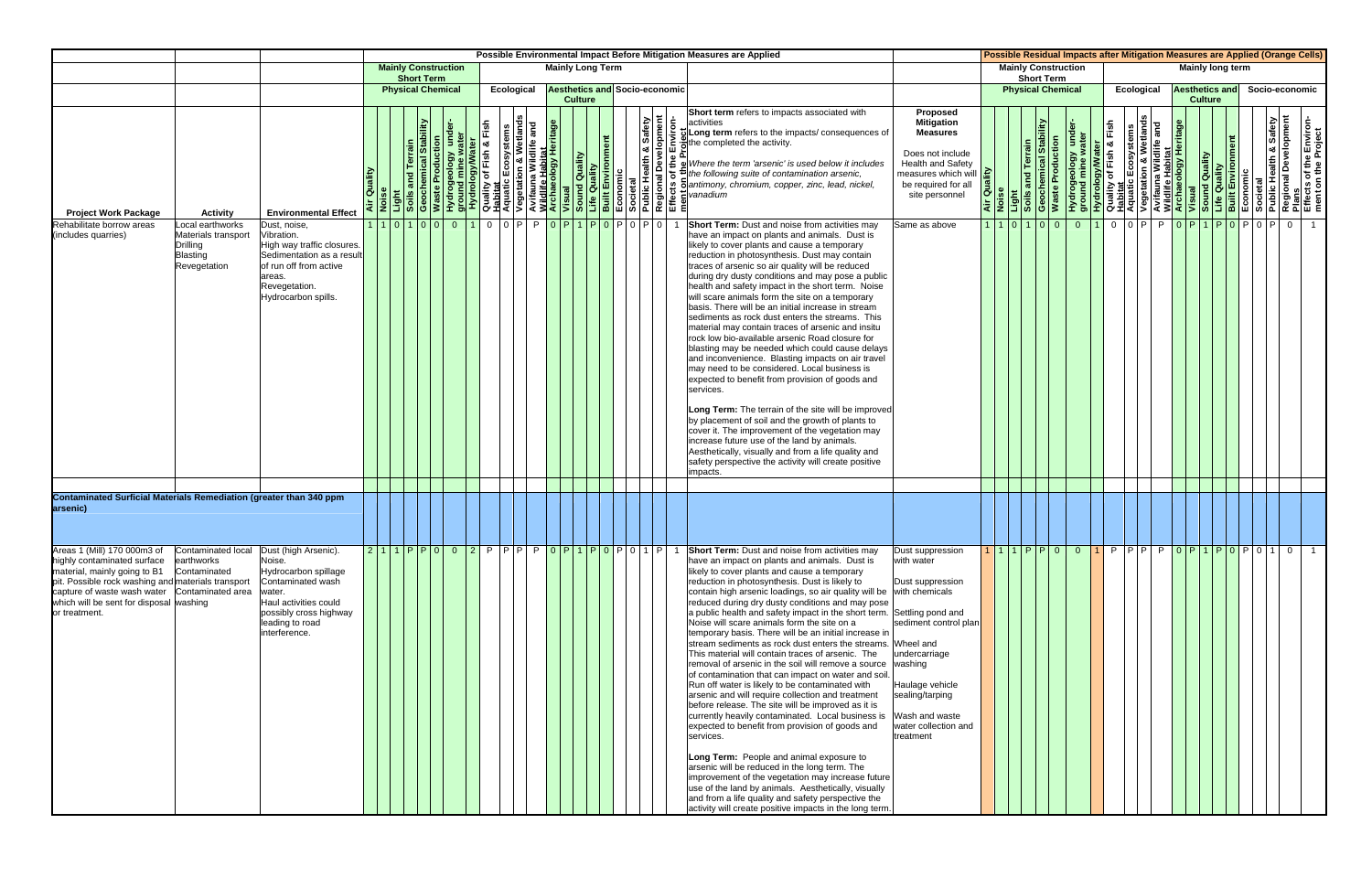|                                                                                                                                                                                                                                                                                                                                                                                                                                                                       |                                                                                                         |                                                                                                                                                                              |                                             |                                                                              |  |  |                                                    |                         |                |  |                                      | Possible Environmental Impact Before Mitigation Measures are Applied |                                                                                                                                                                                                                                                                                                                                                                                                                                                                                                                                                                                     |                                                                                                                                                                  |                       |                                                                         |                                                 |                |            |  |                       |                |                         |  | <b>Possible Residual Impacts after Mitigation Measures are Applied (Orange Cells)</b> |                                                                                                                                                                                                                                                                                              |
|-----------------------------------------------------------------------------------------------------------------------------------------------------------------------------------------------------------------------------------------------------------------------------------------------------------------------------------------------------------------------------------------------------------------------------------------------------------------------|---------------------------------------------------------------------------------------------------------|------------------------------------------------------------------------------------------------------------------------------------------------------------------------------|---------------------------------------------|------------------------------------------------------------------------------|--|--|----------------------------------------------------|-------------------------|----------------|--|--------------------------------------|----------------------------------------------------------------------|-------------------------------------------------------------------------------------------------------------------------------------------------------------------------------------------------------------------------------------------------------------------------------------------------------------------------------------------------------------------------------------------------------------------------------------------------------------------------------------------------------------------------------------------------------------------------------------|------------------------------------------------------------------------------------------------------------------------------------------------------------------|-----------------------|-------------------------------------------------------------------------|-------------------------------------------------|----------------|------------|--|-----------------------|----------------|-------------------------|--|---------------------------------------------------------------------------------------|----------------------------------------------------------------------------------------------------------------------------------------------------------------------------------------------------------------------------------------------------------------------------------------------|
|                                                                                                                                                                                                                                                                                                                                                                                                                                                                       |                                                                                                         |                                                                                                                                                                              |                                             | <b>Mainly Construction</b><br><b>Short Term</b>                              |  |  |                                                    | <b>Mainly Long Term</b> |                |  |                                      |                                                                      |                                                                                                                                                                                                                                                                                                                                                                                                                                                                                                                                                                                     |                                                                                                                                                                  |                       |                                                                         | <b>Mainly Construction</b><br><b>Short Term</b> |                |            |  |                       |                | <b>Mainly long term</b> |  |                                                                                       |                                                                                                                                                                                                                                                                                              |
|                                                                                                                                                                                                                                                                                                                                                                                                                                                                       |                                                                                                         |                                                                                                                                                                              |                                             | <b>Physical Chemical</b>                                                     |  |  | Ecological                                         |                         | <b>Culture</b> |  | <b>Aesthetics and Socio-economic</b> |                                                                      |                                                                                                                                                                                                                                                                                                                                                                                                                                                                                                                                                                                     |                                                                                                                                                                  |                       |                                                                         | <b>Physical Chemical</b>                        |                | Ecological |  | <b>Aesthetics and</b> | <b>Culture</b> |                         |  |                                                                                       | Socio-economic                                                                                                                                                                                                                                                                               |
| <b>Project Work Package</b>                                                                                                                                                                                                                                                                                                                                                                                                                                           | <b>Activity</b>                                                                                         | <b>Environmental Effect</b>                                                                                                                                                  | Air Quality                                 | Noise<br>Light<br>Soils and Terrain<br>Geochemical Stabi<br>Waste Production |  |  |                                                    |                         |                |  | Safety<br>pment                      |                                                                      | Short term refers to impacts associated with<br>Netrogeology Material Contains and the Container of Container of Container Container Container Container Container Container Container Container Container Container Container Container Container Container Container Contain<br>$\sum_{n=0}^{\infty} \frac{1}{n}$ Long term refers to the impacts/ consequences of $\prod_{n=0}^{\infty}$ of the completed the activity.<br>Where the term 'arsenic' is used below it includes                                                                                                    | Proposed<br><b>Mitigation</b><br><b>Measures</b><br>Does not include<br><b>Health and Safety</b><br>measures which will<br>be required for all<br>site personnel | Air Quality<br>Noise  | Light<br>Soils and Terrain<br>Geochemical Stability<br>Waste Production |                                                 |                |            |  |                       |                |                         |  |                                                                                       | <b>Hydrogeology under-</b><br><b>Hydrogeology under-</b><br><b>Ruality of Fish &amp; Fish<br/> Aquatic Ecosystems</b><br>Aquatic Ecosystems<br>Avifauna Wildlife and<br>Avifauna Wildlife and<br><b>Archaeology Heritage</b><br><b>Ruality Sound Quality</b><br><b>Economic</b><br><b>Ec</b> |
| Areas 4 (Baker Ck & below<br>Dam 1) Primarily tailings<br>contamination with primarily<br>arsenic content 110 000m3<br>(mainly going to tailings north)                                                                                                                                                                                                                                                                                                               | Contaminated local<br>earthworks<br>Contaminated<br>materials transport<br>Contaminated area<br>washing | Dust (high Arsenic).<br>Noise.<br>Hydrocarbon spillage<br>Contaminated wash<br>vater.<br>laul activities could<br>possibly cross highway<br>leading to road<br>interference. |                                             | $111$ $P$ $P$ $Q$ $I$                                                        |  |  | P P P P O P 1 P 0 P 0 P 0 1 P                      |                         |                |  |                                      |                                                                      | Short Term: Same as above<br>Long Term: Same as above                                                                                                                                                                                                                                                                                                                                                                                                                                                                                                                               | Same as above                                                                                                                                                    |                       | 1 P P 0                                                                 |                                                 |                |            |  |                       |                |                         |  | <u>I1   PIPI PIOIPI1   PIOIPI0   1   0  </u>                                          |                                                                                                                                                                                                                                                                                              |
| Areas 8 (Back Bay Tailings)<br>Original tailings deposition<br>area with tailings on beach<br>and land primarily arsenic<br>contamination. 2300 m3                                                                                                                                                                                                                                                                                                                    | Contaminated local<br>earthworks<br>Contaminated<br>materials transport<br>Contaminated area<br>washing | Dust (high Arsenic).<br>Noise.<br>Hydrocarbon spillage<br>Contaminated wash<br>water.<br>laul activities could<br>possibly cross highway<br>leading to road<br>interference. |                                             | $11$ $1$ $P$ $P$ $Q$ $Q$ $1$                                                 |  |  | $P  P P   P   Q   P   1   P   Q   P   0   1   P  $ |                         |                |  |                                      |                                                                      | <b>Short Term:</b> Same as above<br>Long Term: Same as above                                                                                                                                                                                                                                                                                                                                                                                                                                                                                                                        | Same as above                                                                                                                                                    | 1   1   1   P   P   0 |                                                                         |                                                 | $\overline{0}$ |            |  |                       |                |                         |  |                                                                                       | <mark> 1  P P P P   P   0   P   1   P   0   P  </mark> 0   1   0   1                                                                                                                                                                                                                         |
| Areas 2, 3, 5, 6, 7, 9 (2, 3<br>arsenic contamination and<br>likely tailings spill going to<br>tailings north); 5 wind blown<br>tailings in the area of the<br>propane tank farm; 6 town site washing<br>arsenic and arseno pyrite (37<br>000m3) going to tailings and<br>sealed in situ; 7 former<br>hydrocarbon tank farm with<br>hydrocarbon material and<br>arsenic going to tailings north<br>9 east of dam 3 800m3 of<br>tailings (going to tailings<br>north), | Contaminated local<br>earthworks<br>Contaminated<br>materials transport<br>Contaminated area            | Dust (high Arsenic).<br>Noise.<br>Hydrocarbon spillage<br>Contaminated wash<br>water.<br>Haul activities could<br>possibly cross highway<br>leading to road<br>interference. |                                             | $11$ PPO $0$                                                                 |  |  | $P[P] P   Q[P] 1   P   Q[P] 0   1   P]$            |                         |                |  |                                      |                                                                      | <b>Short Term:</b> Same as above<br>Long Term: Same as above                                                                                                                                                                                                                                                                                                                                                                                                                                                                                                                        | Same as above                                                                                                                                                    | 1 1 1 P P 0           |                                                                         |                                                 | $\overline{0}$ |            |  |                       |                |                         |  |                                                                                       | 1 P P P P O P 1 P 0 P 0 1 0 1                                                                                                                                                                                                                                                                |
| Remediate cleared sites                                                                                                                                                                                                                                                                                                                                                                                                                                               | Area Cleaning<br>Local earthworks<br>Materials transport<br>Revegetation                                | Regrade and<br>revegetation                                                                                                                                                  | <mark>1110PP0PP0FPPPPPP0P1P0P0P0PP</mark> 1 |                                                                              |  |  |                                                    |                         |                |  |                                      |                                                                      | <b>Short Term:</b> Noise and dust will in the short term<br>be a characteristic of the remediate areas. These<br>will cease once revegetation is started. Local<br>business is expected to benefit from provision of<br>goods and services.<br>Long Term: The terrain of the site will be improved<br>by placement of soil and the growth of plants to<br>cover it. The improvement of the vegetation may<br>increase future use of the land by animals.<br>Aesthetically, visually and from a life quality and<br>safety perspective the activity will create positive<br>impacts. | Same as above                                                                                                                                                    |                       |                                                                         |                                                 |                |            |  |                       |                |                         |  |                                                                                       | 1 1 0 P P 0  P  P  P  P P  P  0 P 1 P 0 P 0 P  0   1                                                                                                                                                                                                                                         |
| <b>Buildings and Infrastructure Demolition and Disposal</b>                                                                                                                                                                                                                                                                                                                                                                                                           |                                                                                                         |                                                                                                                                                                              |                                             |                                                                              |  |  |                                                    |                         |                |  |                                      |                                                                      |                                                                                                                                                                                                                                                                                                                                                                                                                                                                                                                                                                                     |                                                                                                                                                                  |                       |                                                                         |                                                 |                |            |  |                       |                |                         |  |                                                                                       |                                                                                                                                                                                                                                                                                              |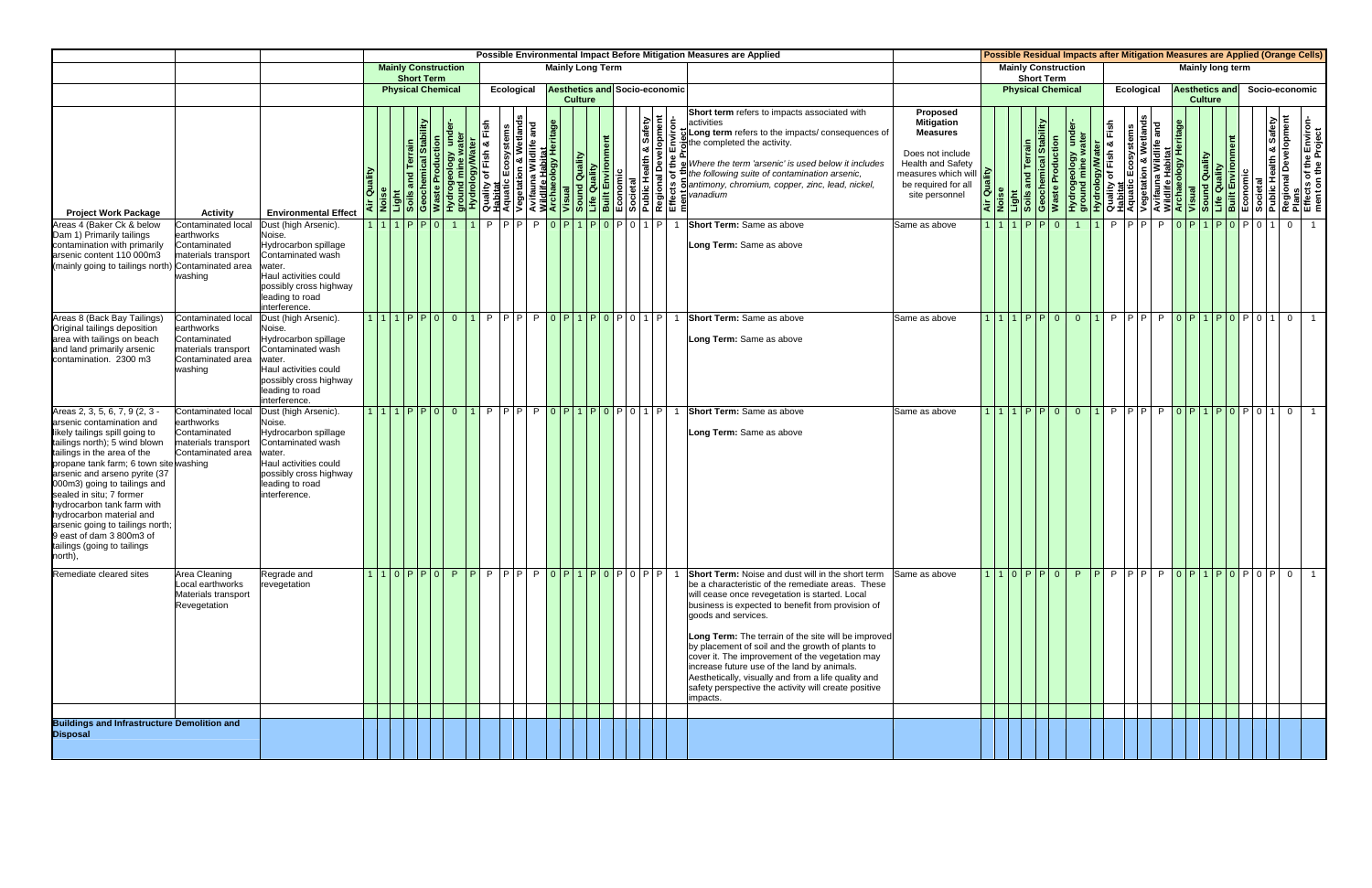|                                                                                                                                                                           |                                                                                                                               |                                                                                                                                     |         |                                             |                            |  |            |                         |  |                                      | Possible Environmental Impact Before Mitigation Measures are Applied                                                                                                                                  |                                                                                                                                                                                                                                                                                                                                                                                                                                                                                                                                                                                                                                                                                                                                                                                                                                                                                                                                                                                                                                                                                                                                                                               |                                                                                                                                                                                                                                                                       |                                        |             |                                                     |                                                 |  |            |  |                |                         |                               | <b>Possible Residual Impacts after Mitigation Measures are Applied (Orange Cells)</b>                                                                                                                                                                                                 |
|---------------------------------------------------------------------------------------------------------------------------------------------------------------------------|-------------------------------------------------------------------------------------------------------------------------------|-------------------------------------------------------------------------------------------------------------------------------------|---------|---------------------------------------------|----------------------------|--|------------|-------------------------|--|--------------------------------------|-------------------------------------------------------------------------------------------------------------------------------------------------------------------------------------------------------|-------------------------------------------------------------------------------------------------------------------------------------------------------------------------------------------------------------------------------------------------------------------------------------------------------------------------------------------------------------------------------------------------------------------------------------------------------------------------------------------------------------------------------------------------------------------------------------------------------------------------------------------------------------------------------------------------------------------------------------------------------------------------------------------------------------------------------------------------------------------------------------------------------------------------------------------------------------------------------------------------------------------------------------------------------------------------------------------------------------------------------------------------------------------------------|-----------------------------------------------------------------------------------------------------------------------------------------------------------------------------------------------------------------------------------------------------------------------|----------------------------------------|-------------|-----------------------------------------------------|-------------------------------------------------|--|------------|--|----------------|-------------------------|-------------------------------|---------------------------------------------------------------------------------------------------------------------------------------------------------------------------------------------------------------------------------------------------------------------------------------|
|                                                                                                                                                                           |                                                                                                                               |                                                                                                                                     |         | <b>Short Term</b>                           | <b>Mainly Construction</b> |  |            | <b>Mainly Long Term</b> |  |                                      |                                                                                                                                                                                                       |                                                                                                                                                                                                                                                                                                                                                                                                                                                                                                                                                                                                                                                                                                                                                                                                                                                                                                                                                                                                                                                                                                                                                                               |                                                                                                                                                                                                                                                                       |                                        |             |                                                     | <b>Mainly Construction</b><br><b>Short Term</b> |  |            |  |                | <b>Mainly long term</b> |                               |                                                                                                                                                                                                                                                                                       |
|                                                                                                                                                                           |                                                                                                                               |                                                                                                                                     |         |                                             | <b>Physical Chemical</b>   |  | Ecological | <b>Culture</b>          |  | <b>Aesthetics and Socio-economic</b> |                                                                                                                                                                                                       |                                                                                                                                                                                                                                                                                                                                                                                                                                                                                                                                                                                                                                                                                                                                                                                                                                                                                                                                                                                                                                                                                                                                                                               |                                                                                                                                                                                                                                                                       |                                        |             |                                                     | <b>Physical Chemical</b>                        |  | Ecological |  | <b>Culture</b> | <b>Aesthetics and</b>   | Socio-economic                |                                                                                                                                                                                                                                                                                       |
| <b>Project Work Package</b>                                                                                                                                               | <b>Activity</b>                                                                                                               | <b>Environmental Effect</b>                                                                                                         | Quality | ability<br>Soils and Terra<br>Geochemical & |                            |  |            |                         |  |                                      |                                                                                                                                                                                                       | Short term refers to impacts associated with<br>and the the term in the term is used point of the content of the content of the content of the content of the content of the content of the content of the content of the content of the content of the content of the content                                                                                                                                                                                                                                                                                                                                                                                                                                                                                                                                                                                                                                                                                                                                                                                                                                                                                                | <b>Proposed</b><br><b>Mitigation</b><br><b>Measures</b><br>Does not include<br><b>Health and Safety</b><br>measures which will<br>be required for all<br>site personnel                                                                                               | Quality<br>ise<br>$\frac{2}{\sqrt{2}}$ |             | Light<br>Soils and Terrain<br>Geochemical Stability | <b>Waste Production</b>                         |  |            |  |                |                         |                               | Hydrogeology under-<br><b>Hydrogeology under-</b><br><b>Ruality of Fish &amp; Fish<br/> Aquatic Ecosystems</b><br>Aquatic Ecosystems<br>Avifauna Wildlife Habitat<br>Wisual<br><b>Archaeology Heritage</b><br><b>Regional Development<br/> Economic<br/> Built Environment<br/> B</b> |
| <b>Hazardous buildings</b><br>(arsenic and asbestos<br>contamination. Preferred<br>disposal in chamber 15. B1<br>will receive low<br>contamination building<br>material). | Asbestos removal<br>Contaminated<br>materials transport<br><b>Contaminated local</b><br>earthworks<br>oading<br>Area cleaning | Arsenic contaminated<br>asbestos material,<br>Dust, noise,<br>waste and hazardous<br>waste<br>Traffic volumes to<br>disposal sites. |         |                                             | $2  1  1  1  1  1  2  0$   |  |            |                         |  |                                      | contaminated with arsenic and will require<br>will be improved as it is currently heavily<br>heavy vehicle movements on roads. Local<br>goods and services<br>improve the perception of life quality. | 12 1 1 1 1 1 0 P 1 P P P 0 P 0 D 6 Short Term: Dust and noise from activities may<br>have an impact on plants and animals. Dust is<br>likely to cover plants and cause a temporary<br>reduction in photosynthesis. Dust is likely to<br>contain high arsenic loadings and potentially<br>asbestos, so air quality will be reduced during dry<br>dusty conditions and may pose a public health and Dust suppression<br>safety impact in the short term. Noise will scare<br>animals form the site on a temporary basis. There<br>will be an initial increase in stream sediments as<br>dust enters the streams. This material will contain<br>traces of arsenic. Run off water is likely to be<br>collection and treatment before release. The site<br>contaminated. Traffic impacts could result from<br>business is expected to benefit from provision of<br>Long Term: The removal of the buildings which in<br>some instances are currently in a state of poor<br>repair and which have areas of exposed asbestos<br>cladding represents a positive impact on the visual<br>environment, public health and safety and the<br>overall removal of contaminated material will | Standard asbestos<br>controls<br>Dust suppression<br>with water<br>with chemicals<br>Settling pond and<br>sediment control plan<br>Wheel and<br>undercarriage<br>washing<br>Haulage vehicle<br>sealing/tarping<br>Wash and waste<br>water collection and<br>treatment |                                        | 1 1 1 1 1 2 |                                                     |                                                 |  |            |  |                |                         | 0 1 1 1 1 1 1 0 P 1 P P 0 P 0 |                                                                                                                                                                                                                                                                                       |
| Roaster complex<br><b>Bag House</b>                                                                                                                                       |                                                                                                                               |                                                                                                                                     |         |                                             |                            |  |            |                         |  |                                      |                                                                                                                                                                                                       |                                                                                                                                                                                                                                                                                                                                                                                                                                                                                                                                                                                                                                                                                                                                                                                                                                                                                                                                                                                                                                                                                                                                                                               |                                                                                                                                                                                                                                                                       |                                        |             |                                                     |                                                 |  |            |  |                |                         |                               |                                                                                                                                                                                                                                                                                       |
| Silo                                                                                                                                                                      |                                                                                                                               |                                                                                                                                     |         |                                             |                            |  |            |                         |  |                                      |                                                                                                                                                                                                       |                                                                                                                                                                                                                                                                                                                                                                                                                                                                                                                                                                                                                                                                                                                                                                                                                                                                                                                                                                                                                                                                                                                                                                               |                                                                                                                                                                                                                                                                       |                                        |             |                                                     |                                                 |  |            |  |                |                         |                               |                                                                                                                                                                                                                                                                                       |
| <b>Stack</b>                                                                                                                                                              |                                                                                                                               |                                                                                                                                     |         |                                             |                            |  |            |                         |  |                                      |                                                                                                                                                                                                       |                                                                                                                                                                                                                                                                                                                                                                                                                                                                                                                                                                                                                                                                                                                                                                                                                                                                                                                                                                                                                                                                                                                                                                               |                                                                                                                                                                                                                                                                       |                                        |             |                                                     |                                                 |  |            |  |                |                         |                               |                                                                                                                                                                                                                                                                                       |
| Cotrells                                                                                                                                                                  |                                                                                                                               |                                                                                                                                     |         |                                             |                            |  |            |                         |  |                                      |                                                                                                                                                                                                       |                                                                                                                                                                                                                                                                                                                                                                                                                                                                                                                                                                                                                                                                                                                                                                                                                                                                                                                                                                                                                                                                                                                                                                               |                                                                                                                                                                                                                                                                       |                                        |             |                                                     |                                                 |  |            |  |                |                         |                               |                                                                                                                                                                                                                                                                                       |
|                                                                                                                                                                           |                                                                                                                               |                                                                                                                                     |         |                                             |                            |  |            |                         |  |                                      |                                                                                                                                                                                                       |                                                                                                                                                                                                                                                                                                                                                                                                                                                                                                                                                                                                                                                                                                                                                                                                                                                                                                                                                                                                                                                                                                                                                                               |                                                                                                                                                                                                                                                                       |                                        |             |                                                     |                                                 |  |            |  |                |                         |                               |                                                                                                                                                                                                                                                                                       |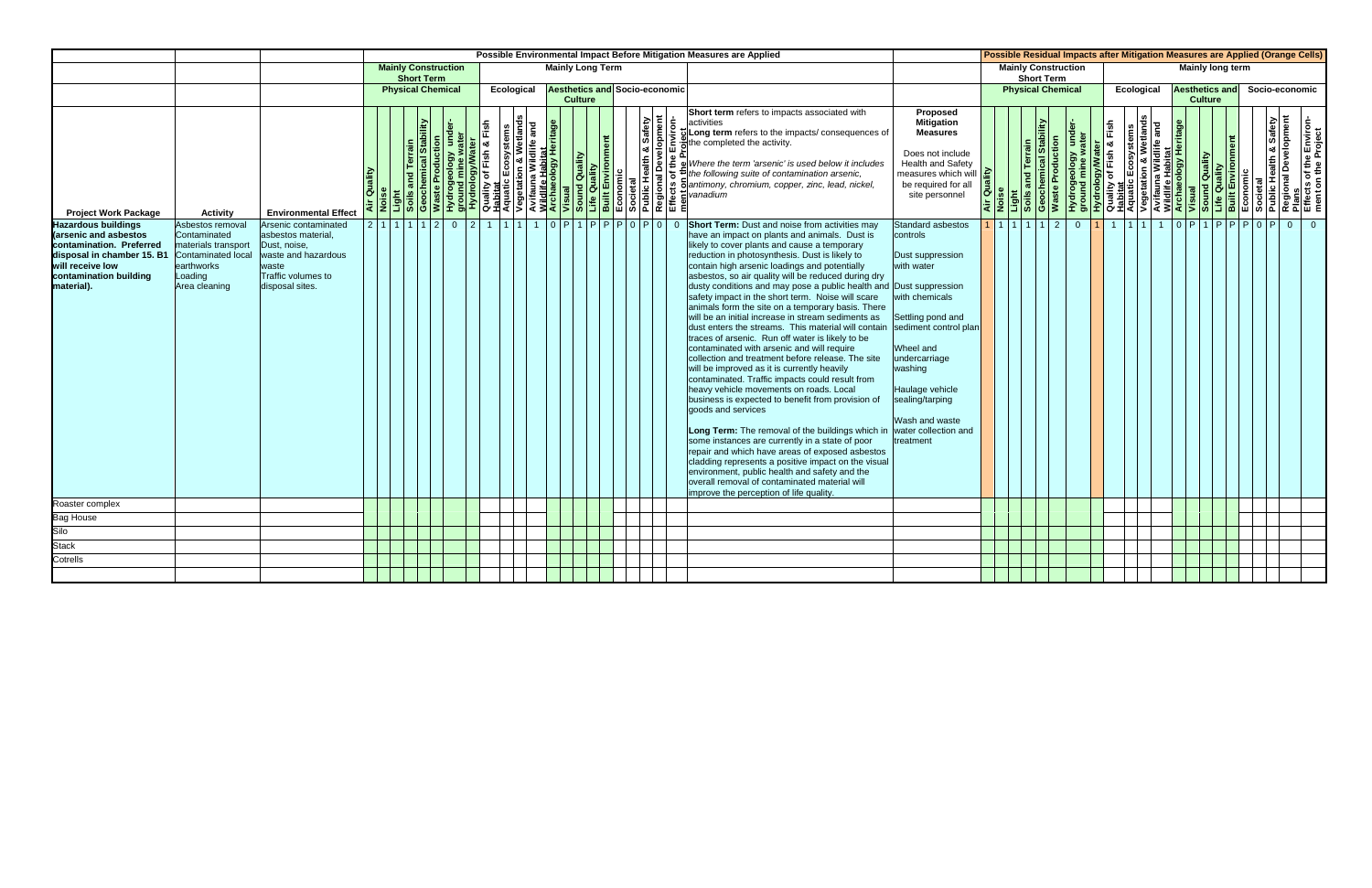|                                                                                                          |                                                                                                                                                                    |                                                                                                                                                         |             |                                                 |                       |            |  |                         |                |                                      |                | Possible Environmental Impact Before Mitigation Measures are Applied                                                                                                                                                                                                                                                                                                                                                                                                                                                                                                                                                                                                                                                                                                                                                                                                                                                                                                                                                                                                                                                                                                                                                                                                                                                   |                                                                                                                                                                                                                                                                                |  |                                                 |                                                                    | Possible Residual Impacts after Mitigation Measures are Applied (Orange Cells)                                                                                                                                                                             |                   |                |                         |  |                |                                                                                                           |
|----------------------------------------------------------------------------------------------------------|--------------------------------------------------------------------------------------------------------------------------------------------------------------------|---------------------------------------------------------------------------------------------------------------------------------------------------------|-------------|-------------------------------------------------|-----------------------|------------|--|-------------------------|----------------|--------------------------------------|----------------|------------------------------------------------------------------------------------------------------------------------------------------------------------------------------------------------------------------------------------------------------------------------------------------------------------------------------------------------------------------------------------------------------------------------------------------------------------------------------------------------------------------------------------------------------------------------------------------------------------------------------------------------------------------------------------------------------------------------------------------------------------------------------------------------------------------------------------------------------------------------------------------------------------------------------------------------------------------------------------------------------------------------------------------------------------------------------------------------------------------------------------------------------------------------------------------------------------------------------------------------------------------------------------------------------------------------|--------------------------------------------------------------------------------------------------------------------------------------------------------------------------------------------------------------------------------------------------------------------------------|--|-------------------------------------------------|--------------------------------------------------------------------|------------------------------------------------------------------------------------------------------------------------------------------------------------------------------------------------------------------------------------------------------------|-------------------|----------------|-------------------------|--|----------------|-----------------------------------------------------------------------------------------------------------|
|                                                                                                          |                                                                                                                                                                    |                                                                                                                                                         |             | <b>Mainly Construction</b><br><b>Short Term</b> |                       |            |  | <b>Mainly Long Term</b> |                |                                      |                |                                                                                                                                                                                                                                                                                                                                                                                                                                                                                                                                                                                                                                                                                                                                                                                                                                                                                                                                                                                                                                                                                                                                                                                                                                                                                                                        |                                                                                                                                                                                                                                                                                |  | <b>Mainly Construction</b><br><b>Short Term</b> |                                                                    |                                                                                                                                                                                                                                                            |                   |                | <b>Mainly long term</b> |  |                |                                                                                                           |
|                                                                                                          |                                                                                                                                                                    |                                                                                                                                                         |             | <b>Physical Chemical</b>                        |                       | Ecological |  |                         |                | <b>Aesthetics and Socio-economic</b> |                |                                                                                                                                                                                                                                                                                                                                                                                                                                                                                                                                                                                                                                                                                                                                                                                                                                                                                                                                                                                                                                                                                                                                                                                                                                                                                                                        |                                                                                                                                                                                                                                                                                |  | <b>Physical Chemical</b>                        |                                                                    |                                                                                                                                                                                                                                                            | <b>Ecological</b> |                | <b>Aesthetics and</b>   |  | Socio-economic |                                                                                                           |
|                                                                                                          |                                                                                                                                                                    |                                                                                                                                                         |             |                                                 |                       |            |  |                         | <b>Culture</b> |                                      |                |                                                                                                                                                                                                                                                                                                                                                                                                                                                                                                                                                                                                                                                                                                                                                                                                                                                                                                                                                                                                                                                                                                                                                                                                                                                                                                                        |                                                                                                                                                                                                                                                                                |  |                                                 |                                                                    |                                                                                                                                                                                                                                                            |                   | <b>Culture</b> |                         |  |                |                                                                                                           |
| <b>Project Work Package</b>                                                                              | <b>Activity</b>                                                                                                                                                    | <b>Environmental Effect</b>                                                                                                                             | Air Quality |                                                 |                       |            |  |                         |                |                                      |                | Short term refers to impacts associated with<br>The state of the train of the completed the completed the completed the completed the consideration and the thought the consideration of the consideration of the consideration of the consideration of the consideration of t                                                                                                                                                                                                                                                                                                                                                                                                                                                                                                                                                                                                                                                                                                                                                                                                                                                                                                                                                                                                                                         | Proposed<br><b>Mitigation</b><br>Mitigation<br>Measures<br>Does not include<br>Health and Safety<br>measures which will<br>be required for all<br>site personnel<br>$\frac{1}{\sqrt{2}}$                                                                                       |  |                                                 | Hydrogeology under<br>ground mine water<br><b>Waste Production</b> | <b>Hydrology/Water</b><br>Quality of Fish & Fish<br>Quality of Fish & Wetlands<br>Aquatic Ecosystems<br>Avifauna Wildlife and<br>Wildlife Habitat<br>Wisual<br>Sound Quality<br>Built Environment<br>Economic<br>Built Environment<br>Societal<br>Societal |                   |                |                         |  |                | Public Health & Safety<br>Regional Development<br>Plans<br>Effects of the Environ-<br>ment on the Project |
| <b>Non Hazardous buildings</b><br>(may still contain asbestos<br>and contamination<br>assessment needed) | Asbestos removal<br>Contaminated<br>materials transport<br>Contaminated local<br>earthworks<br>Loading<br>Area cleaning<br>Materials transport<br>Local earthworks | ittle or no arsenic<br>contamination<br>Some asbestos material.<br>Dust, noise<br>waste and hazardous<br>waste<br>Traffic volumes to<br>disposal sites. |             | 1 1 1 1 0 2 0                                   | $110000000$ P1PPPP0PP |            |  |                         |                |                                      | $\overline{0}$ | <b>Short Term:</b> Dust and noise from activities may<br>have an impact on plants and animals. Dust is<br>likely to cover plants and cause a temporary<br>reduction in photosynthesis. Dust is likely to<br>contain low levels of arsenic and potentially<br>asbestos, so may pose a public health and safety<br>impact in the short term. Noise will scare animals<br>form the site on a temporary basis. There will be an with chemicals<br>linitial increase in stream sediments as dust enters<br>the streams. This material may contain traces of<br>arsenic. Run off water may be contaminated with<br>low levels of arsenic and may require collection<br>and treatment before release. The site will be<br>improved as asbestos containment and removal<br>will remove a health hazard. Traffic impacts could<br>result from heavy vehicle movements on roads.<br>Local business is expected to benefit from<br>provision of goods and services.<br>Long Term: The removal of the buildings which in<br>some instances are currently in a state of poor<br>repair and which have areas of exposed asbestos<br>cladding represents a positive impact on the visual<br>environment, public health and safety and the<br>overall removal of contaminated material will<br>improve the perception of life quality. | <b>Standard asbestos</b><br>controls<br>Dust suppression<br>with water<br>Dust suppression<br>Settling pond and<br>sediment control plan<br>Wheel and<br>undercarriage<br>washing<br>Haulage vehicle<br>sealing/tarping<br>Wash and waste<br>water collection and<br>treatment |  | 11111102                                        | $\overline{0}$                                                     |                                                                                                                                                                                                                                                            |                   |                |                         |  | P              | $\Omega$                                                                                                  |
| TRP                                                                                                      |                                                                                                                                                                    |                                                                                                                                                         |             |                                                 |                       |            |  |                         |                |                                      |                |                                                                                                                                                                                                                                                                                                                                                                                                                                                                                                                                                                                                                                                                                                                                                                                                                                                                                                                                                                                                                                                                                                                                                                                                                                                                                                                        |                                                                                                                                                                                                                                                                                |  |                                                 |                                                                    |                                                                                                                                                                                                                                                            |                   |                |                         |  |                |                                                                                                           |
| Mill                                                                                                     |                                                                                                                                                                    |                                                                                                                                                         |             |                                                 |                       |            |  |                         |                |                                      |                |                                                                                                                                                                                                                                                                                                                                                                                                                                                                                                                                                                                                                                                                                                                                                                                                                                                                                                                                                                                                                                                                                                                                                                                                                                                                                                                        |                                                                                                                                                                                                                                                                                |  |                                                 |                                                                    |                                                                                                                                                                                                                                                            |                   |                |                         |  |                |                                                                                                           |
| ETP                                                                                                      |                                                                                                                                                                    |                                                                                                                                                         |             |                                                 |                       |            |  |                         |                |                                      |                |                                                                                                                                                                                                                                                                                                                                                                                                                                                                                                                                                                                                                                                                                                                                                                                                                                                                                                                                                                                                                                                                                                                                                                                                                                                                                                                        |                                                                                                                                                                                                                                                                                |  |                                                 |                                                                    |                                                                                                                                                                                                                                                            |                   |                |                         |  |                |                                                                                                           |
| Admin buildings and misc buildings                                                                       |                                                                                                                                                                    |                                                                                                                                                         |             |                                                 |                       |            |  |                         |                |                                      |                |                                                                                                                                                                                                                                                                                                                                                                                                                                                                                                                                                                                                                                                                                                                                                                                                                                                                                                                                                                                                                                                                                                                                                                                                                                                                                                                        |                                                                                                                                                                                                                                                                                |  |                                                 |                                                                    |                                                                                                                                                                                                                                                            |                   |                |                         |  |                |                                                                                                           |
| Town site                                                                                                |                                                                                                                                                                    |                                                                                                                                                         |             |                                                 |                       |            |  |                         |                |                                      |                |                                                                                                                                                                                                                                                                                                                                                                                                                                                                                                                                                                                                                                                                                                                                                                                                                                                                                                                                                                                                                                                                                                                                                                                                                                                                                                                        |                                                                                                                                                                                                                                                                                |  |                                                 |                                                                    |                                                                                                                                                                                                                                                            |                   |                |                         |  |                |                                                                                                           |
| Shafts and hoist                                                                                         |                                                                                                                                                                    |                                                                                                                                                         |             |                                                 |                       |            |  |                         |                |                                      |                |                                                                                                                                                                                                                                                                                                                                                                                                                                                                                                                                                                                                                                                                                                                                                                                                                                                                                                                                                                                                                                                                                                                                                                                                                                                                                                                        |                                                                                                                                                                                                                                                                                |  |                                                 |                                                                    |                                                                                                                                                                                                                                                            |                   |                |                         |  |                |                                                                                                           |
| Machine shop                                                                                             |                                                                                                                                                                    |                                                                                                                                                         |             |                                                 |                       |            |  |                         |                |                                      |                |                                                                                                                                                                                                                                                                                                                                                                                                                                                                                                                                                                                                                                                                                                                                                                                                                                                                                                                                                                                                                                                                                                                                                                                                                                                                                                                        |                                                                                                                                                                                                                                                                                |  |                                                 |                                                                    |                                                                                                                                                                                                                                                            |                   |                |                         |  |                |                                                                                                           |
| MEG                                                                                                      |                                                                                                                                                                    |                                                                                                                                                         |             |                                                 |                       |            |  |                         |                |                                      |                |                                                                                                                                                                                                                                                                                                                                                                                                                                                                                                                                                                                                                                                                                                                                                                                                                                                                                                                                                                                                                                                                                                                                                                                                                                                                                                                        |                                                                                                                                                                                                                                                                                |  |                                                 |                                                                    |                                                                                                                                                                                                                                                            |                   |                |                         |  |                |                                                                                                           |